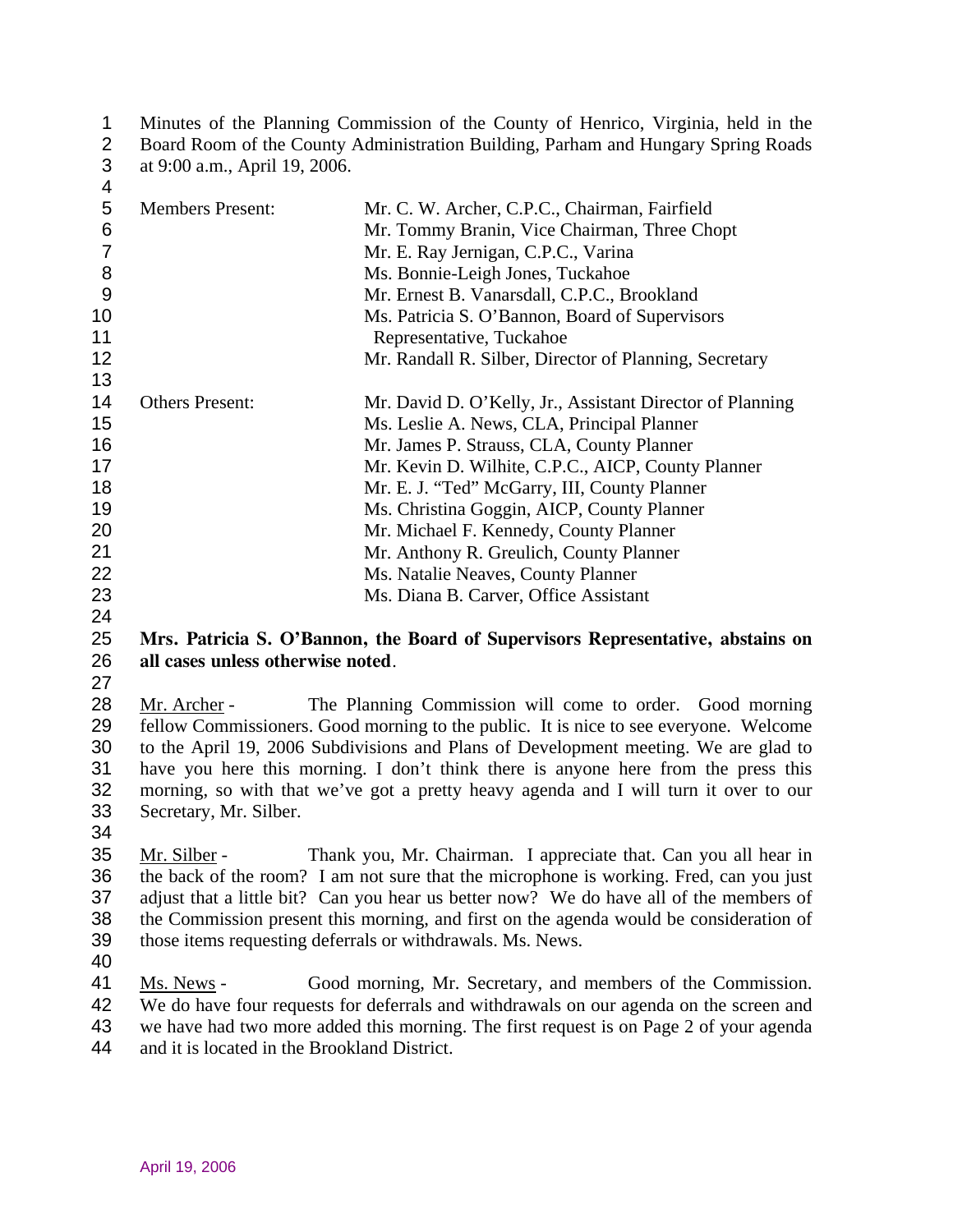45 Ms. News - The applicant is requesting a deferral until May 24, 2006 meeting.

#### 46 **LANDSCAPE & LIGHTING PLAN**

47

LP/POD-56-04 Aspen Park – Staples Mill and School Roads **Purvis & Associates, Inc. for James R. & Thomas W. Hamilton:** Request for approval of a landscape and lighting plan, as required by Chapter 24, Sections 24-106 and 24-106.2 of the Henrico County Code. The 5.80-acre site is located on the east line of Staples Mill Road (U.S. Route 33), approximately 300 feet north of Aspen Avenue on parcels 774-746-3074 and 4666. The zoning is O-2, Office District, O-2C, Office District (Conditional) and M-1, Light Industrial District. **(Brookland)** 

- Mr. Archer Thank you, Ms. News. Is there anyone present who is opposed to the deferral of LP/POD-56-04, Aspen Park? No opposition. Mr. Vanarsdall. 48 49
- Mr. Vanarsdall I move that LP/POD-56-04 be deferred at the applicant's request to May 24, 2006. 50 51
- 52 Mr. Jernigan Second.
- Mr. Archer- Motion made by Mr. Vanarsdall and seconded by Mr. Jernigan. All in favor of the motion say aye. All opposed say no. The ayes have it. The motion passes. 53 54
- 55 56 At the applicant's request, the Planning Commission deferred Case LP/POD-56-04, Aspen Park – Staples Mill and School Roads, to its meeting on May 24, 2006.
- Ms. News The next case is on page 7 of your agenda. It is in the Tuckahoe **District** 57 58
- 59 Ms. News The applicant has requested a deferral to May 24, 2006.

#### 60 **PLAN OF DEVELOPMENT**

61

POD-17-06 Wawa – Ridgefield Parkway and Gayton Center Drive **Balzer & Associates, Inc. for Canterbury Square, LLC and**  Wawa, Inc.: Request for approval of a plan of development as required by Chapter 24, Section 24-106 of the Henrico County Code, to construct a one-story, 6,410 square foot convenience store with fuel pumps. The 3.39-site is located on the southwest corner of Ridgefield Parkway and Gayton Centre Drive on parcel 731-751-2972. The zoning is B-3, Business District. County water and sewer. **(Tuckahoe)** 

Mr. Archer - Is there anyone present who is opposed to deferring Case POD-17-06, Wawa – Ridgefield Parkway and Gayton Center Drive? No opposition. Mrs. Jones. 62 63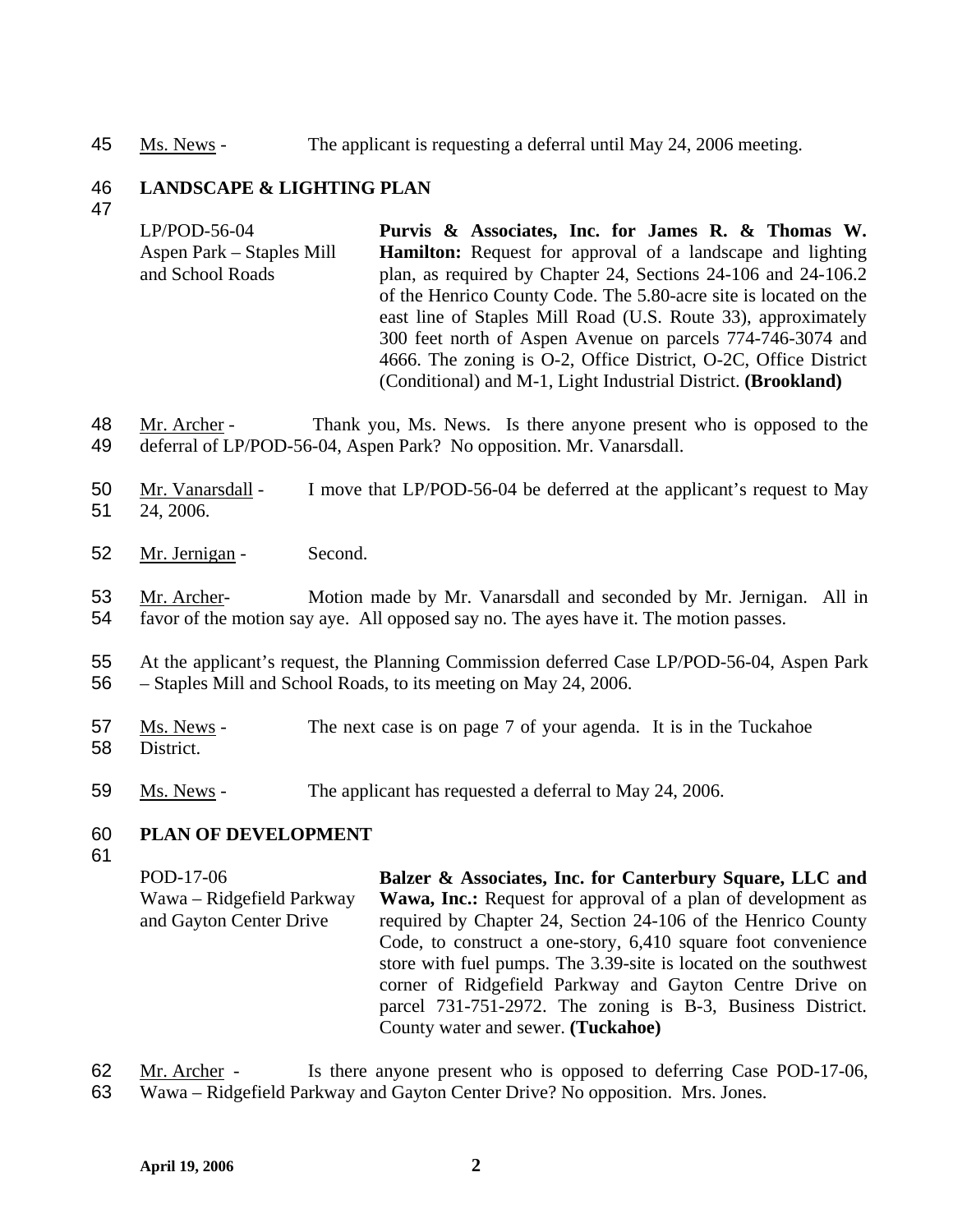Mrs. Jones - I move that POD-17-06, Wawa – Ridgefield Parkway and Gayton Center Drive, be deferred to the May 24, 2006 meeting at the applicant's request. 64 65

- 66 Mr. Vanarsdall Second.
- Mr. Archer Motion made by Mrs. Jones and seconded by Mr. Vanarsdall. All in favor say aye. All opposed say no. The motion passes. 67 68
- 69 70 At the applicant's request, the Planning Commission deferred POD-17-06, Wawa – Ridgefield Center and Gayton Center Drive, to its meeting on May 24, 2006.
- 71 Ms. News The next case is on page 28 of your agenda. It is in the Varina District.

#### 72 **PLAN OF DEVELOPMENT & LIGHTING PLAN**

73

POD-23-06 Landin – Cole Office Warehouse (POD-88-98 Expired) **Engineering Design Associates for Conley S. Booth and Peter Cole:** Request for approval of a plan of development and lighting plan as required by Chapter 24, Section, 24-106 of the Henrico County Code, to construct a one-story, 12,000 square foot office warehouse. The 14.51-acre site is located at 2010 Charles City Road on the north line of Charles City Road, approximately 1,800 feet east of Williamsburg Road (U.S. Route 60) on parcel 810-713-2102. The zoning is B-3, Business District and ASO, Airport Safety Overlay District. County water and sewer. **(Varina)** 

- Mr. Archer Is there any opposition to the deferral of POD-23-06, Landin-Cole Office Warehouse (POD-88-98 Expired)? No opposition. 74 75
- Mr. Jernigan Mr. Chairman, I move for deferral of POD-23-06, Landin-Cole Office Warehouse (POD-88-98 Expired), to June 28, 2006, by request of the applicant. 76 77
- 78 Mr. Vanarsdall Second.
- Mr. Archer Motion by Mr. Jernigan and second by Mr. Vanarsdall. All in favor say aye. All opposed say no. The motion passes. 79 80
- 81 82 At the applicant's request, the Planning Commission deferred POD-23-06, Landin-Cole Office Warehouse (POD-88-98 Expired) to its meeting on June 28, 2006.
- Ms. News The next case is on page 30 of your agenda and located in the Varina District. 83 84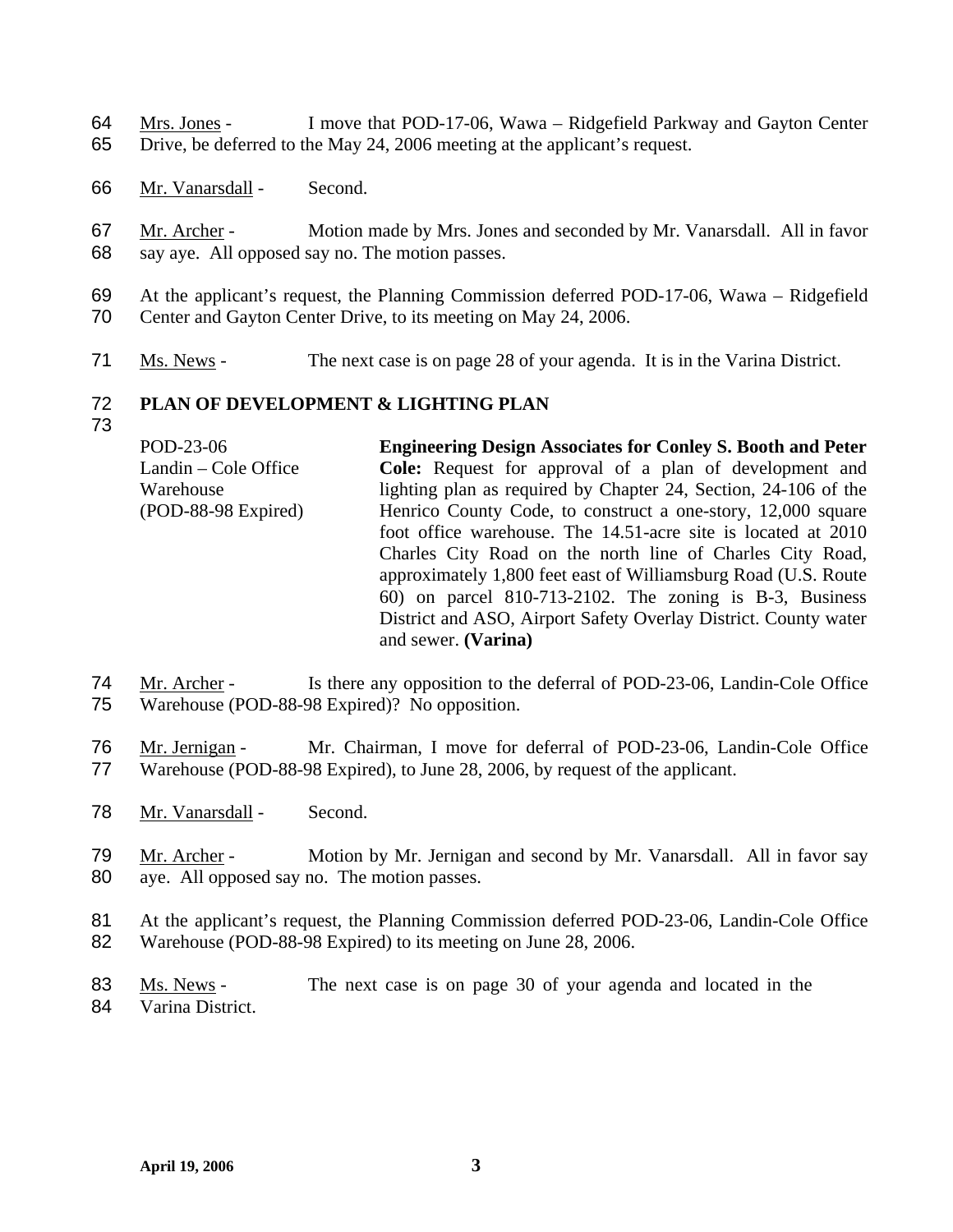85 Ms. News - The applicant is requesting a deferral to the May 24, 2006 meeting.

#### 86 **SUBDIVISION**

- 87
- The Ridings @ Warner Farm (April 2006 Plan) **Foster & Miller, P.C. for KCA/Camp Hill Investments, LLC and Route 5 Development Corporation, Inc.:** The 569.9-acre site proposed for a subdivision of 656 single-family homes is located on the northeast corner of New Market Road (Route 5) and Turner Road on parcels 830-681-3665 (part), 832-688-9219, 833-686-7681 and part of 833-682-5297. The zoning is R-2AC, One-Family Residence District (Conditional), A-1, Agricultural District and C-1C, Conservation District (Conditional). County water and sewer. **(Varina) 656 Lots**
- Mr. Archer Is there anyone opposed to the deferral of The Ridings @ Warner Farm (April 2006 Plan)? No opposition. Mr. Jernigan. 88 89
- Mr. Jernigan With that I will move for deferral of subdivision The Ridings @ Warner Farm (April 2006 Plan), to May 24, 2006, at the request of the applicant. 90 91
- 92 Mr. Vanarsdall Second.
- Mr. Archer Motion by Mr. Jernigan and second by Mr. Vanarsdall. All in favor say aye. All opposed say no. The motion passes. 93 94
- 95 96 At the applicant's request, the Planning Commission deferred The Ridings @ Warner Farm (April 2006 Plan) subdivision to its meeting on May 24, 2006.
- Ms. News-<br>We have two additional items. One is on page 4 of your agenda. It is located in the Varina District. 97 98

#### 99 **SUBDIVISION**

100

Wilton on The James, Phase 1 – Single-Family (March 2006 Plan) **Youngblood, Tyler & Associates, P.C. for WF Hunt, LLC and HHHunt Corporation:** The 84.11-acre site proposed for a subdivision of 293 single-family homes is located on the south side of Pocahontas Parkway (State Route 895), east of the James River on part of parcel 798-683-5459. The zoning is UMUC (Urban Mixed Use) District (Conditional). County water and sewer. **(Varina) 293 Lots** 

- 101 Ms. News The applicant requests a deferral to the May 11, 2006 zoning meeting.
- Mr. Archer Is anyone present opposed to the deferment of subdivision Wilton on The 102
- James, Phase 1 Single Family (March 2006 Plan)? 103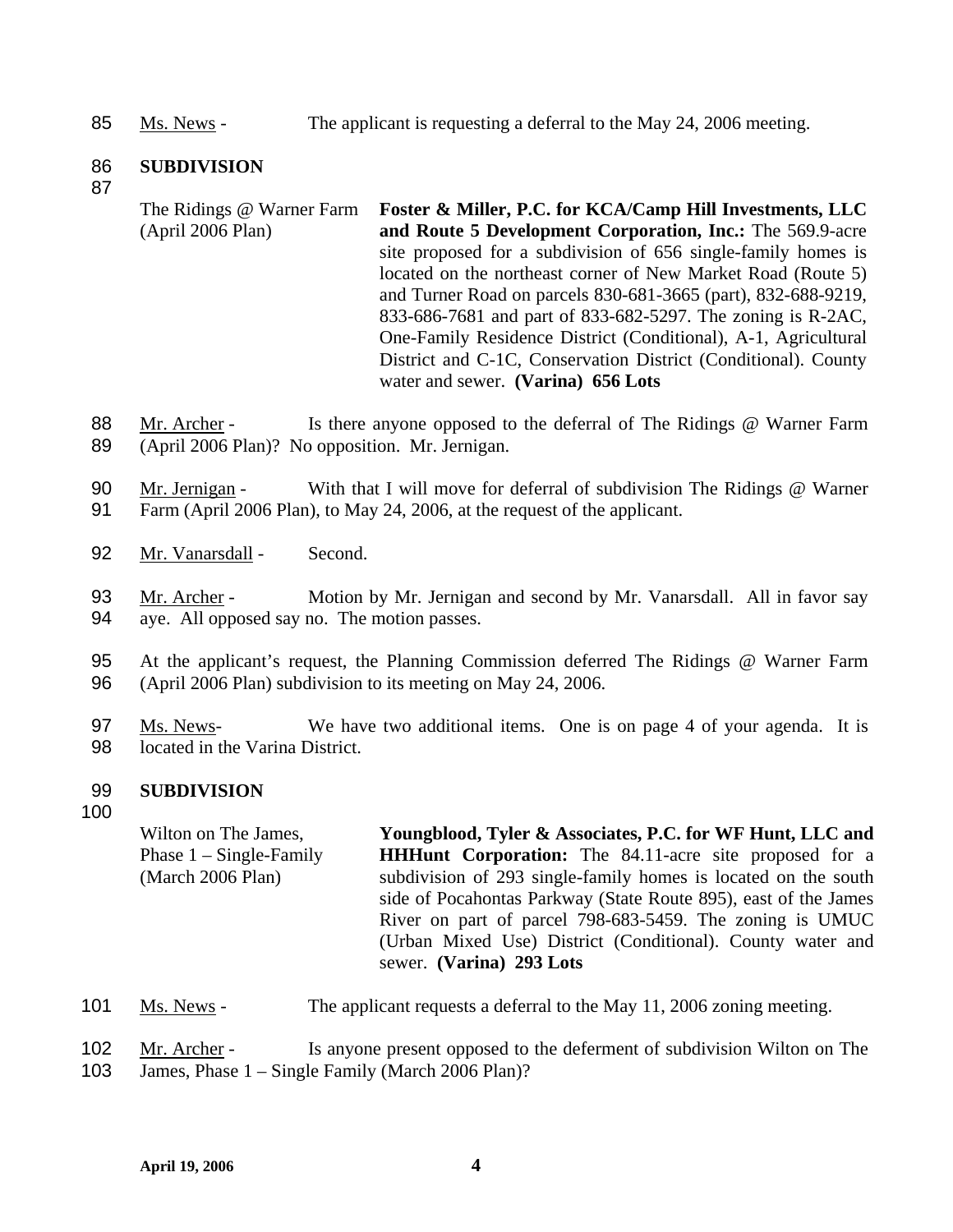104 Mr. Silber - Is there any reason why this can't be deferred to the POD meeting?

Mr. Jernigan - I talked to Webb Tyler yesterday and asked if he wanted to take this 30 days, and he said they are close to having it ready, and they wanted to defer it for two weeks, and I had scheduled a meeting with Kevin and his staff on the  $3<sup>rd</sup>$  of May to see if everything is 105 106 107 108 worked out.

- 109 Mr. Silber- It will come back up at that time whether it is worked out or not?
- Mr. Jernigan- Yes, it will come back on the  $11<sup>th</sup>$ , but he feels he can have it all ready by then. 110 111
- Mr. Silber- OK. Just a warning that these two-week time periods often don't work and we end up deferring it for two more weeks. 112 113
- Mr. Jernigan I know. That is the reason I discussed it with him. He said he'll have it ready, and then I told him that we'd meet with Kevin to make sure everything was straight on the 116  $3<sup>rd</sup>$ . We will have a staff meeting with them on the  $3<sup>rd</sup>$ . 114 115
- 117 Mr. Silber- OK.
- 118 Mr. Archer All right.

Mr. Jernigan - All right. Mr. Chairman, with that I will move for deferral of subdivision Wilton on the James, Phase 1 – Single-Family (March 2006 Plan) to May 11, 2006 by request of the applicant. 119 120 121

122 Mr. Vanarsdall - Second.

Mr. Archer - Motion made by Mr. Jernigan and seconded by Mr. Vanarsdall. All in favor of the motion say aye. All opposed say no. The motion passes. 123 124

125 126 At the applicant's request, the Planning Commission deferred Wilton on the James, Phase 1 – Single-Family (March 2006 Plan) to its meeting on May 11, 2006.

Ms. News - The final request is on page 5 of the agenda. It is also located in the Varina District. This is Wilton on The James – Phase 1 – Townhouses (March 2006 Plan). 127 128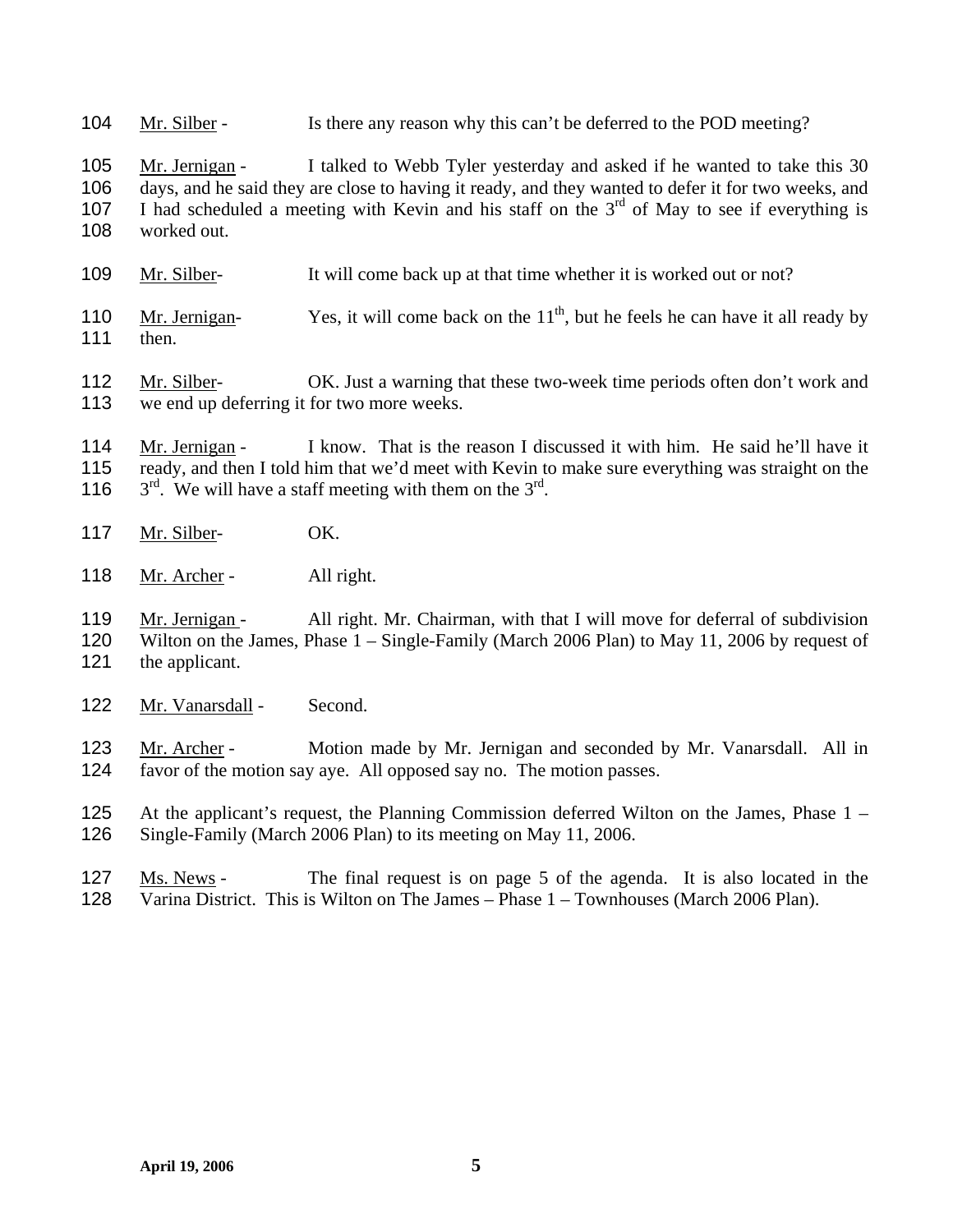## 129 **SUBDIVISION**

Wilton on The James, Phase 1 - Townhouses (March 2006 Plan) **Youngblood, Tyler & Associates, P.C. for WF Hunt, LLC and HHHunt Corporation:** The 12.77-acre site proposed for a subdivision of 159 townhouses is located on the south side of Pocahontas Parkway (State Route 895), east of the James River on parcel 798-683-5459. The zoning is UMUC (Urban Mixed Use) District (Conditional). County water and sewer. **(Varina) 159 Lots** 

- Mr. Archer Is there anyone here who is opposed to this deferral? Wilton on the James – Phase 1 – Townhouses (March 2006 Plan)? No opposition. Mr. Jernigan. 130 131
- Mr. Jernigan Mr. Chairman, with that I move for deferral of subdivision Wilton on the James, Phase 1 – Townhouses (March 2006 Plan) to May 11, 2006, at the request of the 132 133
- applicant. 134
- 135 Mr. Vanarsdall- Second.

Mr. Archer - Motion by Jernigan and second by Vanarsdall. All in favor of the motion say aye. All opposed say no. The motion passes. 136 137

138 139 At the applicant's request, the Planning Commission deferred subdivision Wilton on The James, Phase 1 – Townhouses (March 2006 Plan) to its meeting on May 11, 2006.

- 140 Mr. Archer All right. Is that the end of the deferrals and withdrawals?
- 141 Ms. News Yes, sir. It is.

Mr. Silber - Next on the agenda would be the items on the Expedited Agenda. These are items that have been placed on the agenda which are cases in which these items have been discussed with the applicant, and the applicant is agreeable to the conditions which have been recommended by staff, and staff has no outstanding issues on these plans. The Planning Commission member from the district has reviewed the plan and is comfortable with the plan as well. So, it is placed on the Expedited Agenda, whereby it doesn't require a full presentation by staff or the applicant. If there is opposition to these on the Expedited Agenda, they would be pulled off of this agenda and placed and heard on the full agenda. I believe we have four items on the Expedited Agenda. 142 143 144 145 146 147 148 149 150

Ms. News - Yes, sir. That is correct, Mr. Secretary. The first item is on page 3 of your agenda and is located in the Fairfield District. There is an addendum item on page 1 of the addendum which includes a revised recommendation for approval with the original condition No. 12 being deleted, which required a sidewalk. That was deleted because that sidewalk is existing. It is replaced that with Condition No. 12, to incorporate a piece of property containing a driveway easement into the adjacent parcel, to be removed from the subdivision and incorporated into the adjacent parcel. Staff is recommending approval. 151 152 153 154 155 156 157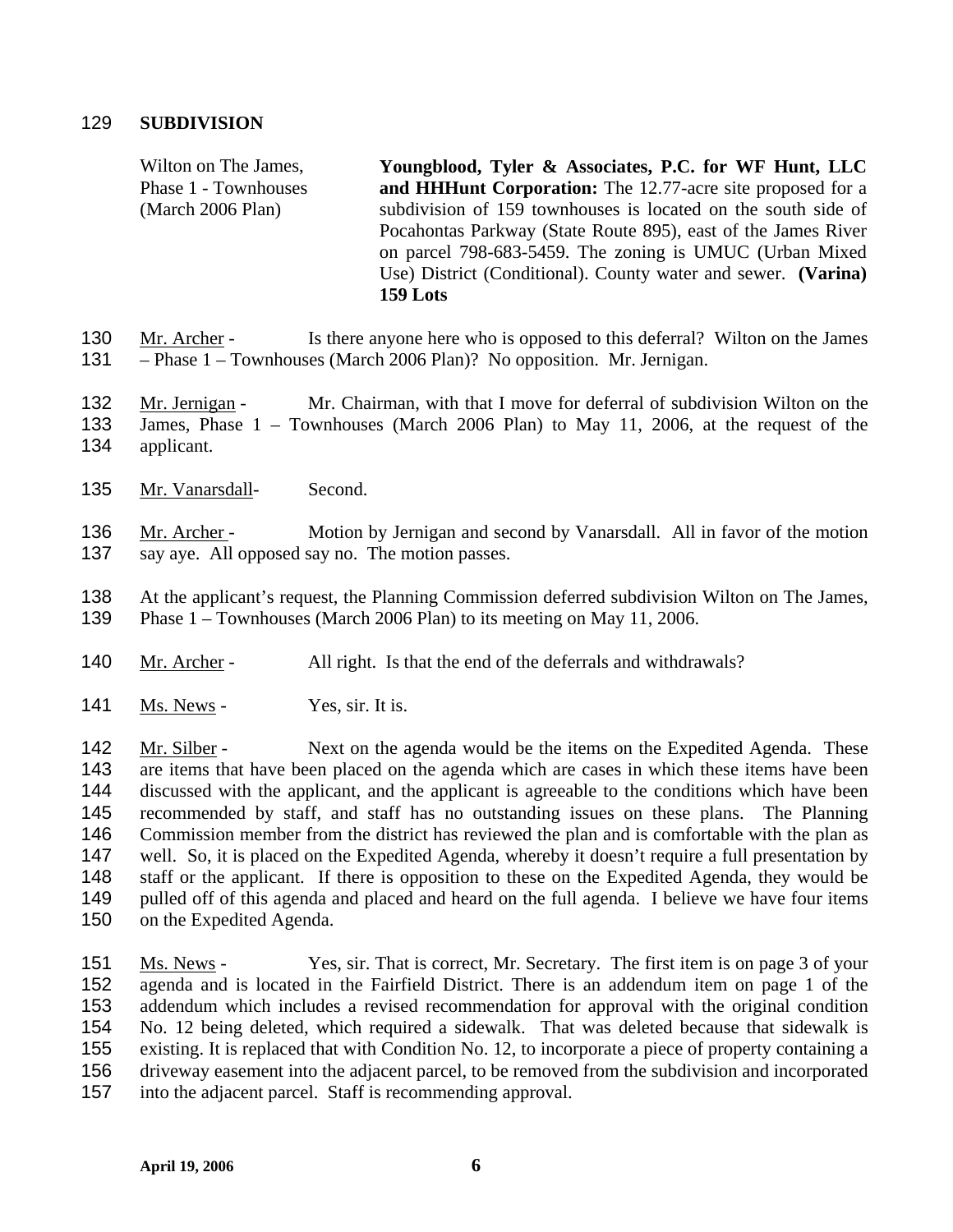159

Clarendon Farms (April 2006 Plan) **Bay Design Group, P.C. for Clarendon Associates, LLC and Atack Properties, Inc.:** The 1.84-acre site proposed for a subdivision of 5 single-family homes is located at the southeast intersection of Cedar Fork Road and Clarendon Road on parcel 812-733-5006. The zoning is R-3C, One-Family Residence District (Conditional). County water and sewer. **(Fairfield) 5 Lots** 

Mr. Archer - All right. Is there anyone here who is in opposition to Clarendon Farms Subdivision? No opposition. Well, then I will move approval of Subdivision Clarendon Farms (April 2006 Plan) subject to the standard conditions for subdivisions served by public utilities, the annotated plan and the following additional conditions, Nos. 12 through 15 with No. 12 being the revised condition on this morning's agenda. 160 161 162 163 164

165 Mr. Vanarsdall - Second.

Mr. Archer- Motion by Archer and seconded by Mr. Vanarsdall. All in favor of the motion say aye. All those opposed say no. The ayes have it. The motion passes. 166 167

168 169 170 The Planning Commission granted conditional approval to subdivision Clarendon Farms (April 2006 Plan), subject to the annotations on the plans, the standard conditions attached to these minutes for subdivisions served by public utilities and the following additional conditions:

- 171 172 12. The eastern 20 feet of Lot 5 shall be offered to the Hunnicut parcel for conveyance of their driveway.
- 173 174 13. The proffers approved as part of zoning case C-60C-94 shall be incorporated in this approval.
- 175 176 177 14. The detailed plant list and specifications for the landscaping to be provided within the 25 foot wide planting strip easement along Cedar Fork Road shall be submitted to the Department of Planning for review and approval prior to recordation of the plat.
- 178 179 180 181 182 15. Prior to requesting the final approval, a draft of the covenants and deed restrictions for the maintenance of the common area by a homeowners association shall be submitted to the Department of Planning for review. Such covenants and restrictions shall be in form and substance satisfactory to the County Attorney and shall be recorded prior to recordation of the subdivision plat.
- Ms. News Next on page 6 of your agenda and located in the Varina District is subdivision East Area Middle School – Road A (April 2006 Plan). This is a zero lot subdivision for a road to the new school. There is an addendum item located on page 2 of your addendum which includes a revised recommendation for approval and there is a revised plan in your packet which contains annotations. Staff is recommending approval. 183 184 185 186 187

188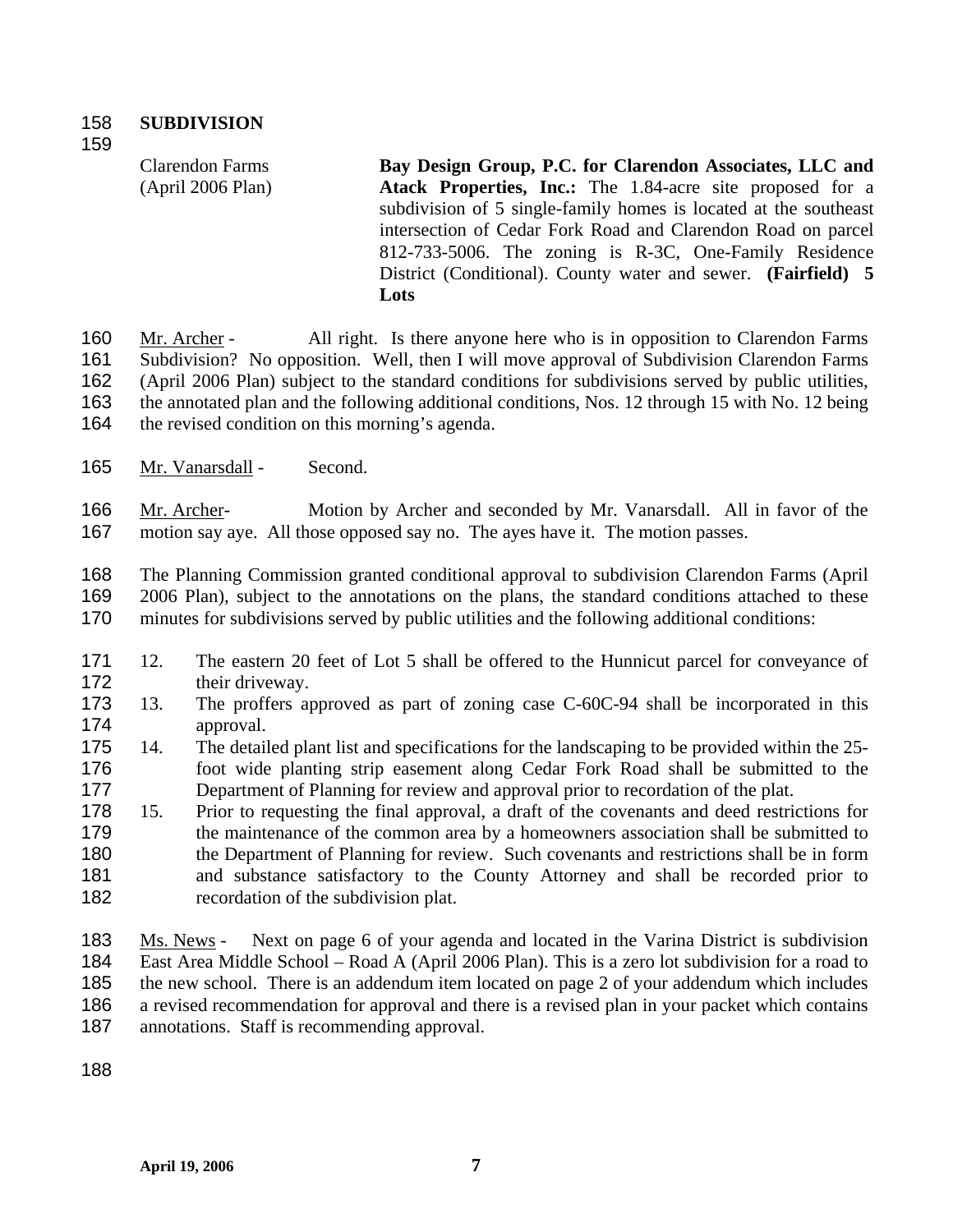## 189 **SUBDIVISION**

190

East Area Middle School – Road A (April 2006 Plan) **Timmons Group for Henrico County Public Schools:** The 1.51-acre site is proposed for public road dedication to provide access for a new middle school and is located at the intersection of Elko Road (State Route 156) and Elko Tract Road on part of parcel 851-709-0088. The zoning is A-1. Agricultural District. County water and sewer. **(Varina) 0 Lots** 

Mr. Archer - Is there opposition to East Area Middle School – Road A? No opposition. Mr. Jernigan. 191 192

Mr. Jernigan - Mr. Chairman, with that I will move for approval of subdivision East Area Middle School – Road A (April 2006 Plan), conditional approval of the revised plan, subject to the standard conditions for subdivisions served by public utilities. 193 194 195

196 Mr. Vanarsdall - Second.

Mr. Archer - Motion made by Mr. Jernigan and seconded by Mr. Vanarsdall. All in favor say aye. All opposed say no. There is no opposition. The motion passes. 197 198

199 200 201 The Planning Commission granted conditional approval to subdivision East Area Middle School – Road A (April 2006 Plan), subject to the revised plan and the standard conditions attached to these minutes for subdivisions served by public utilities.

Ms. News - Next on page 9 of your agenda and located in the Brookland District is Subdivision Wickham (March 2006 Plan). There is an addendum item located on page 2 of your addendum which includes a revised caption which changes the zoning of the parcel. It revises the caption to read that this entire parcel is zoned R-2C. There is a revised map showing that the entire parcel, which recently part of it was rezoned, is now included in the R-2C zoning. There is a revised condition No. 13 relating to the lot area showing 18,000 square feet is required and an added condition relating to the construction details for the access drive for the lots on Staples Mill Road. Staff is recommending approval. 202 203 204 205 206 207 208 209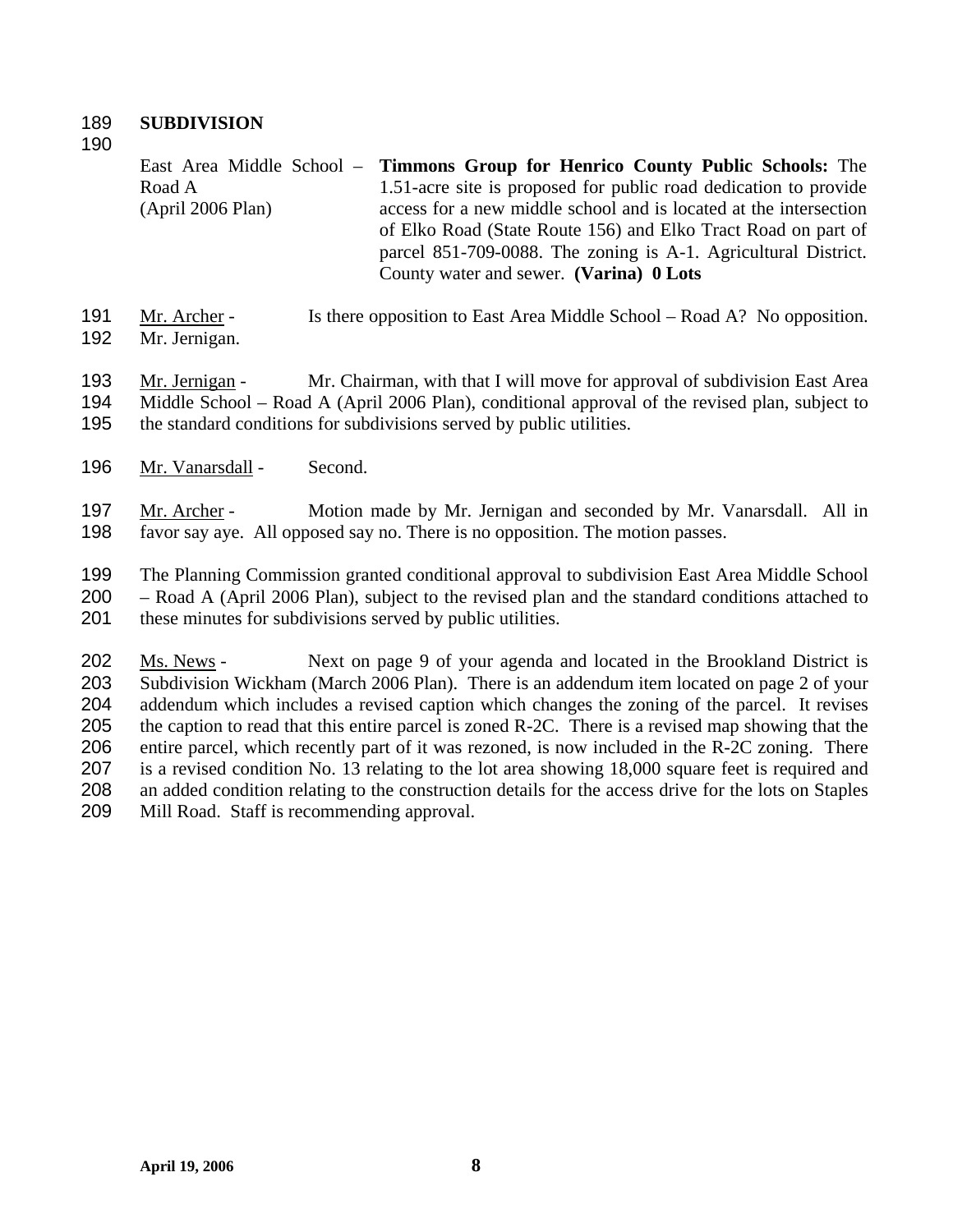# 210 **SUBDIVISION**

Wickham (March 2006 Plan) **Koontz-Bryant, P.C. for Marchetti Properties, III, LLC, Atack Properties, Inc., Shelby Duncan, Elizabeth G. McLawhorn, Debra F. Tucker, Derle F. Edwards and Herbert D. Fogg, Jr.:** The 96.13-acre site proposed for a subdivision of 129 single-family homes is located on the west side of Staples Mill Road (U.S. Route 33) directly across from Meadow Pond Lane, approximately 1,500 feet north of the intersection of Staples Mill Road and Courtney Road on parcels 761-767-2889, 6317; 762-767-8633, 5793; 762-768-2433 and 3508. The zoning is A-1, Agricultural District and R-2A, R-2C One-Family Residence District (Conditional). County water and sewer. **(Brookland) 129 Lots** 

Mr. Archer - All right. Is there opposition to Subdivision Wickham (March 2006 Plan)? I see no opposition. Mr. Vanarsdall. 211 212

Mr. Vanarsdall - I move that Subdivision Wickham (March 2006 Plan) be approved on the Expedited Agenda, subject to the standard conditions for subdivisions served by Public Utilities, the annotations on the plans and conditions Nos. 12, 13 on the addendum, and 14 through 20 from the agenda and then 21 added. 213 214 215 216

217 Mr. Jernigan - Second.

Mr. Archer - Motion made by Mr. Vanarsdall and seconded by Mr. Jernigan. All in favor say aye. All opposed say no. The ayes have it. The motion passes. 218 219

220 221 222 The Planning Commission granted conditional approval to subdivision Wickham (March 2006 Plan), subject to the standard conditions attached to these minutes for subdivisions served by public utilities, the annotations on the plans and the following additional conditions:

- 223 224 225 226 12. At least 60 days prior to recordation of the plat, a draft of the covenants and deed restrictions for the maintenance of the common area shall be submitted to the Department of Planning for review. Such covenants and restrictions shall be in form and substance, satisfactory to the County Attorney, and shall be recorded prior to recordation of the plat.
- 227 13. Each lot shall contain at least 18,000 square feet exclusive of the flood plain areas.
- 228 229 230 14. The limits and elevation of the 100-year frequency flood shall be conspicuously noted on the plat and construction plans and labeled "Limits of 100-year floodplain." Dedicate floodplain as a "Variable Width Drainage & Utilities Easement."
- 231 232 233 15. The details for the landscaping to be provided within the 50-foot wide landscape buffer on the west side of Staples Mill Road (U.S. Route 33) shall be submitted to the Department of Planning for review and approval prior to recordation of the plat.
- 234 235 16. Any necessary offsite drainage easements must be obtained prior to final approval of the construction plan by the Department of Public Works.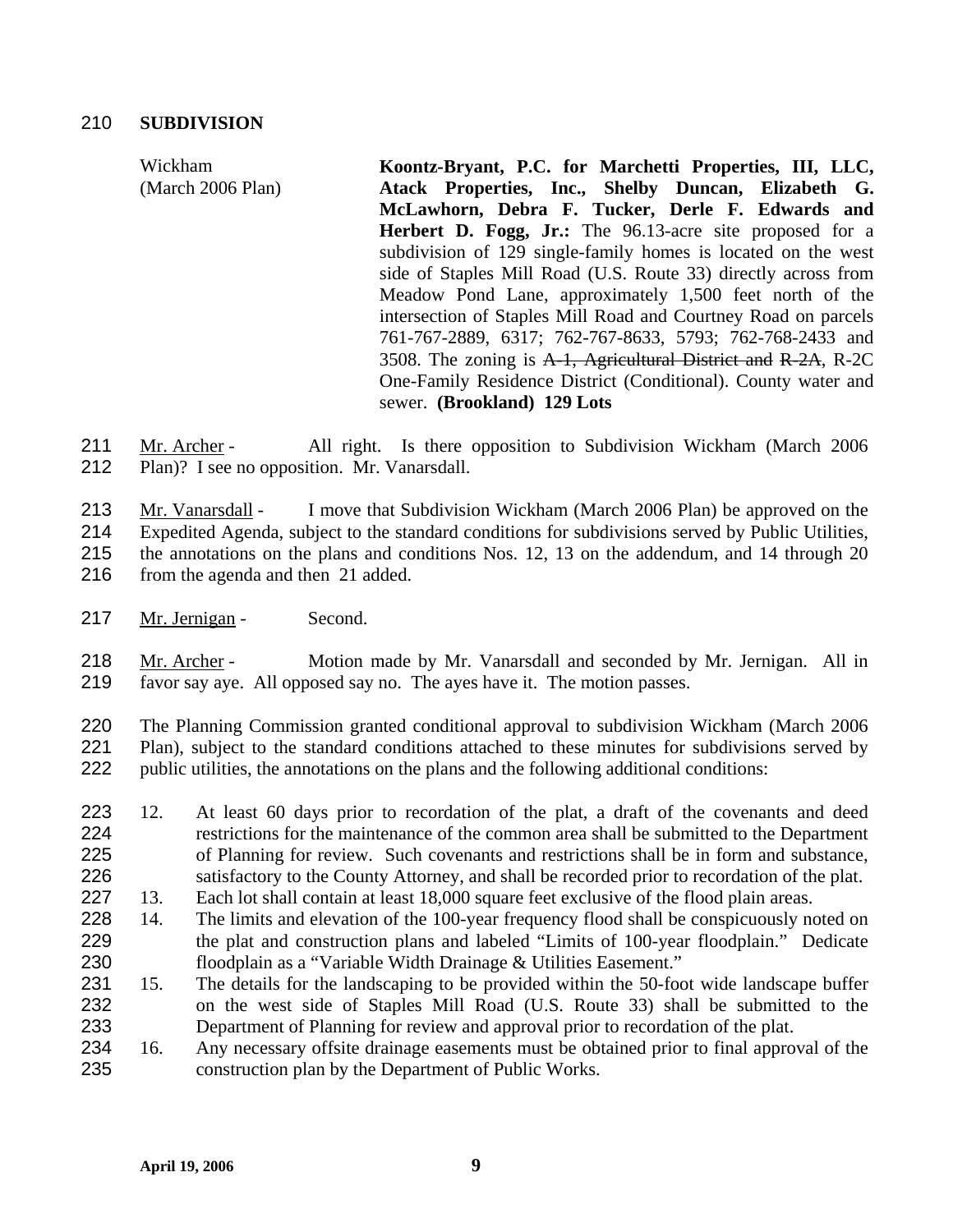- 17. The proffers approved as part of zoning cases C-19C-05, C-50C-05 and C-15C-06 shall be incorporated in this approval. 236 237
- 238 239 18. The owner shall not begin clearing of the site until the following conditions have been met:
- 240 241 242 243 244 (a) The site engineer shall conspicuously illustrate on the plan of development or subdivision construction plan and the Erosion and Sediment Control Plan, the limits of the areas to be cleared and the methods of protecting the required buffer areas. The location of utility lines, drainage structures and easements shall be shown.
	- (b) After the Erosion and Sediment Control Plan has been approved but prior to any clearing or grading operations on the site, the owner shall have the limits of clearing delineated with approved methods such as flagging, silt fencing, or temporary fencing.
- 249 250 251 252 (c) The site engineering shall certify in writing to the owner that the limits of clearing have been stakes in accordance with the approved plans. A copy of this letter shall be sent to the Department of Planning and the Department of Public Works.
	- (d) The owner shall be responsible for the protection of the buffer areas and for replanting and/or supplemental planting and other necessary improvements to the buffer as may be appropriate or required to correct problems. The details shall be included on the landscape plans for Planning Commission approval.
- 256 257 258 259 19. The plat shall contain a statement that the common area is dedicated to the common use and enjoyment of the homeowners of Wickham and is not dedicated for use by the general public. This statement shall refer to the applicable article in the covenants recorded with the plat.
- 260 261 262 263 264 265 266 267 20. Any future building lot containing a BMP, sediment basin or trap and located within the buildable area for a principal structure or accessory structure, may be developed with engineered fill. All material shall be deposited and compacted in accordance with the Virginia Uniform Statewide Building Coded and geotechnical guidelines established by a professional engineer. A detailed engineering report shall be submitted for the review and approval by the Building Official prior to the issuance of a building permit on the affected lot. A copy of the report and recommendations shall be furnished to the Directors of Planning and Public Works.
- 268 269 270 271 272 273 274 275 21. All lots fronting on Staples Mill Road (U. S. Route 33) shall face Staples Mill Road, and shall be accessed by a 20-foot access strip that shall be built to Henrico County Road Standards, including curb and gutter, except as to pavement width. Prior to the issuance of any certificates of occupancy for any homes served by the strip, the applicant shall provide the Department of Planning with a certification from a licensed engineer indicating that the access strip was designed and constructed in accordance with County standards. The pavement shall be warranted for a period of three years from the issuance of the last certificate of occupancy for any home served by the strip.

Ms. News - The final item is on page 11 of your agenda. It is located in the Three Chopt District. There is an addendum item on page 3 adding condition No. 34. Staff is recommending approval. 276 277 278

253 254 255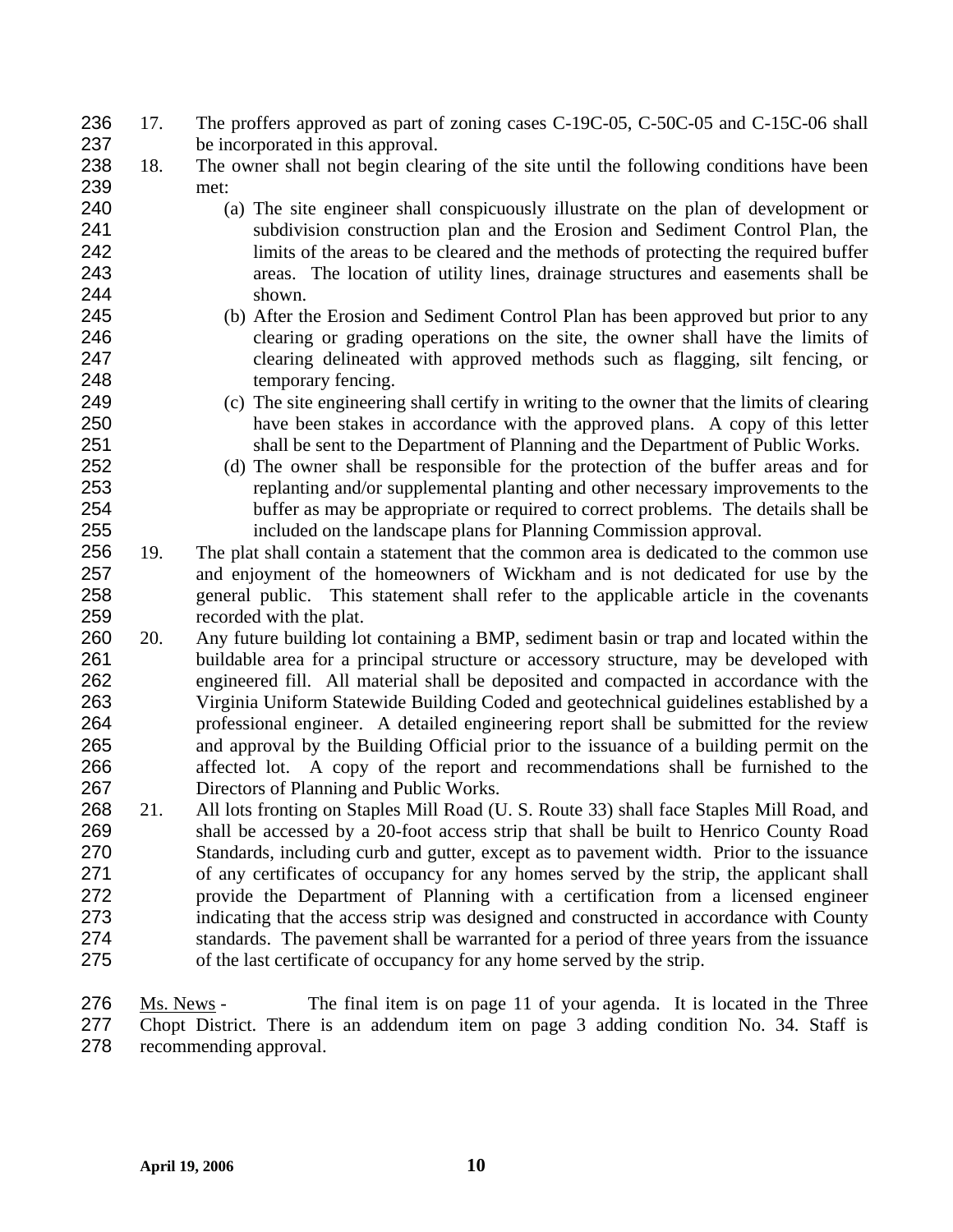# 279 **PLAN OF DEVELOPMENT**

## 280

POD-18-06 Trinity Lutheran Church Additions (POD-70-03 Expired) **Koontz-Bryant, P.C. for Trinity Lutheran Church:** Request for approval of a plan of development, as required by Chapter 24, Section 24-106 of the Henrico County Code, to construct two, two-story additions totaling 7,389 square feet to an existing church. The 2.60-acre site is located at 2315 N. Parham Road at the southeast corner of the intersection of Parham Road and Landsdowne Road on 756-751-3532. The zoning is R-3, One-Family Residence District. County water and sewer. **(Three Chopt)** 

Mr. Archer - Is there any opposition to POD-18-06, Trinity Lutheran Church Additions (POD-70-03 Expired)? No opposition. Mr. Branin. 281 282

Mr. Branin - Mr. Chairman, I would like to move for approval on the Expedited Agenda, POD-18-06, Trinity Lutheran Church Additions (POD-70-03 Expired) subject to staff's recommendations including conditions Nos. 24 through 33 and 34. 283 284 285

286 Mr. Vanarsdall - Second.

Mr. Archer - Motion by Mr. Branin and second by Mr. Vanarsdall. All in favor of the motion say aye. All opposed say no. The motion passes. 287 288

289 The Planning Commission approved POD-18-06, Trinity Lutheran Church Additions (POD-70-

290 291 03 Expired), subject to the annotations on the plans, the standard conditions attached to these minutes for developments of this type, and the following additional conditions:

- 292 293 294 295 296 24. The easements for drainage and utilities as shown on approved plans shall be granted to the County in a form acceptable to the County Attorney prior to any occupancy permits being issued. The easement plats and any other required information shall be submitted to the County Real Property Agent at least sixty (60) days prior to requesting occupancy permits.
- 297 298 25. The developer shall provide fire hydrants as required by the Department of Public Utilities and Division of Fire.
- 299 26. A standard concrete sidewalk shall be provided along the east side of Parham Road.
- 300 27. Prior to issuance of a building permit, the developer must furnish a letter from Dominion Virginia Power stating that this proposed development does not conflict with their facilities. 301 302
- 303 304 28. Any necessary off-site drainage and/or water and sewer easements must be obtained in a form acceptable to the County Attorney prior to final approval of the construction plans.
- 305 306 307 29. Deviations from County standards for pavement, curb or curb and gutter design shall be approved by the County Engineer prior to final approval of the construction plans by the Department of Public Works.
- 308 309 30. Storm-water retention, based on the 50-10 concept, shall be incorporated into the drainage plans.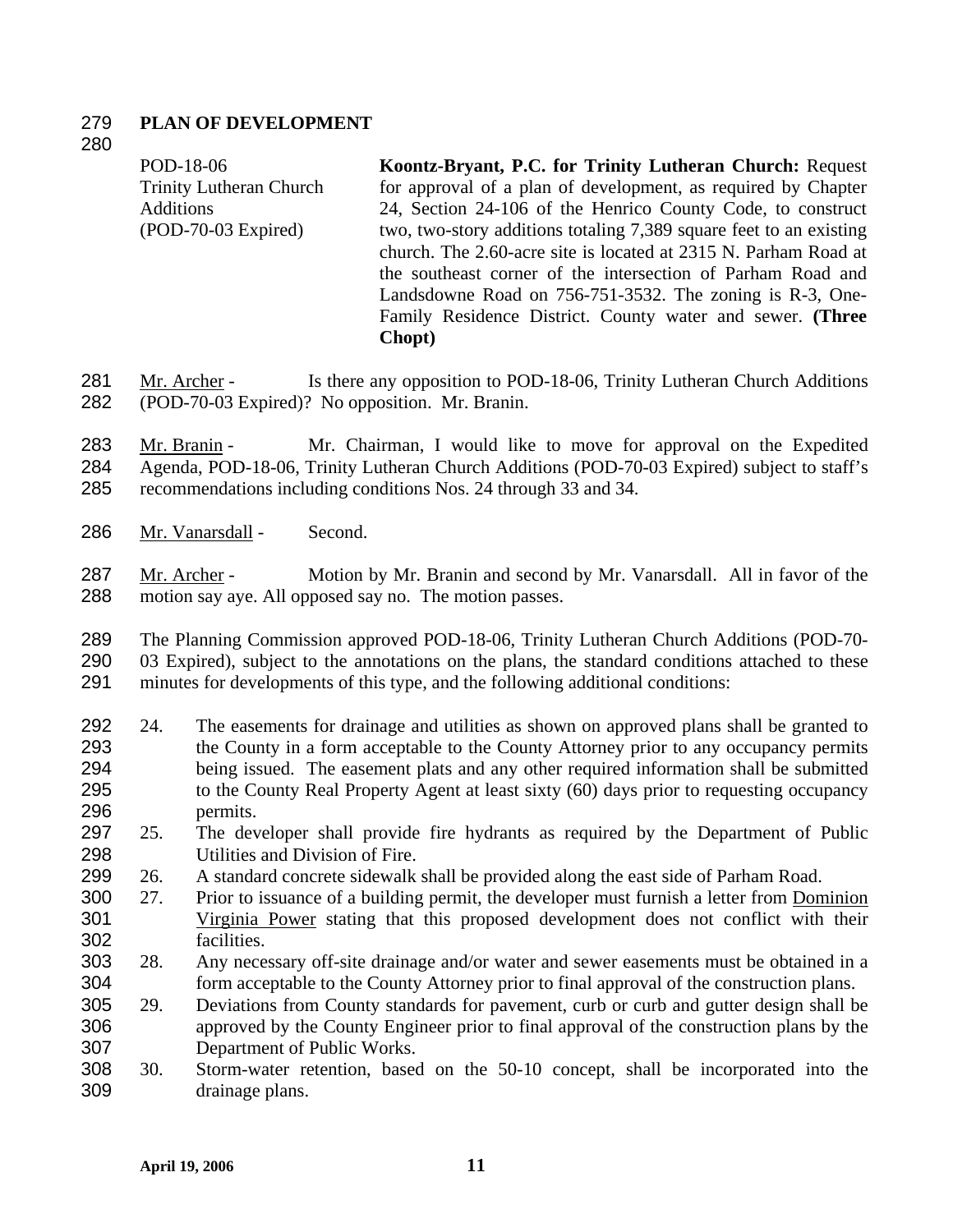- 31. Insurance Services Office (ISO) calculations must be included with the plans and contracts and must be approved by the Department of Public Utilities prior to the issuance of a building permit. 310 311 312
- 313 314 315 32. Approval of the construction plans by the Department of Public Works does not establish the curb and gutter elevations along the Henrico County maintained right-of-way. The elevations will be set by Henrico County.
- 316 317 318 319 320 33. The location of all existing and proposed utility and mechanical equipment (including HVAC units, electric meters, junction and accessory boxes, transformers, and generators) shall be identified on the landscape plans. All equipment shall be screened by such measures as determined appropriate by the Director of Planning or the Planning Commission at the time of plan approval.
- 321 322 323 34. The applicant will complete all required road improvements along the south side of Lansdowne Road unless waived by the Director of Public Works prior to construction plan approval.

Mr. Silber- The next item is extension of subdivision conditional approvals. The two on your agenda this morning do not require Planning Commission action. This is for informational purposes. These can be extended administratively. 324 325 326

327 328 329 There are two that are listed for informational purposes, one being Bentley (April 2005 Plan) and the second being Majestic Meadows (September 2004 Plan). Unless the Commission has any questions, these will be handled administratively and this is for your information.

### 330 **SUBDIVISION EXTENSIONS OF CONDITIONAL APPROVAL**

### 331 **FOR INFORMATIONAL PURPOSES ONLY**

| <b>Subdivision</b>      | <b>Magisterial</b> | Original   | <b>Remaining</b> | <b>Previous</b>   | $\text{Year}(s)$ |
|-------------------------|--------------------|------------|------------------|-------------------|------------------|
|                         | <b>District</b>    | No. of     | Lots             | <b>Extensions</b> | <b>Extended</b>  |
|                         |                    | Lots       |                  |                   | <b>Recom-</b>    |
|                         |                    |            |                  |                   | mended           |
| <b>Bentley</b>          | Fairfield          | 67         | 67               | -0                | 1 Year           |
| (April 2005 Plan)       |                    |            |                  |                   | 4/25/07          |
| <b>Majestic Meadows</b> | Varina             | <b>130</b> | <b>130</b>       | -0                | 1 Year           |
| (September 2004 Plan)   |                    |            |                  |                   | 4/25/07          |

332

Mr. Archer- Any questions from the Commission? All right, Mr. Secretary, we can move on. Turn to page 13. 333 334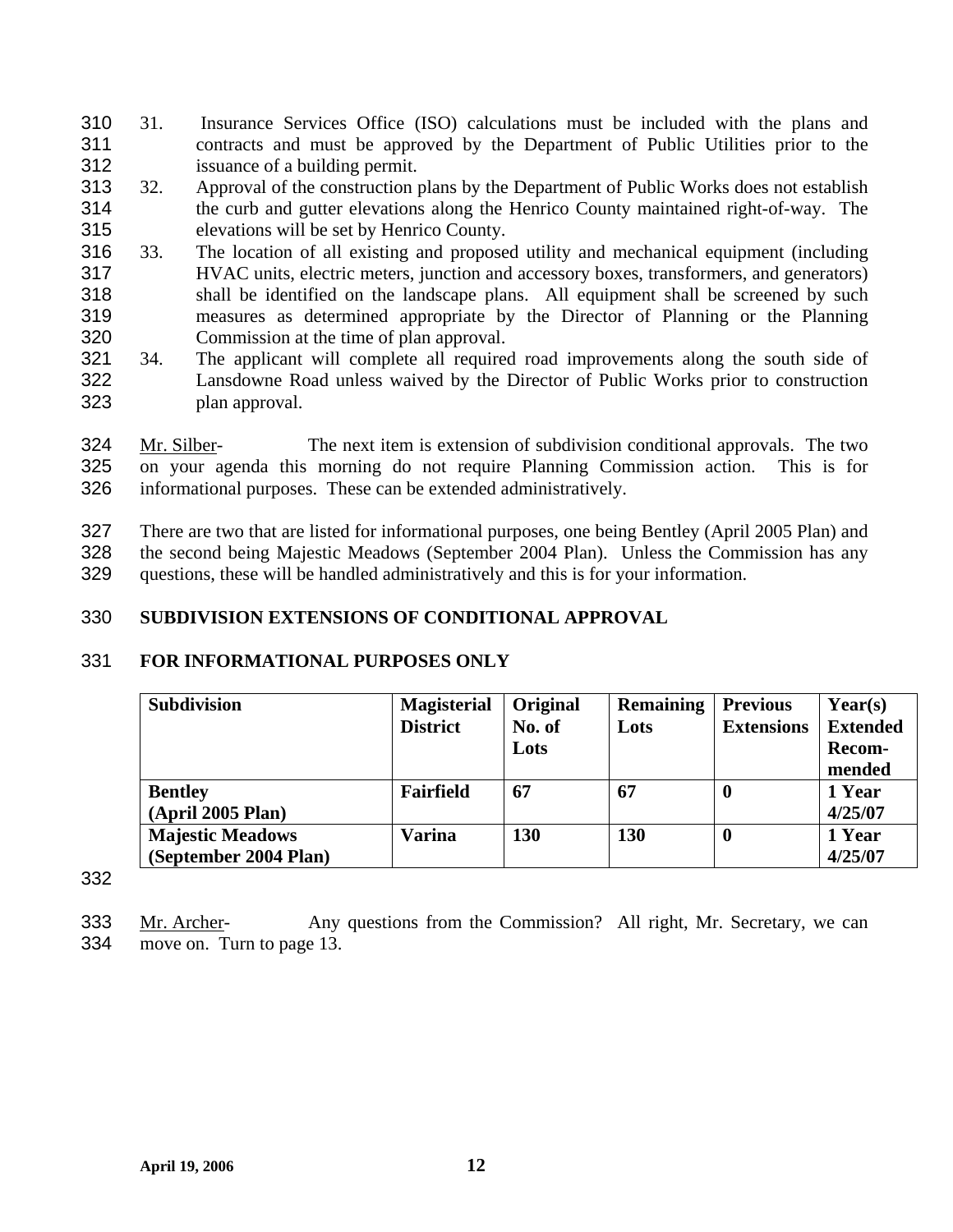## 335 **PLAN OF DEVELOPMENT**

POD-24-06 The Shops @ John Rolfe Retail Center 10720 Ridgefield Parkway **Koontz-Bryant, P.C. for Beverly Hills, Inc. and The Wilton Companies:** Request for approval of a plan of development as required by Chapter 24, Section, 24-106 of the Henrico County Code, to construct a one-story, 14,740 square foot drug store and a one-story, 8,400 square foot retail building. The 3.80-acre site is located at the northeast intersection of Ridgefield Parkway and future John Rolfe Parkway on parcel 737-750-3281. The zoning is B-2C, Business District (Conditional). County water and sewer. **(Tuckahoe)** 

Mr. Silber- I would draw your attention to the addendum and there are two additional conditions added to this plan of development. This is in the Tuckahoe District. 336 337

Mr. Archer - Is there anyone who is present who is opposed to this plan of development, POD-24-06, The Shops @ John Rolfe Retail Center? No opposition. Good morning. 338 339 340

Ms. Goggin - Good morning. Staff has received revised architectural elevations and floor plans that comply with the proffers. The revised annotated elevations are in your addendum packet. The elevations up here on the screen are not annotated, but the elevations in your packet are annotated that the columns will be brick, per proffers. The architect also revised the retail building. The architecturals removed the sandstone that was at the base of the retail buildings, which matches the Walgreens more. The developer has agreed to provide a pedestrian path along the western side of the internal access road for the retail center, along this side here. Due to the amount of landscaping that would be required in the area adjacent to the road, people would be forced to walk in the access road if the pedestrian path was not provided. Staff requested the path because this access drive will be shared with a church when the parcel to the east is developed and will carry a fair amount of traffic when both sides are complete. The rezoning for this property was a tough case with active citizen participation. As of this morning, staff has not been contacted concerning this development, but the Commission may wish to bring the landscape and lighting back for their review to address any citizens concerns that may arise during construction. 341 342 343 344 345 346 347 348 349 350 351 352 353 354 355

356 357 358 359 There are two additional conditions on the addendum concerning installation or escrow of the sidewalk adjacent to future John Rolfe Parkway since construction of the parkway may be happening before, after, or at the same time as this development, and the other condition restates that a changeable message sign shall not be permitted, per proffers.

360 361 362 363 364 365 Staff recommends approval subject to the annotations on the plans, the revised architectural elevations, the additional conditions listed in the agenda, conditions Nos. 9 and 11 Amended if the Commission wishes for the landscape and lighting plans to return, and additional conditions Nos. 40 and 41 in the handout addendum. Hunter Cockrell, representing the developer is here, as well as Paul Hinson from Koontz-Bryant, should the Commission have any questions for them, and I would be happy to answer any questions the Commission may have of me.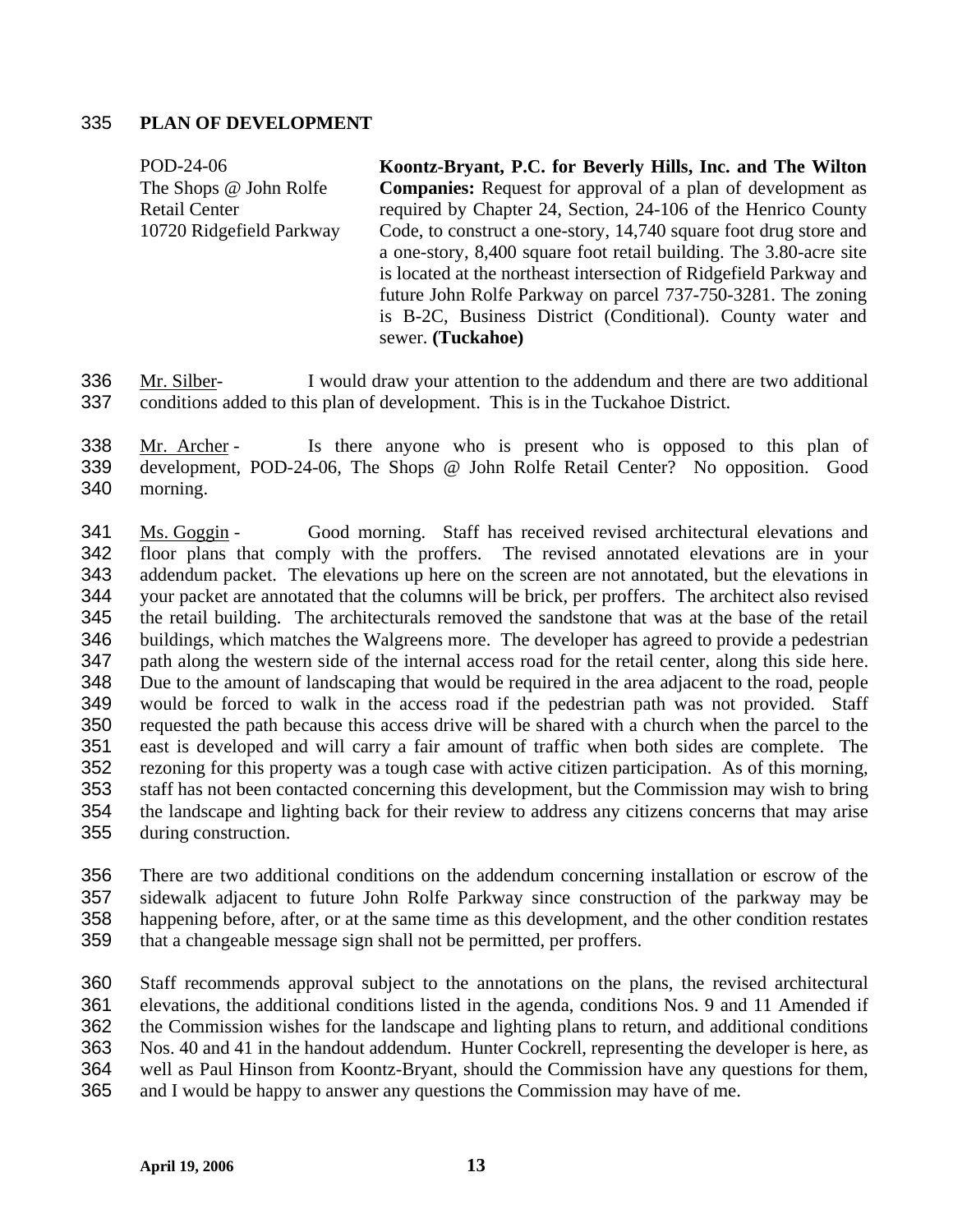Mr. Archer- Thank you, Ms. Goggin. Are there questions from the Commission for Ms. Goggin? 366 367

Mrs. Jones - I have just one. I want to clarify something. The sidewalks along John Rolfe Parkway, that is addressed. How about along Ridgefield? Have you discussed those in terms of any sidewalks along Ridgefield? Tell me about Ridgefield Parkway and the sidewalk. 368 369 370

Ms. Goggin - If they are not there now, there is no reason they can't be put in with construction of this development. It is just an issue of construction and timing of John Rolfe with this development. The County has a drainage and maintenance easement right here (referring to rendering), and once the road is complete, the applicant can go back and regrade. 371 372 373 374

- Mrs. Jones Absolutely. I understand that for the future of John Rolfe, but for Ridgefield? 375 376
- Ms. Goggin I apologize. If it doesn't exist now, it will be installed with the development and there is no reason to delay that. 377 378
- Mrs. Jones- There is no reason to wait on that? The notations on the plan. Do they take care of our pedestrian walkway? 379 380
- Ms. Goggin Yes, ma'am. The applicant has agreed to it, and like I said, once the adjacent site is developed, it is going to be a very active access drive. 381 382

Mrs. Jones - I do think it is appropriate for the landscape and lighting plan to be heard by the Commission, considering the history of this project, and making sure that this is a project that is successful on all levels. 383 384 385

Mr. Silber - Ms. Goggin, regarding the sidewalk on Ridgefield, I don't see that the plan shows any sidewalks, so we don't know if there is one there. Assuming there is not a sidewalk there, would this plan be annotated to require a sidewalk? The applicant may be able to discuss that. It looks like he is prepared to. 386 387 388 389

- Ms. Goggin I am trying to remember if there is a sidewalk out there, but now that I am being specifically asked, I am blank. 390 391
- Mr. Hinson My name is Paul Hinson with Koontz-Bryant. Good morning, members of the Commission, Mr. Chairman. There is a sidewalk proposed and it is shown on the current construction plans. It ties into the existing sidewalk on Ridgefield Parkway. Any other questions? 392 393 394 395
- Mr. Archer- Any further questions for Mr. Hinson? Mrs. Jones, do you need to hear anything further from the applicant? 396 397
- 398 Mrs. Jones No. I do not.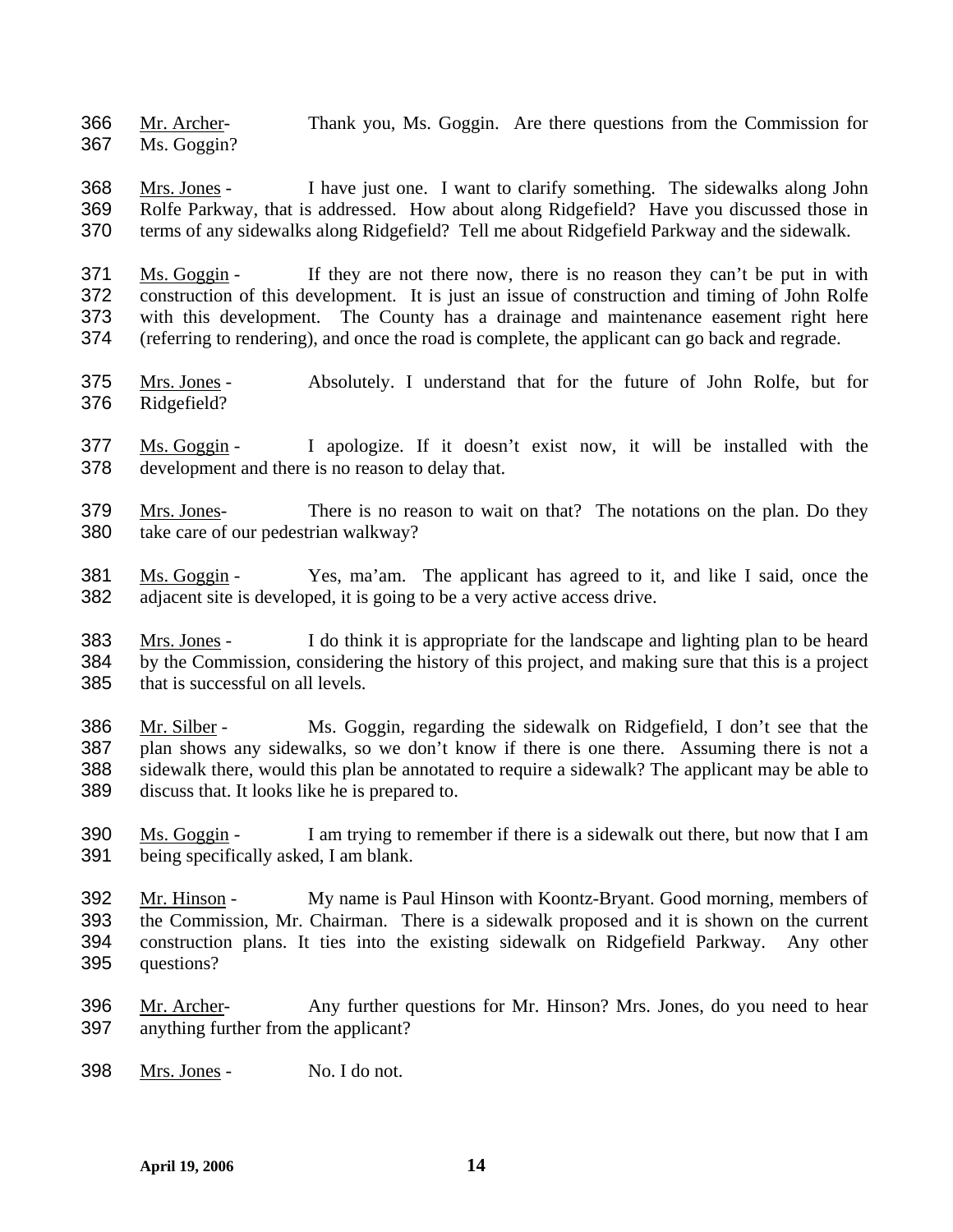399 Mr. Archer - Then I suppose we are ready.

Mrs. Jones - I appreciate the extra work that has gone into the architecturals and I am pleased with the revised design. With that, I would like to recommend approval of POD-24-06, The Shops @ John Rolfe Retail Center, 10720 Ridgefield Parkway subject to the standard conditions for developments of this type and the following additional conditions, Nos. 24 through 39, 40, 41 and Nos. 9 and 11 Amended, along with the annotations on the plan. 400 401 402 403 404

405 Mr. Branin - Second.

Mr. Archer - Motion by Mrs. Jones and seconded by Mr. Branin. All in favor say aye. All opposed say no. The ayes have it. The motion passes. 406 407

408 409 410 The Planning Commission approved POD-24-06, The Shops @ John Rolfe Retail Center, subject to the annotations on the plans, the standard conditions attached to these minutes for developments of this type, and the following additional conditions:

- 411 412 413 9. **AMENDED** - A detailed landscaping plan shall be submitted to the Department of Planning for review and Planning Commission approval prior to the issuance of any occupancy permits.
- 414 415 416 417 11. **AMENDED** - Prior to the approval of an electrical permit application and installation of the site lighting equipment, a plan including depictions of light spread and intensity diagrams, and fixture specifications and mounting height details shall be submitted for Department of Planning review and Planning Commission approval.
- 418 419 420 421 422 24. The right-of-way for widening of Ridgefield Parkway and John Rolfe Parkway as shown on approved plans shall be dedicated to the County prior to any occupancy permits being issued. The right-of-way dedication plat and any other required information shall be submitted to the County Real Property Agent at least sixty (60) days prior to requesting occupancy permits.
- 423 424 425 426 427 25. The easements for drainage and utilities as shown on approved plans shall be granted to the County in a form acceptable to the County Attorney prior to any occupancy permits being issued. The easement plats and any other required information shall be submitted to the County Real Property Agent at least sixty (60) days prior to requesting occupancy permits.
- 428 429 26. The developer shall provide fire hydrants as required by the Department of Public Utilities and Division of Fire.
- 430 431 27. A standard concrete sidewalk shall be provided along the east side of John Rolfe Parkway and the west side of the access drive.
- 432 433 28. Employees shall be required to use the parking spaces provided at the rear of the building(s) as shown on the approved plans.
- 434 29. Outside storage shall not be permitted.
- 435 436 30. The proffers approved as a part of zoning case C-25C-03 shall be incorporated in this approval.
- 437 438 439 31. The certification of building permits, occupancy permits and change of occupancy permits for individual units shall be based on the number of parking spaces required for the proposed uses and the amount of parking available according to approved plans.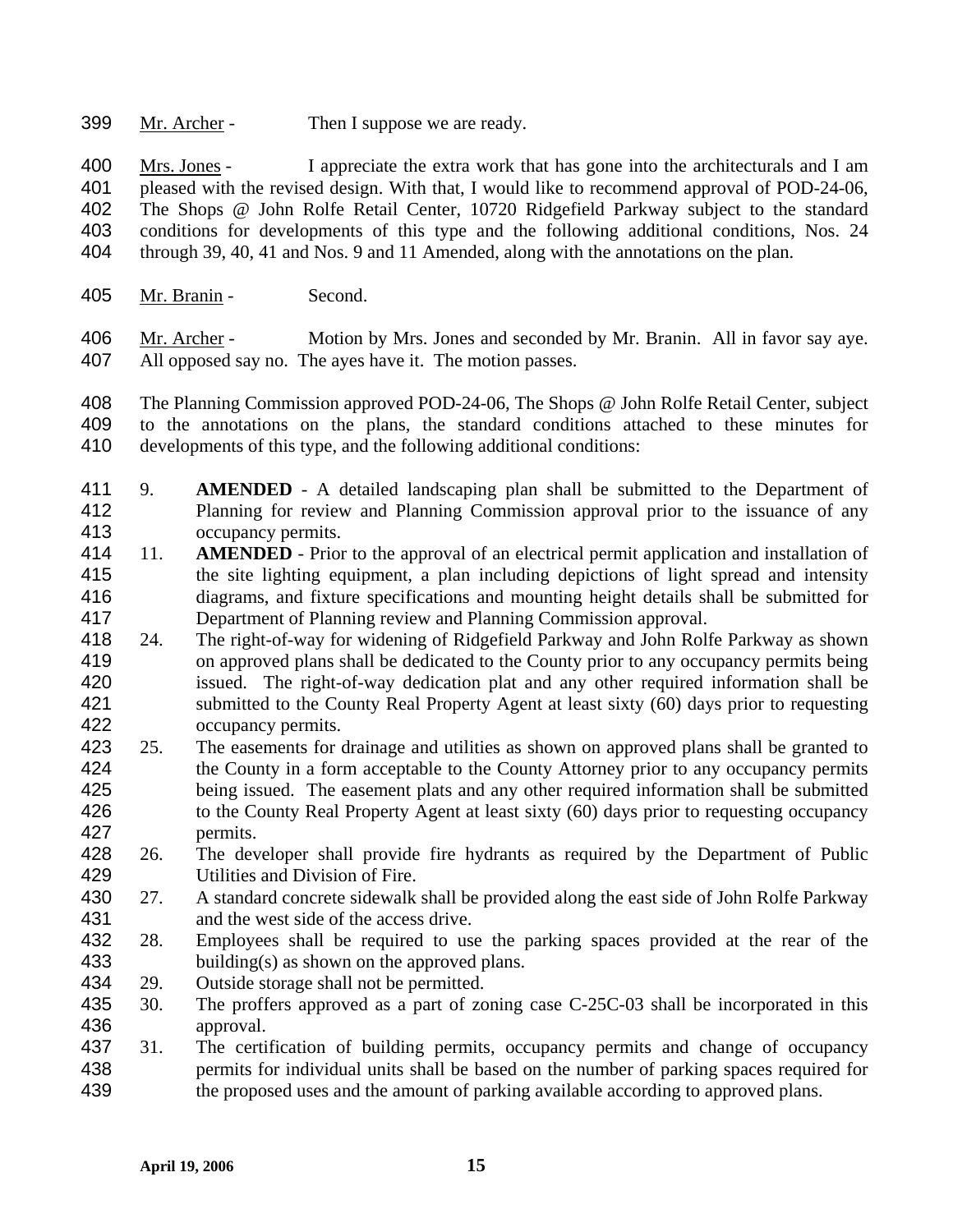- 32. Any necessary off-site drainage and/or water and sewer easements must be obtained in a form acceptable to the County Attorney prior to final approval of the construction plans. 440 441
- 442 443 444 33. Deviations from County standards for pavement, curb or curb and gutter design shall be approved by the County Engineer prior to final approval of the construction plans by the Department of Public Works.
- 445 446 34. The loading areas shall be subject to the requirements of Chapter 24, Section 24-97(b) of the Henrico County Code.
- 447 448 449 35. In the event of any traffic backup which blocks the public right-of-way as a result of congestion caused by the drive-up facilities, the owner/occupant shall close the drive-up facilities until a solution can be designed to prevent traffic backup.
- 450 451 452 36. Insurance Services Office (ISO) calculations must be included with the plans and contracts and must be approved by the Department of Public Utilities prior to the issuance of a building permit.
- 453 454 455 37. Approval of the construction plans by the Department of Public Works does not establish the curb and gutter elevations along the Henrico County maintained right-of-way. The elevations will be set by Henrico County.
- 456 457 458 38. Evidence of a joint ingress/egress and maintenance agreement must be submitted to the Department of Planning and approved prior to issuance of a certificate of occupancy for this development.
- 459 460 461 462 463 39. The location of all existing and proposed utility and mechanical equipment (including HVAC units, electric meters, junction and accessory boxes, transformers, and generators) shall be identified on the landscape plans. All equipment shall be screened by such measures as determined appropriate by the Director of Planning or the Planning Commission at the time of plan approval**.**
- 464 465 466 40. The developer will coordinate installation of the sidewalk adjacent to future John Rolfe Parkway with the Department of Public Works. The sidewalk will be built or escrowed with the County prior to issuance of a Certificate of Occupancy.
- 467 468 41. A changeable message sign shall not be permitted as stated in proffer 4N of rezoning case C-25C-03.
- 469
- Mr. Silber In my haste to move through the agenda, I was reminded that we do have a rezoning request on the agenda, it's on the addendum, I skipped that. So, if we can move back to that. 470 471 472
- 473
- 474 **FAIRFIELD: (Deferred from the April 13, 2006 Meeting)**
- 475
- 476 477 478 479 480 481 482 **C-21C-06 Gloria Freye for Liberty Property Trust:** Request to conditionally rezone from M-1 Light Industrial District and M-2 General Industrial to M-2C General Industrial District (Conditional), Parcels 797-741-6372, -9990, -0975, and 797-742-7054, containing 31.29 acres, located on the west line of Carolina Avenue approximately 3,000 feet north of East Laburnum Avenue. The applicant proposes a distribution and warehouse development with outside storage. The use will be controlled by zoning ordinance regulations and proffered conditions. The Land Use Plan recommends Light Industry. The site is in the Airport Safety Overlay District.
- 483
- Mr. Archer Thank you, Mr. Secretary. I might remind everyone that when we discussed this at our last meeting, the rezoning meeting, the condition upon which we brought 484 485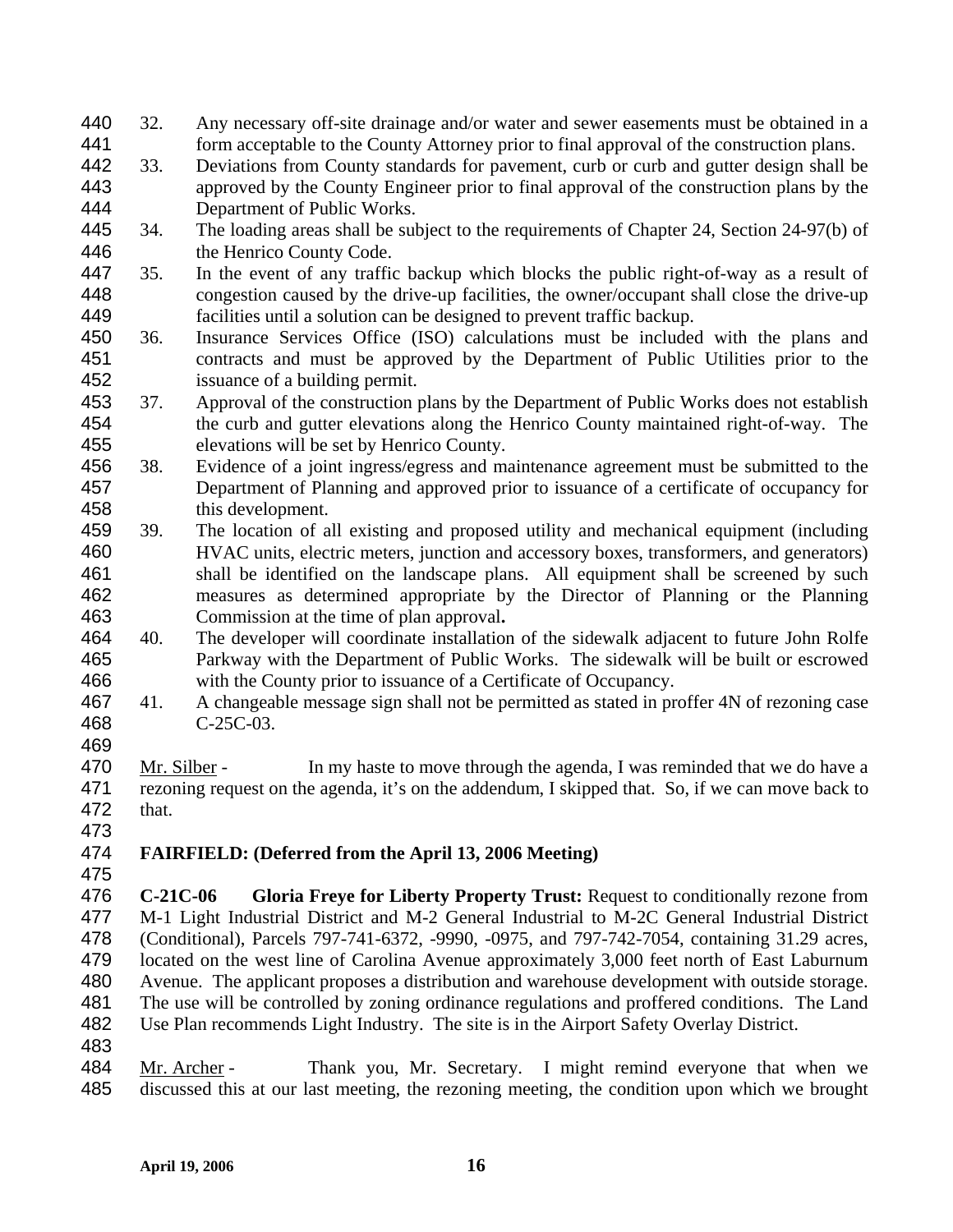- this back was that all of the outstanding issues would have to be overcome to the point that this would actually fit on the Expedited Agenda. So, if we can make our presentation as brief as possible, I would appreciate it. 486 487 488
- 489

Ms. Neaves- Good morning. This site is located directly adjacent to RIR and across Carolina Avenue from the Fairgrounds Distribution Center. Again, the application was deferred at the Commission's meeting on April 13, 2006. The applicant did submit revised proffers this morning, dated April 18, and related to the following: 490 491 492 493

- 494
- 495 496 497 Permitted Uses – The only M-2 use on the property would be exterior storage for industrial materials and these materials will be stored in a neat and orderly fashion similar as shown on Exhibit B attached with the revised proffer.
- 498

499 500 501 502 Screening – Outside storage of materials and truck trailers shall be screened such that they are not visible from Carolina Avenue and the adjacent property. The screening would consist of a fence and/or existing vegetation and trees and/or evergreen trees and evergreen shrubbery. A line of sight drawing will be provided at the time of POD.

503

504 505 506 507 508 509 Storage Areas – Outside storage will be permitted only in the hatched areas shown here on Exhibit A. The storage of truck trailers will not be permitted in the parking area, shown here, and here is Carolina Avenue (referring to screen). Materials stored in the area behind the building, here, will be limited to 20 feet in height and in no case, taller than the building's lowest roof line. Materials stored elsewhere on the site will be restricted to the height of the fence or the screening in that location, but in no event taller than 12 feet.

510

511 512 513 514 515 Fencing – Any new fences located parallel to and visible from Carolina Avenue, will be landscaped with adjacent plantings or will be screened from view of Carolina Avenue with existing vegetation and trees and/or evergreen trees and evergreen shrubs planted adjacent to Carolina Avenue. A black, vinyl, chain link, fence a minimum of eight feet in height would be provided along the southwest property line, shown here.

516

517 518 519 520 Buffer – A buffer consisting of the exiting vegetation, a minimum width of 50 feet, will be maintained along the western property line. A portion of this buffer along the southwest property line would be supplemented with two standard rows of evergreen trees at least eight feet in height.

521

522 523 524 Parking – Parking on Carolina Avenue would be prohibited and the applicant has proffered a landscaping plan showing fencing, landscaping and screening would be submitted for review and approval by the Planning Commission.

- 525
- 526 527 Staff has the following comments on these proffers:

528 529 530 Regarding Proffer 1. The proffer actually doesn't really place any limits on what kind of materials could be stored at this site. It's just a really broad, general, classification of industrial materials but doesn't really limit anything.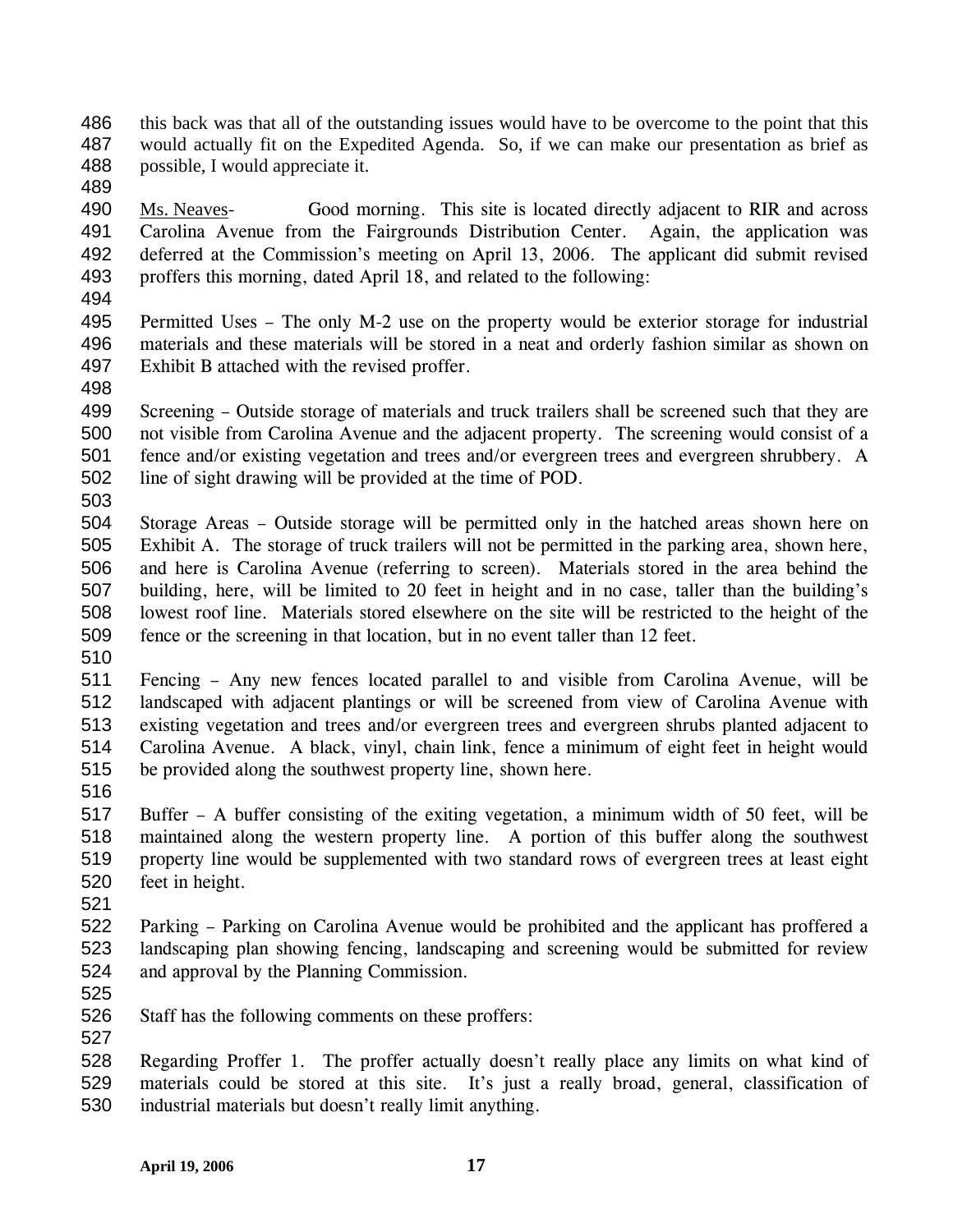531

532 533 Proffer No. 2 references a line of sight drawings but it is unclear from where on the property this drawing will be taken and how many drawings would be provided.

534

535 536 537 Proffer No. 4 indicates a storage height of 20 feet behind the building and 12 feet elsewhere. Staff, based on the amount of storage shown on Exhibit A, believes that 12 feet in height for the entire property could be more appropriate.

538

539 540 541 542 543 544 Proffer No. 5 indicates only new fencing parallel to and visible from Carolina Avenue would be landscaped and screened from view of Carolina Avenue. However, there is currently a chain-link fence along the southern property line and this proffer doesn't require that that be screened from view. Staff also thinks that the "and visible from Carolina Avenue" should be changed to "or visible form Carolina Avenue" based on if any fencing may be perpendicular to Carolina Avenue.

545

546 547 548 549 550 551 552 Staff also recommends a serpentine style fence along Carolina Avenue with staggered evergreen plantings to create a fuller buffer effect there. The 2010 Land Use Plan does recommend light industry and the proposal is an appropriate use for the site. However, staff believes the applicant has not fully addressed the concerns related to assurances of quality for this case. Time limits will need to be waived on the proffers that were received this morning and this concludes my presentation. I'll be happy to answer any questions and I believe the applicant is here as well.

553

562

565

554 555 556 557 Mr. Archer - Ms. Neaves, I don't want to put you on the spot, but based on what you have right here are you prepared to recommend approval or do you think this needs more work?

558 559 560 Ms. Neaves - We think it needs more work based on kind of materials, adequate fencing and screening. Just tightening up the proffers a bit.

561 Mr. Archer - Okay. Thank you.

563 564 Mr. Silber - Ms. Neaves, this illustration shows on the northwestern property line cross hatching all the way up to the property line, is that area now wooded?

566 567 568 569 Ms. Neaves - Part of it is wooded along the property line and this portion here (referring to screen) it's flat with no trees on it. There is also a creek that runs along the property line.

- 570 Mr. Silber - Do you have an aerial photograph that you can pull up?
- 572 Ms. Neaves - Sure. Here you go.
- 573

571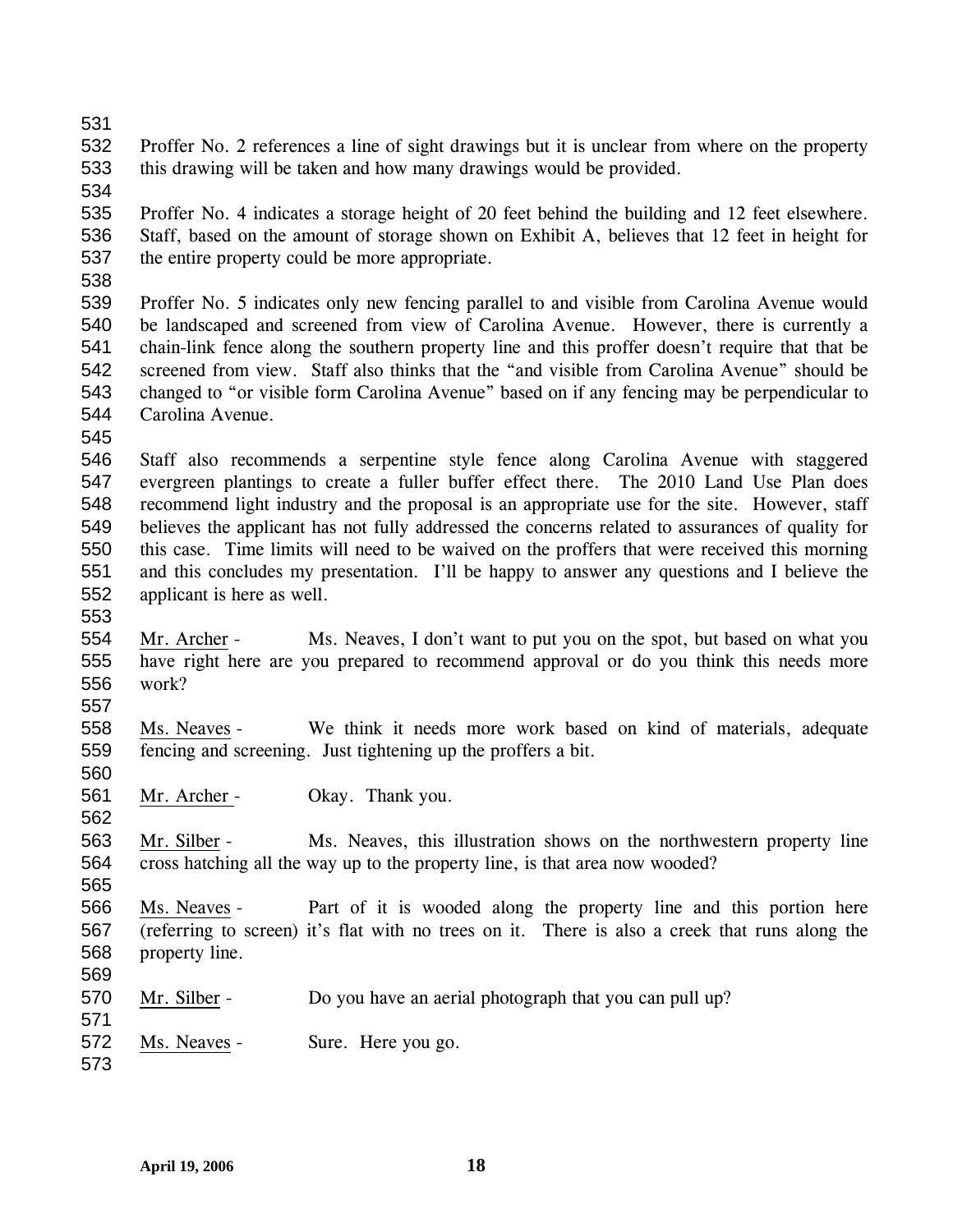574 575 Mr. Silber - So, they propose to clear and possibly store all in that area all the way to the property line?

577 Ms. Neaves - That would be permitted based on Exhibit A.

579 Mr. Silber - There's no buffer on that side?

580 581 Ms. Neaves - None other than the existing, but the proffer does indicate that it will have to be screened from view from adjacent properties.

583 Mr. Silber - The 50-foot buffer relates to the southwestern property line?

585 Ms. Neaves - Yes, sir, this one right here (referring to screen).

587 588 Mr. Archer - All right. Are there any further questions? Thank you, Ms. Neaves. Ms. Freye, would you come forward please.

590 591 592 593 594 595 596 597 598 599 600 601 602 603 Ms. Freye - Good morning, my name is Gloria Freye and I am an attorney on behalf of Liberty Property Trust and on behalf of Liberty I want to thank you so very, very much for giving us this opportunity to try to get these last issues resolved and to be heard today, we really do appreciate that. We appreciate the staff working til long after hours last night and the Commission's work on this as well. All of them have been out to the property meeting with adjacent landowners and with the property owners themselves to help us work with this site. It is a unique site. The property sits below grade on Carolina Avenue and it also sits below grade of the Richmond International Raceway, which surrounds it on the northwest and the south. So, that has presented some challenges and it has also offered some opportunities. On the aerial you will see that very dark area adjacent to Carolina Avenue on the east, cannot be disturbed. Most of it is zoned C-1 and that is a drainage area and all that natural vegetation stays in place. That actually screens the east side of the storage area because that's where the loading docks are and they are not visible from Carolina Avenue. That's where the truck trailers are parked.

604

576

578

582

584

586

589

605 606 607 608 609 610 611 612 613 614 615 616 617 On the clear area to the north, on the aerial, there is natural vegetation and that would not be disturbed along Carolina Avenue and it would only be in that cleared area where that storage will take place. The 50-foot buffer that's being provided is wooded along the western property line, that includes both the northwest and the southwest property line for that 50 feet of natural vegetation. It is on the southwestern property line that we are supplementing that with the two staggered rows of evergreens, eight feet in height, and with the fencing. And that was worked out in agreement at the request of Mr. Fritz, manager of the raceway property. As a matter of fact, every one of these proffers have been worked out with Mr. Fritz word by word after being on the site several times with the landowner and looking at the property and looking at the possible storage areas from his point of view. We discovered on the southern property line, we would not be able to meet the standard of completely screening and block from view, which is the standard that's in these proffers, unless we provided landscaping on his property. An agreement with him that's being negotiated is to put two rows of staggered evergreens on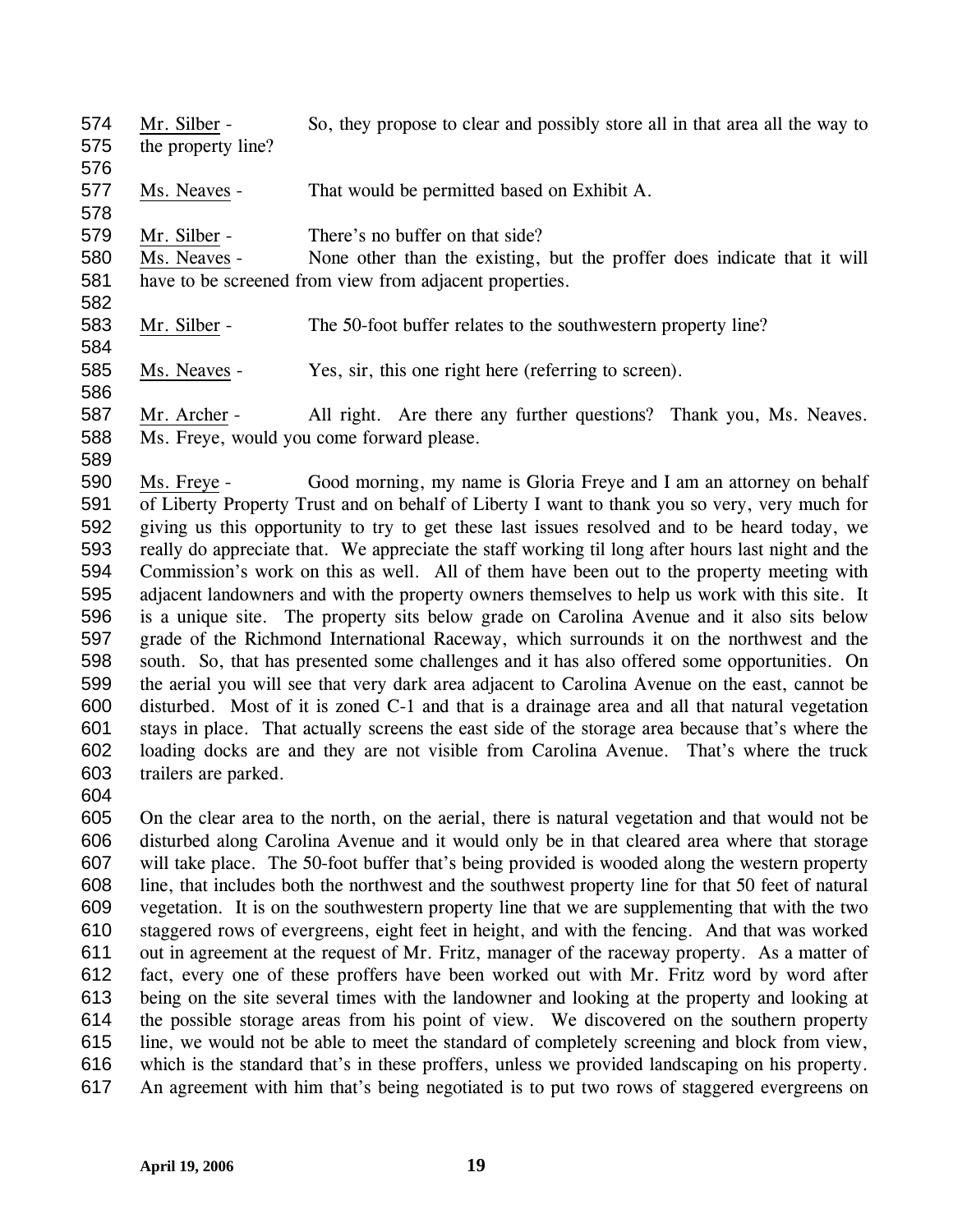618 619 his property on the southern property line and then if required, beyond that to put a fence in there as well, an opaque fence.

620

621 622 623 624 625 626 627 628 629 630 631 632 633 634 635 636 637 638 639 640 641 642 643 644 645 646 The reason we worded the proffer "any new fence" is because there is an existing chain-link fence that sits below grade of that southern property line and so by being, with that bank behind it, you really don't see that from Carolina Avenue. You have to kind of look for it along that parking lot. But, there is very precious little land that would allow us to landscape on that side of the fence and it really would not be effective for blocking from view, which is the standard that we are making a commitment in the proffers and a commitment to Mr. Fritz. We are proffering that the screening, the landscaping and the fencing plan would come back to the Planning Commission for review, and that we will provide line of sight drawing from every location that Mr. Fritz desires and the staff requires when we submit that to you for your review and approval. At that time, we will have a better understanding of where the screening is, where the materials are going to be stored, what's going to be the best place and the best manner to screen that, while being held to the standard to completely block from view, not be visible, from the adjacent property or Carolina Avenue. The reason the landowner is willing to make that commitment, which is a very strong standard, is that he is the adjacent property owner across Carolina Avenue. Liberty owns all of those properties on the other side. So his interest in screening these materials are shared commitments. The concern about this property is that the proposed tenant honestly has not done a good job of storing the materials in an organized fashion or screening them at other sites that they have been located at, and that's why we came up with eight proffers that deal with screening and fencing and landscaping of the outside materials. I'll be glad to answer any questions that I can. As far as the comments that Ms. Neaves made, the reason that Mr. Fritz was agreeable to the 20 feet behind the building is because there is a steep bank behind the building. The building itself we think is about 35 feet, so by saying no higher than the elevation of the lowest roof line, at his elevation he would not be able to see materials even if they were stored that high, even if they had the grade come into the bank to change that grade there. So, he does not have a problem with that height in that location, and he is satisfied with 12 feet in the other location.

647

648 649 650 651 652 653 654 The serpentine fence idea is a good idea and I think it may be one that could work very well, so that when we do our landscaping plan, fencing plan and screening plan that we submit to staff and bring back to you, that's one of the fences we would be glad to consider. We would ask that you waive the time limits and accept the proffers and recommend that this case go forward, and we will be glad to continue to work with the staff as we committed to work with Mr. Fritz between now and the Board of Supervisors to make sure that everyone is in agreement with the effectiveness of the proffers.

655

658

656 657 Mr. Archer - Thank you, Ms. Freye. Are there any questions from the Commission for Ms. Freye?

659 660 Mrs. Jones - I have a question. Ms. Freye, could you just give me four or five types of things that will be stored out here?

661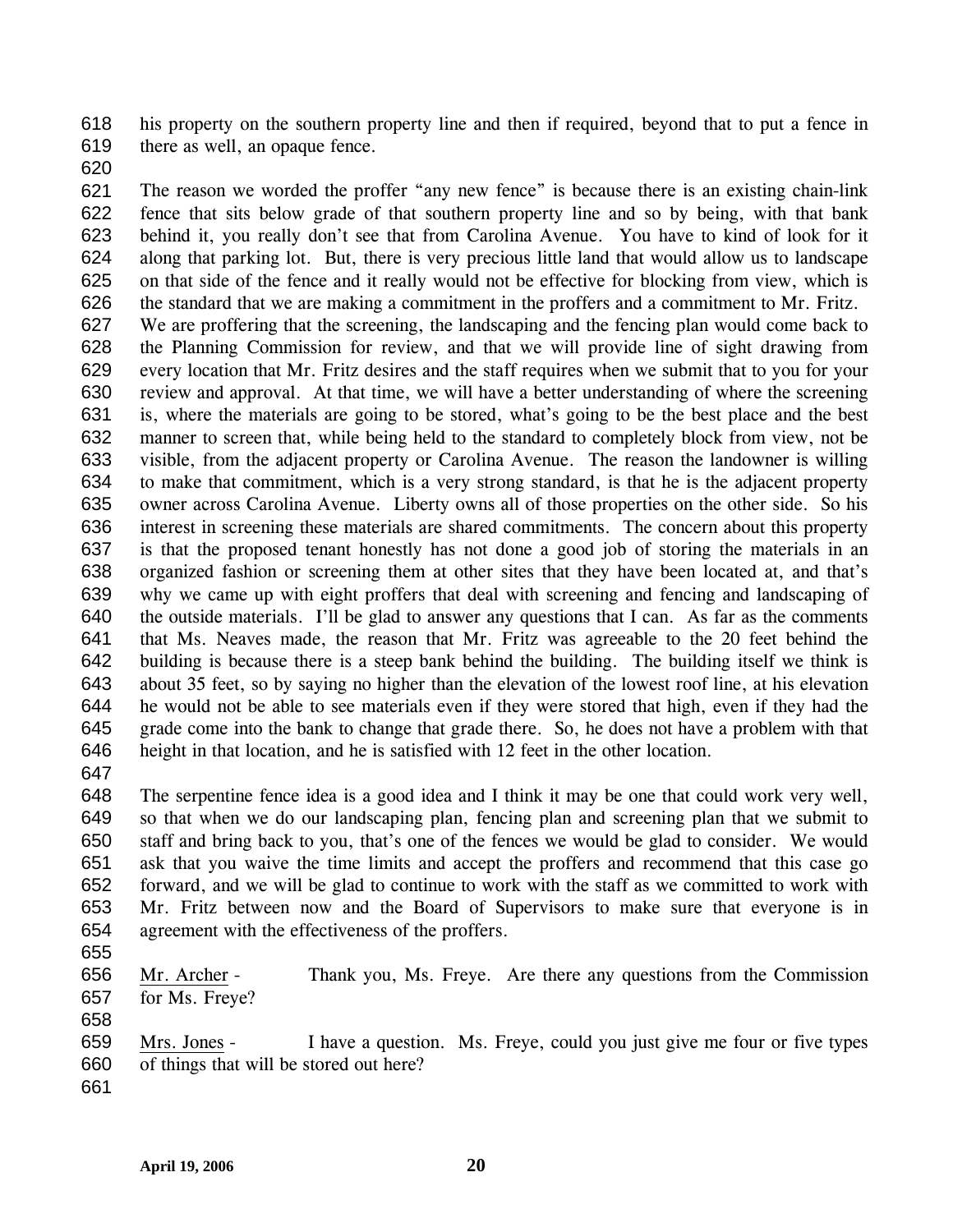662 663 664 665 666 Ms. Freye - Yes, ma'am. And we put that in the proffers that we identify the class of materials as industrial supplies. They are distributors of industrial supplies. PVC piping is one of the big items that the have. They have other kinds of pipe, rolls and wheels of electrical wire, pallets, industrial type of materials of that nature. 667 668 669 670 Mrs. Jones - I tend to think that these are types of items that cannot be stored very neatly on an ongoing basis. It's just the nature of the items and the awkwardness in the way they are made. 671 672 673 674 Ms. Freye - On the exhibit that we submitted it does show that the PVC is stacked in racks. Wheels can be stacked in an organized way. What we don't want is odds and ends of pieces laying around not in an organized fashion, not in a neat fashion. 675 676 Mrs. Jones - That's my concern. 677 678 679 680 681 682 Ms. Freye - The standard is the facility, the photograph that I gave you is from one of their facilities in Atlanta, and that's the standard that they will be held to. The other part of the letter agreement that Liberty is negotiating with Mr. Fritz is that there will also be provision in their lease that gives the landlord the authority that if there if it is not kept neat and orderly, the landlord can go and make that change and correct the problem. 683 684 Mrs. Jones - So, it will be monitored? 685 686 687 Ms. Freye - Oh, yes, ma'am. And you would have the zoning enforcement under the Police powers, with the County, and you have the landlord being able to take control. 688 689 690 Mr. Silber - Ms. Freye, I think you indicated or you implied that there was C-1 zoning on the property or adjacent to it. 691 692 Ms. Freye - Not on the property but adjacent to Carolina Avenue. 693 694 Mr. Silber - But, the C-1 zoning is on the other side of Carolina Avenue? 695 696 Ms Freye - No, sir, it is on the west side of Carolina Avenue, according to my map. 697 698 699 700 Mr. Silber - It looks like the map that shows rezoning, it looks as though the C-1 zoning line runs along… the blue line would be C-1 zoning and your property would be the red dot. So it looks like there is some M-1 between your property and Carolina Avenue. 701 702 Ms. Freye - So, from your map it looks like Carolina Avenue is in the C-1 District? 703 704 705 Mr. Silber - Yes. There's nothing on your side of Carolina is zoned C-1. Do you have any idea how much area that you cross hatch on this exhibit with the acreages? It looks likes it's about a third of the site, about 10 acres?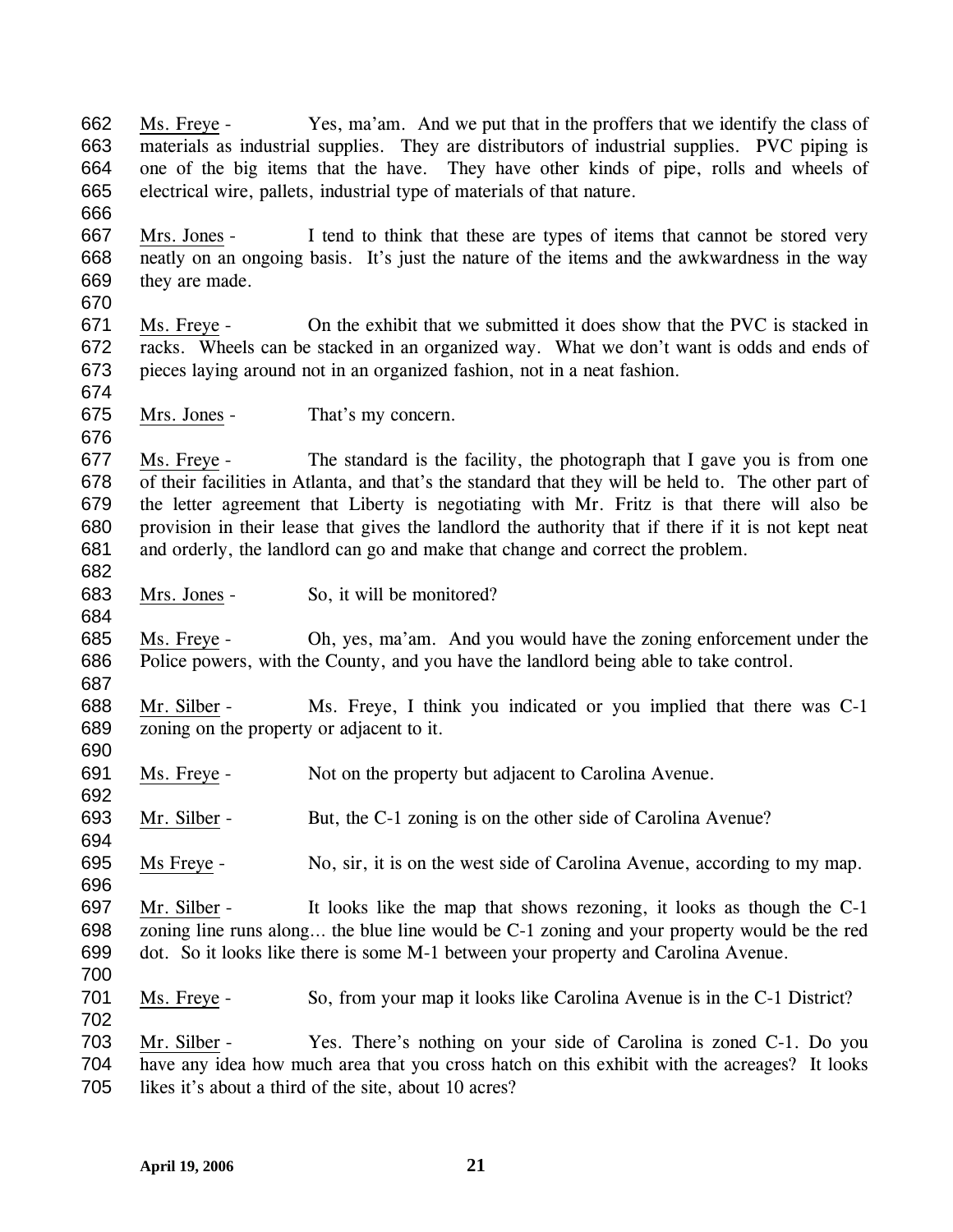707 708 709 710 711 712 Ms. Freye - No, sir, I do not have the calculation on that. I do know that one of the requirements, when we come back with POD, is to make sure there is more than adequate parking that's going to be provided, if they get into storing materials in the parking lot area. What has been expressed to me is there preference is to store first behind the building then to the north and only get into the parking lot if that becomes necessary recognizing that there will be construction and expense associated with that.

713

706

714

715 716 Mr. Silber- Shouldn't the cross hatch areas at least reflect the proffers relative to the buffer areas? It looks as though some of the cross hatch areas go into a proffered area.

- 717 718 Ms. Freye - It does and that was hastily done and we will be glad to amend that exhibit to be more accurate.
- 719

720 721 722 723 724 725 726 727 728 729 730 731 Mr. Silber - I think from staff's perspective, members of the Commission, I think that we recognize that this is primarily an industrial area, it's adjacent to the race way. It is what it is, but this particular use is seeking M-2 zoning for the purpose of outside storage. Outside storage is extensive, tall and we don't have any difficulty with M-2 to allow outside storage but we want to make sure that it doesn't become an eyesore. As you are aware, this area does have a lot of traffic that comes through here at certain times of the year when there are races. People come from all over the state and east coast to Henrico County and we want this to continue to be a site that looks good and not become an eyesore with storage that's visible from Carolina Avenue. I think Mr. Fritz has been involved from his side and we want to make sure that it still has the integrity and appearance on the Carolina Avenue side. To me it still looks like some things here that haven't been totally addressed as far as making sure that we can address the visibility of the storage areas.

732

733 734 735 736 737 738 739 740 741 742 743 744 745 746 747 748 749 Mr. Archer - If I can chime in on this, Mr. Secretary. Ms. Freye, as you recall when we had the zoning meeting, the indication was that we didn't really think that we could get this ready to go by today and you indicated that you thought you could. To be honest with you, I think you have done what you have been allowed to do, all the way up until this morning; but, we talked about having this worked to the point that it could be on the Expedited Agenda and moving right across. Based on the questions that Mr. Secretary has and the conversation I had with Ms. Neaves this morning, this was not ready to go on the Expedited Agenda and I'm having some reservations about approving the proffers. I guess there are ways that they can be worked with some more conversation to try and get them into a more workable manner, but I really don't feel comfortable in passing this along to the Board with a recommendation for approval at this stage. I think, based on what you have done and what's being required of you, there is a possibility that this can be worked to the point that it can deserve a recommendation, but I really don't think it is ready to recommend right now with the questions the staff has with the proffers. And, again, with the constraints that you have on you, I don't know of anything else that you could have done. Perhaps the owner and Mr. Fritz can get together and iron out the negotiations that they are working on, which are ongoing, but I think we need to see the finished product before we can make a recommendation to the Board. And one reason being,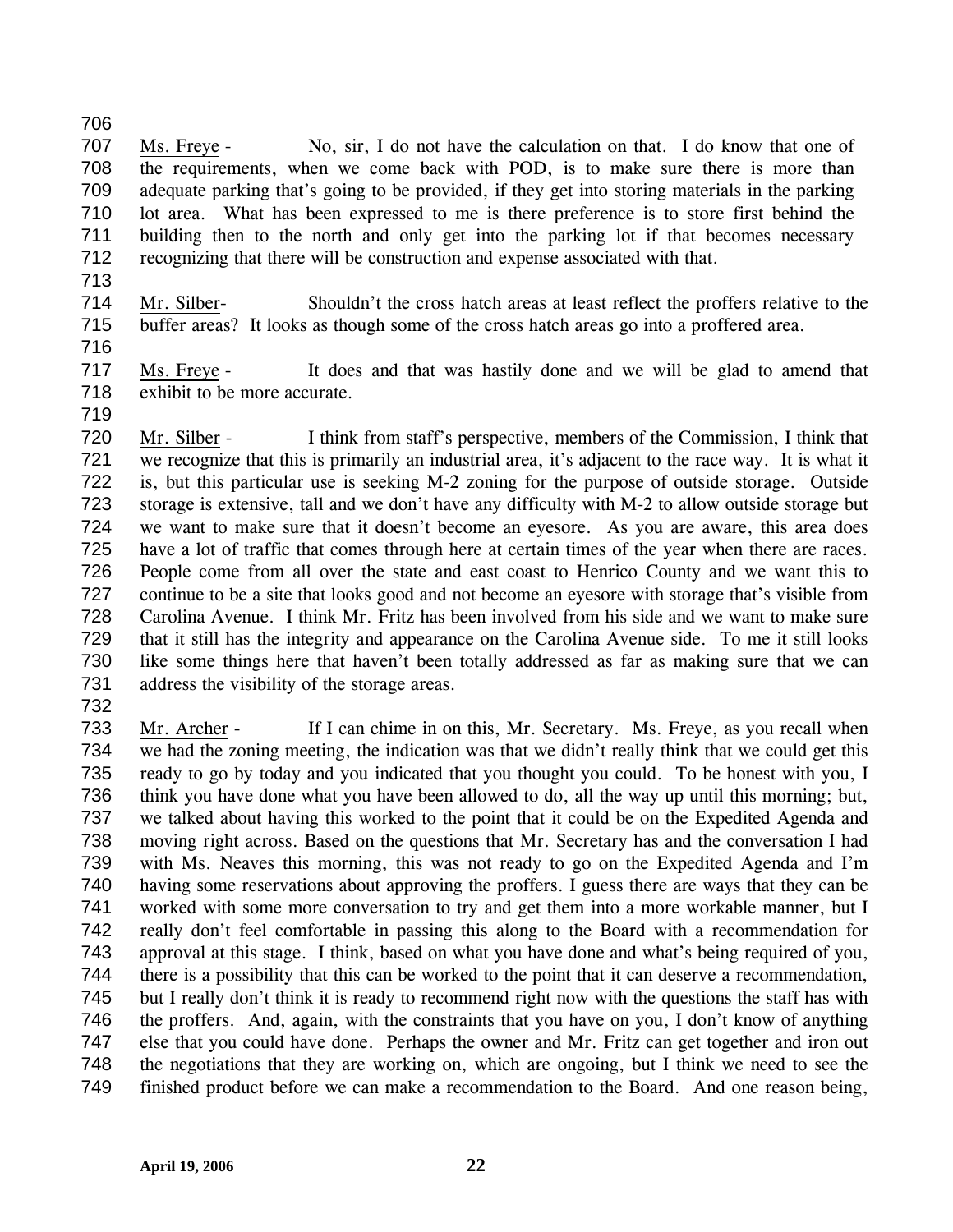750 751 752 753 754 755 they may look at it in a much more sensitive manner than we look at it at this level. If we are going to go forward with it then I think we would rather have it in a position where we don't have to have so many reservations for them to go by. So, at this point, and I understand that you had time constraints, but I don't think we should rush through this to satisfy time constraints and not get it in a workable manner. I would suggest that you defer this until the next zoning meeting to try to get some of these problems worked out.

756

757 758 759 760 Ms. Freye- My client was unable to be here today. I think he would be respectful of your wishes and the concerns that you have. He has a shared concern that this is done well. He has an investment to protect as well, so in recognition of that, the client would be agreeable, I think, to a deferral.

761

766

772

774

776

779

781

783

762 763 764 Mr. Archer - And, again, I hope you don't feel like you could have done anymore than you did. I know how hard you worked on this because you made me work hard on it too.

765 Ms. Freye - And I appreciate that very much.

767 768 769 770 771 Mr. Archer - But I just think that it is not ready to go. Certainly, not to the point that we could have had it on the Expedited Agenda today and that's what our agreement was. I think you approached that as hard as you could but you couldn't just quite get there with the constraints that were placed on you. So with that, I will go on and defer this to our next zoning meeting. You don't want to go any farther than that?

773 Ms. Freye- No, sir. We would like to get this resolved as soon as we can.

- 775 Mr. Silber - At the Commission's request.
- 777 778 Mr. Archer - Okay, then I will move for deferral of this at the request of the Commission to the May 11, 2006 meeting.
- 780 Ms. Freye- Thank you, sir.
- 782 Mr. Vanarsdall - Second.
- 784 785 Mr. Archer - The motion was made by Mr. Archer and seconded by Mr. Vanarsdall. The motion passes.
- 786
- 787 788 The Planning Commission deferred C-21C-06, Liberty Property Trust, to its Rezoning meeting on May 11, 2006.
- 789
- 790 **PLAN OF DEVELOPMENT & MASTER PLAN**
- 791

POD-25-06 Riverview Green, Phase One - Greenwood Road **Koontz-Bryant, P.C. for Wilton Development:** Request for approval for Phase One of a plan of development and a master plan for future phases as required by Chapter 24, Section, 24-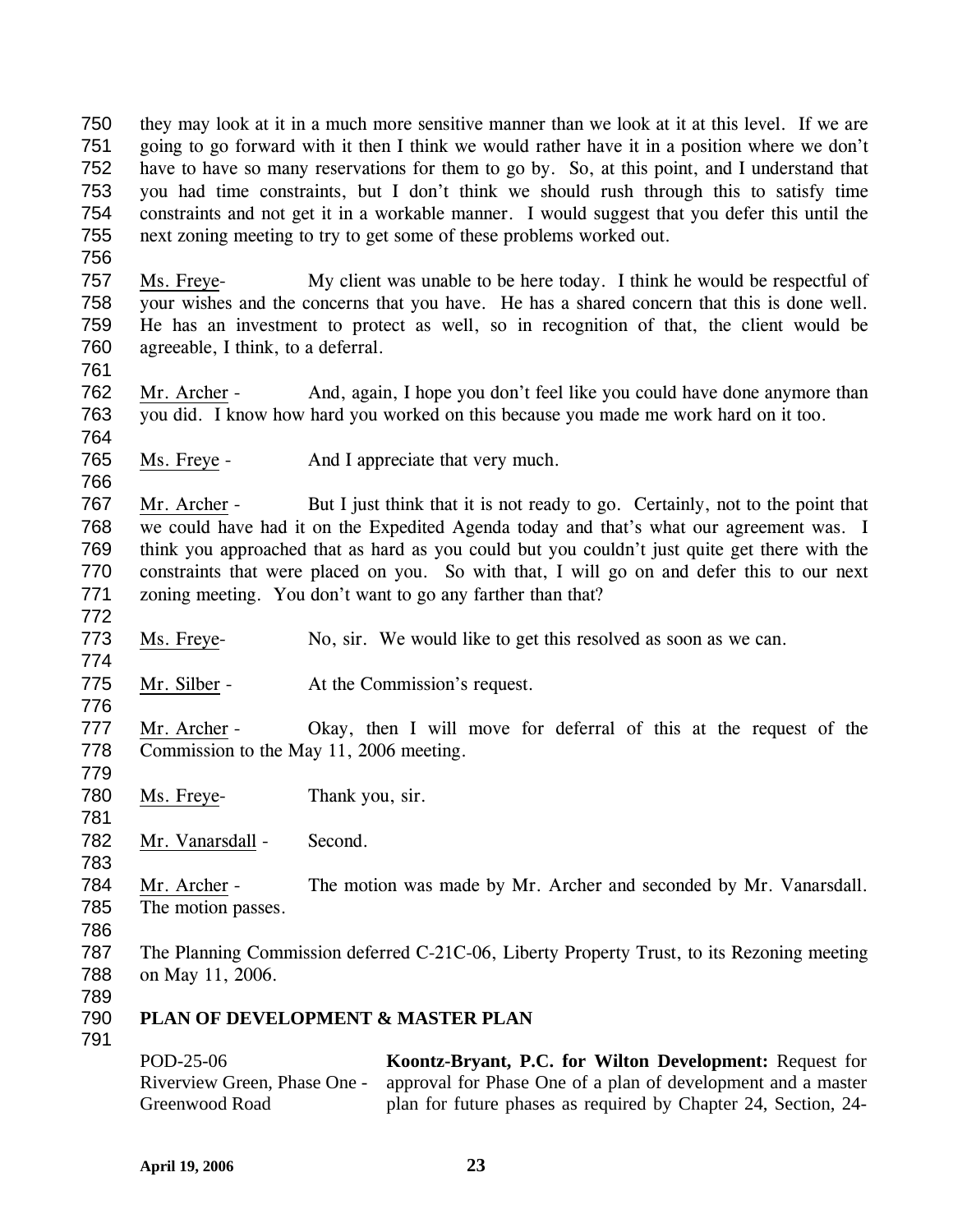106 of the Henrico County Code, to construct an age restricted gated community with condominium units in four styles: townhouse, duplex, sixplex and cottages. Phase I consists of 49 units, a community building and associated site work. The 18.08-acre site is located at the intersection of Greenwood Road and Forest Trace Way on parcel 777-773-0724. The zoning is R-6C, General Residence District (Conditional). County water and sewer. **(Brookland)** 

Mr. Archer - Is there anyone in the audience in opposition to POD-25-06, Riverview Green, Phase One, in the Brookland District? No opposition. Good morning, Mr. Strauss.

Mr. Strauss - Good morning, Mr. Chairman, members of the Commission. This is a request for the approval of a Phase 1, of an age-restricted, gated community, which will ultimately have up to 361 units. There are 400 maximum units permitted in accordance with the zoning case that was approved last fall. Phase 1 consists of 49 units only and it is representative of the various housing types to be constructed throughout the balance of the site, which the master plan has been submitted for informational purposes. But, after review by staff, we will not be proceeding to approval of the master plan at this time. Staff has reviewed the architectural plans for the single-family cottages and these were included in your original packet. At that time we did not have the architectural plans for the two other units, the plex units, called the Hill units and the Sixplex units. These architectural plans were received last week after the packets went out so we are handing them out this morning. We are also handing out a revised plan for Phase 1. This phase includes a clubhouse with an indoor pool. And the revised plan also addresses several issues that the staff was concerned about, notably the classification or the clarification of the road width. This road width, this particular 30-foot back to curb, back to curb, should be 36- foot, back to curb, back to curb and that correction has been made on the revised plan.

Staff also had a question about the proposed location of an emergency access which by proffer is required to be located at the time of POD review. The plan we have handed out this morning indicates an emergency access which will also double as a construction access which is through the former Duvall property to the west. This property was conveyed to Henrico County's 816 Department of Recreation & Parks in compliance with the proffers in the rezoning case. There is also a future emergency access for later phases which will connect to Winfrey Road. This will 818 be an emergency access only.

In conclusion, this is the first phase of a project which has many quality assurance proffers relating to architecturals, landscaping, fencing, open space and an amenity in the form of passive recreation on the Chickahominy River to the north. Staff is recommending approval as stated in 823 this morning's addendum with the additional conditions and revised plan. Since the revised staff plan was received last night, a waiver of time is in order for this case, and I'll be happy to answer any questions you may have. We have representatives from Wilton here and we have several folks that showed up. It is my understanding that they are not in opposition. We have a couple who are actually interested in moving there, and we have a neighbor who lives on Forest Trace Way, he was concerned about construction traffic. I showed him the plan and I don't think he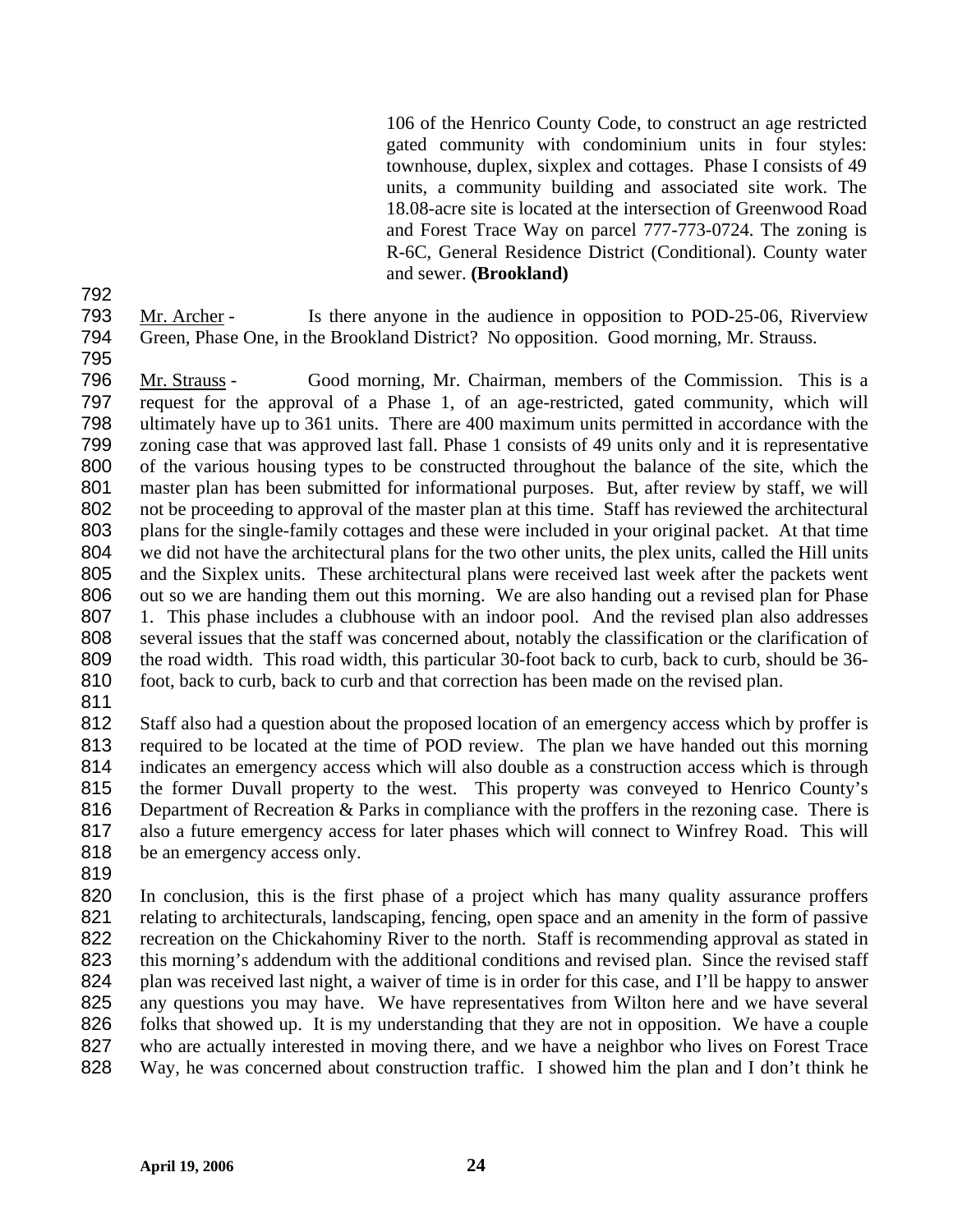829 has the same problem he had when he walked in this morning. He has seen the plan and sees 830 that the construction traffic has been consigned to the west.

831

832 Mr. Archer - Thank you, Mr. Strauss. Are there any questions of Mr. Strauss from 833 Commission members?

834

839

841

835 Mr. Vanarsdall - I don't have any. We worked hard on this until about three o'clock 836 yesterday afternoon. Thank you for your help on it, Jim. 837

838 Mr. Strauss - Okay.

840 Mr. Archer- Are there any further questions? All right, Mr. Vanarsdall.

842 Mr. Vanarsdall - I recommend the time limit be waived on POD-25-06, River Green, Phase 843 One.

844

846

854

856

859

863

845 Mr. Branin - Second.

847 Mr. Archer- The motion was made by Mr. Vanarsdall and seconded by Mr. Branin to 848 waive the time limit on this case. All in favor say aye...all opposed say nay. The motion carries. 849

850 Mr. Vanarsdall - And I recommend that POD-25-06, and this is for Phase One only, it does not include the master plan, Riverview Green, Phase One, be approved with No. 9 amended, Nos. 24 through 36, Nos. 29 and 32 revised as stated on the addendum and No. 37 added from the addendum.

855 Mr. Branin - Second.

857 Mr. Archer - The motion was made by Mr. Vanarsdall and seconded by Mr. Branin. 858 All in favor say aye…all opposed say nay. The motion passes.

860 The Planning Commission approved POD-25-07, Riverview Green, Phase One, subject to the 861 standard conditions attached to these minutes for developments of this type, the annotations on 862 the plans and the following additional conditions:

- 864 9. **AMENDED** A detailed landscaping plan shall be submitted to the Department of 865 Planning for review and Planning Commission approval prior to the issuance of any 866 occupancy permits.
- 867 868 869 870 40. The right-of-way for widening of Greenwood Road as shown on approved plans shall be dedicated to the County prior to any occupancy permits being issued. The right-of-way dedication plat and any other required information shall be submitted to the County Real Property Agent at least sixty (60) days prior to requesting occupancy permits.
- 871 872 873 41. The easements for drainage and utilities as shown on approved plans shall be granted to the County in a form acceptable to the County Attorney prior to any occupancy permits being issued. The easement plats and any other required information shall be submitted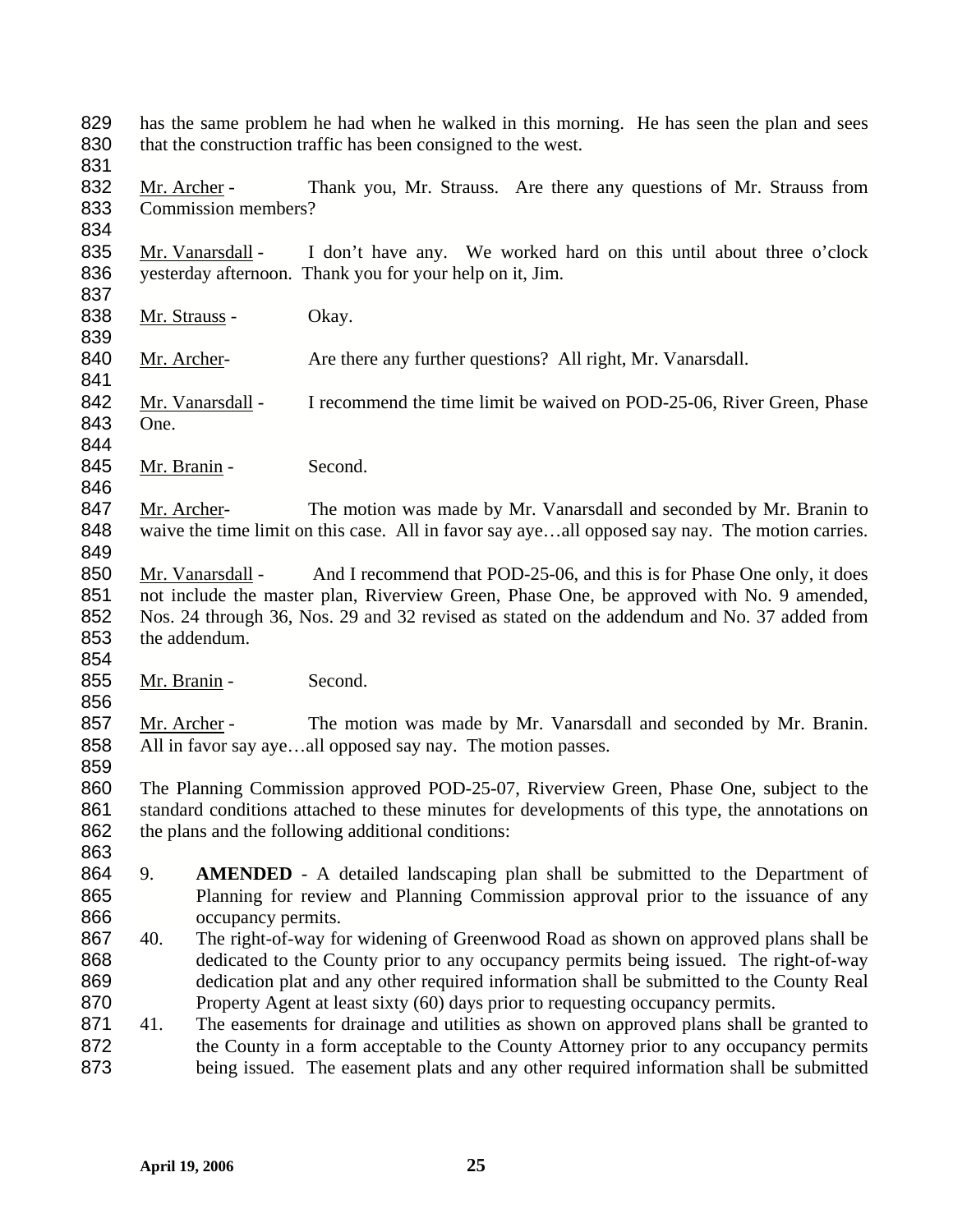- to the County Real Property Agent at least sixty (60) days prior to requesting occupancy permits. 874 875
- 876 877 42. The developer shall provide fire hydrants as required by the Department of Public Utilities and Division of Fire.
- 878 879 880 43. Prior to issuance of a certificate of occupancy for any building in this development, the engineer of record shall certify that the site has been graded in accordance with the approved grading plans.
- 881 44. A standard concrete sidewalk shall be provided along the north side of Greenwood Road.
- 882 883 45. The proffers approved as a part of zoning case C-37C-05 shall be incorporated in this approval.
- 884 885 46. Any necessary off-site drainage and/or water and sewer easements must be obtained in a form acceptable to the County Attorney prior to final approval of the construction plans.
- 886 887 888 47. Deviations from County standards for pavement, curb or curb and gutter design shall be approved by the County Engineer prior to final approval of the construction plans by the Department of Public Works.
- 889 890 48. The applicant shall provide a construction phasing and operations plan for approval by the Director of Planning prior to approval of construction plans.
- 891 892 893 49. Insurance Services Office (ISO) calculations must be included with the plans and contracts and must be approved by the Department of Public Utilities prior to the issuance of a building permit.
- 894 895 896 50. Approval of the construction plans by the Department of Public Works does not establish the curb and gutter elevations along the Henrico County maintained right-of-way. The elevations will be set by Henrico County.
- 897 898 899 900 901 51. The conceptual master plan, as submitted with this application, is for planning and information purposes only. All subsequent detailed plans of development needed to implement this conceptual plan shall be submitted for staff review and Planning Commission approval, and shall be subject to all regulations in effect at the time such subsequent plans are submitted for review/approval.
- 902 903 904 905 906 52. The location of all existing and proposed utility and mechanical equipment (including HVAC units, electric meters, junction and accessory boxes, transformers, and generators) shall be identified on the landscape plans. All equipment shall be screened by such measures as determined appropriate by the Director of Planning or the Planning Commission at the time of plan approval**.**
- 907 908 909 910 911 912 53. Details for the gate and locking device at the entrance road and emergency access road shall be submitted for review by the Traffic Engineer, Police and approved by the County Fire Marshall. The owner or owner's contractor shall contact the County Fire Marshall prior to completion of the fence installation to test and inspect the operations of the gates. Evidence of the Fire Marshall's approval shall be provided to the Department of Planning by the owner prior to issuance of occupancy permits**.**
- 913

### 914 **PLAN OF DEVELOPMENT**

915

| POD-9-06                   | <b>RK&amp;K</b> Engineers, LLP for Marchetti Properties V, LLC |
|----------------------------|----------------------------------------------------------------|
| <b>Staples Mill Square</b> | and Staples Mill Development Company: Request for              |
| Shopping Center $-$        | approval of a plan of development, as required by Chapter 24,  |
| Staples Mill Road and Old  | Section 24-106 of the Henrico County Code, to construct a one- |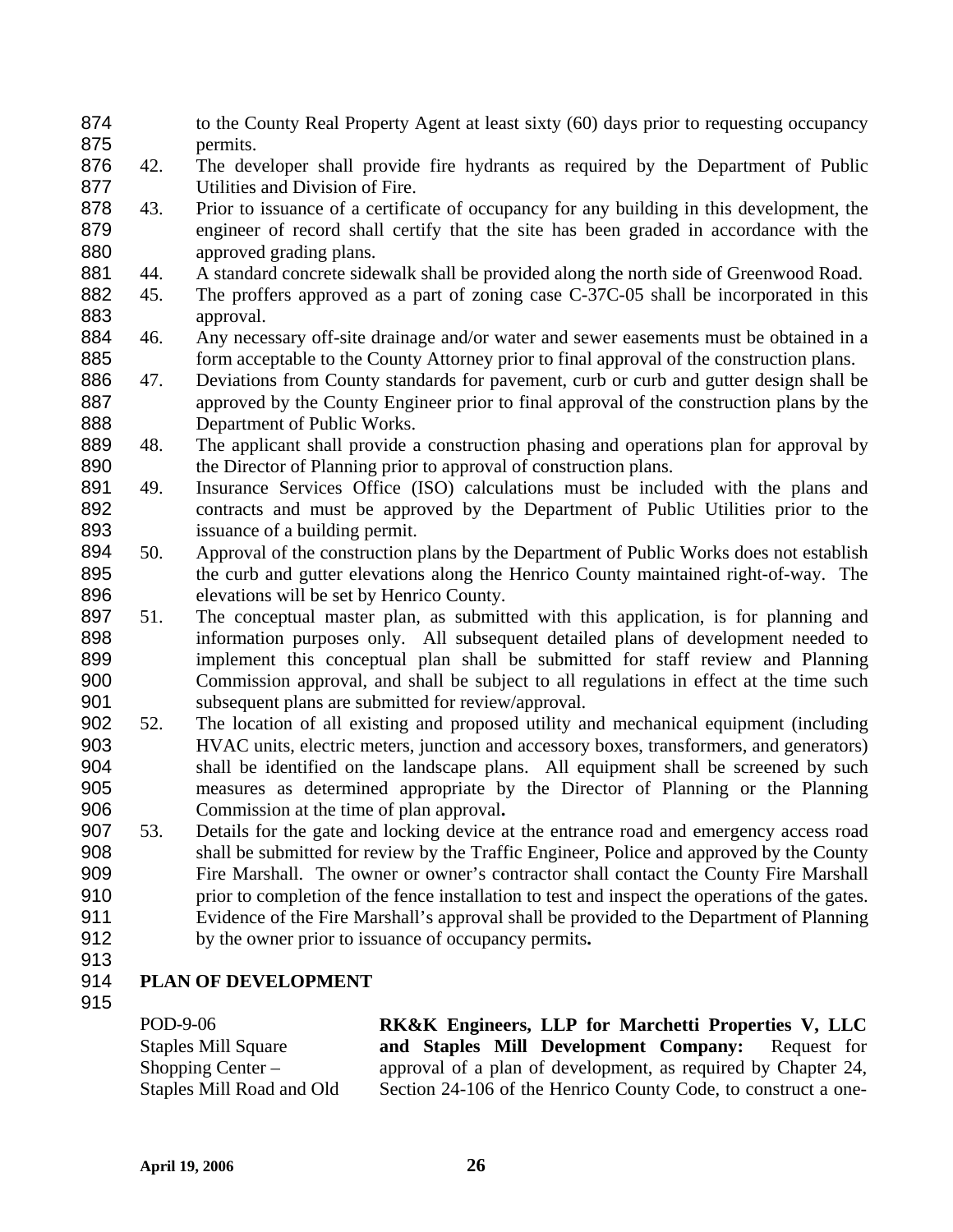Staples Mill Road story, 181,700 square foot community shopping center. The 36.71-acre site is located along the north line of Staples Mill Road (U.S. Route 33) and the west line of Old Staples Mill Road, approximately 340 feet north of their intersection on parcels 768-758-8513 (pt.), 4701, 768-757-2542 (pt.), 769-757- 3204, 3723, 5051, 5168, 769-756-3391, 5278 and 6190. The zoning is B-2C, Business District (Conditional) and R-3, One-Family Residence District. County water and sewer. **(Brookland)**

916

Mr. Archer - Is there anyone in the audience in opposition to POD-9-06, Staples Mill Square Shopping Center, in the Brookland District? No opposition. Good morning, Mr. Wilhite. 917 918 Mr. Wilhite - Good morning. Staff has had an opportunity to complete its review of the plan in the packet that you received this morning. Staff annotations appear on the reduced copy, and also on the addendum on page 5, there is a revised condition and added conditions as well. This proposed development is adjacent to the existing Staples Mill Plaza Shopping Center. There will be a connection to the existing shopping center into this development. It's being anchored by the Target Store which is over 125,000 square feet 919 920 921 922 923 924

925

926 927 928 929 930 931 932 933 934 935 936 937 938 However, regarding staff's comments, we were able to meet with the applicant last week to discuss them. The portion of the building, the retail store adjacent to the existing Staples Mill Plaza, does not show the 50-foot setback that's required. The applicant has agreed to either adjust the building footprint itself or the property line. He is leasing some property to the adjacent shopping center and by combination of changing building footprint or the property line he will meet the 50-foot setback requirements. There was a 50-foot buffered proffered under the rezoning case adjacent to the townhouse development to the north that required a 40-foot natural buffer, plus a 10-foot landscaped buffer. Staff will need to point out that there is an existing sanitary sewer line that runs parallel through the buffer and to the extent that additional landscaping would be necessary, we may be limited in the future to what can be planted in that area. It is currently overgrown with trees and vegetation. How much we can supplement it, we are not sure at this point. If access is needed for the utility lines, we could be limited in what could be planted there.

939

940 941 942 943 944 945 946 The original plan showed six outparcels along Staples Mill Road. The proffers of the zoning case limited the number to five and one has been eliminated at the very eastern entrance. They are limited to no more than one outparcel for every 300 feet of frontage along Staples Mill Road. The applicant is in agreement at this time to eliminating the sixth outparcel. There is a condition on page 5 of your addendum that deals with an existing sanitary sewer line that's running through the footprint of where the Target Store would be. This condition requires that the easement be vacated prior to the issuance of building permits for that building.

947

948 949 950 951 Also, there is a proposed access point to Old Staples Mill Road that is running through land that the applicant owns but it is currently zoned residential. The applicant intends to file tomorrow a rezoning case to rezone that property to business zoning and that would allow for the entrance. Condition No. 40 on your addendum addresses the entrance to be approved administratively if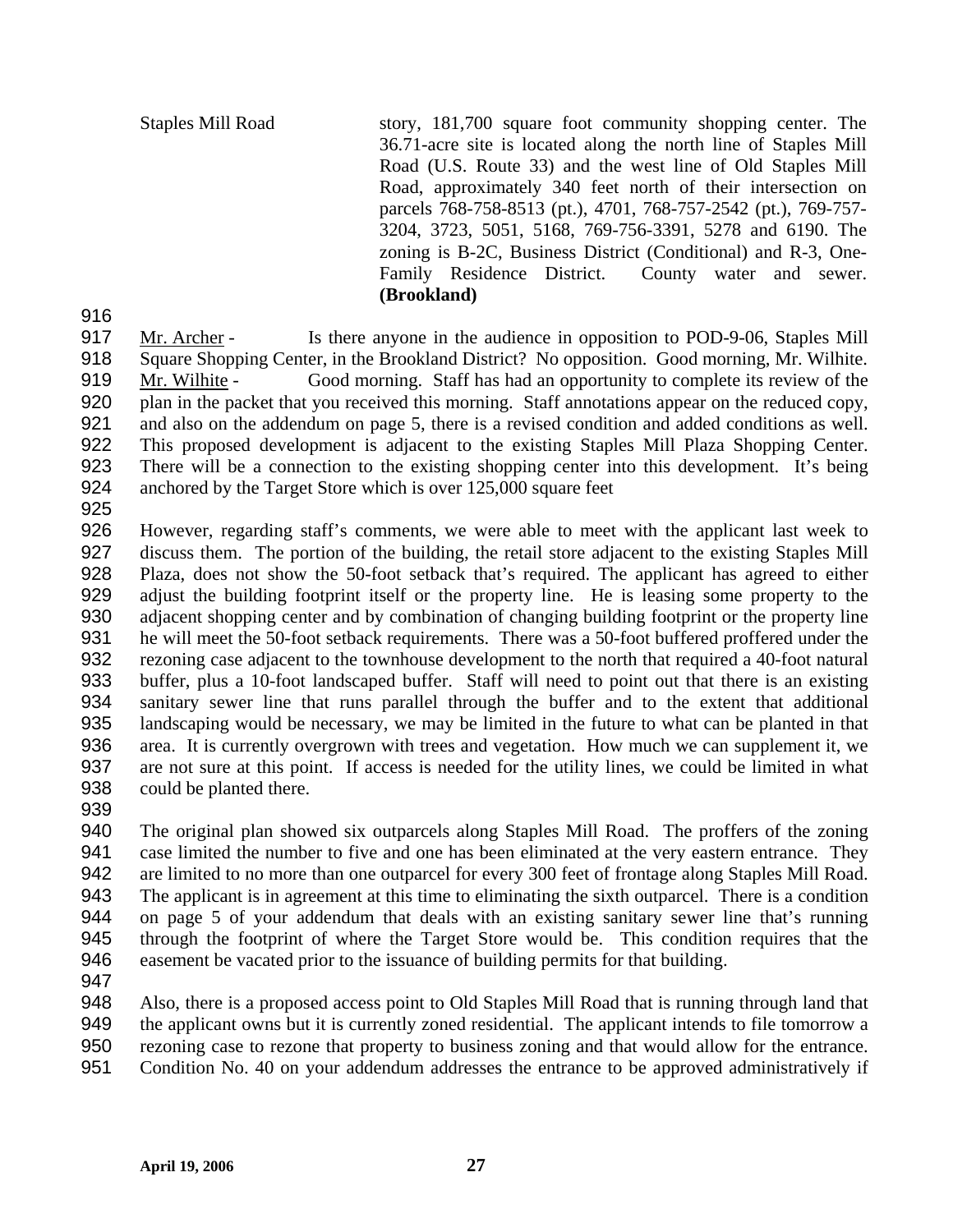the rezoning is approved and that it will be constructed and completed before any occupancy permits are issued on this development. 952 953

954

955 956 957 958 959 Condition No. 41 on your addendum addresses a traffic analysis study that is still being reviewed by both the traffic engineer and the VDOT. At this point, the traffic engineer believes that any comments coming out of that review are going to be minor as far as impacts to Old Staples Mill Road, and the applicant has agreed to incorporate any comments the traffic engineer makes into the plans for signature.

960

961 962 963 964 965 966 967 968 Condition No. 42 addresses the installation of radio equipment within the Target Store to help facilitate the County's Emergency Communication System. Comments on the architectural plans, as shown in the packet, have been submitted to the applicant as well. There are still issues to be worked out with the architectural plans and the applicant is agreeable to deferring that portion of the approval for 30 days. Staff is in a position to recommend approval of the site plan with the added conditions that appear on the addendum. However, we cannot recommend approval of the architectural plans at this time. I'll be happy to answer any questions you may have.

- 969
- Mr. Archer Thank you, Mr. Wilhite. Are there any questions for Mr. Wilhite by the Commission? 970 971 972

Mr. Vanarsdall - I don't have any. Kevin was asked to run this through as a fast track and he has done a good job. Anybody wants to hear from the applicant? All right. I move…. 973 974

Mr. Archer - Hold on one second, there's a gentleman in the audience who wants to speak. 976 977

978

983

975

979 Man from The Aud. – (Unintelligible)

980 Mr. Silber - Staples Mill and Old Staples Mill. It's on the east side of Staples Mill about a quarter of a mile north of Parham Road. 981 982

Mr. Vanarsdall - It's right beside the Staples Mill Shopping Center that's there now, and the ice cream place. With that, I will move approval of POD-9-06, Staples Mill Square Shopping Center, with the revised map, the revised plans and revised condition 29 and added conditions Nos. 38, 39, 40, 41 and 42 on the addendum. Number 9 amended and Nos. 24 through 38. Last night…. Number 40 speaks of the Old Staples Mill entrance, and it's in the proffers of the case that it can have one back there. This piece of property is the only piece not rezoned on there to do that. I spoke with Bill Axselle last night, he called me, and said he was filing to have that done this coming Thursday. And we see no reason why that wouldn't go through since the rest of it is the same thing. So with that, the annotations on the plans, and the standard conditions. That's my motion. Oh, I have one more motion. 984 985 986 987 988 989 990 991 992 993

- 995 Mr. Branin Second.
- 996

994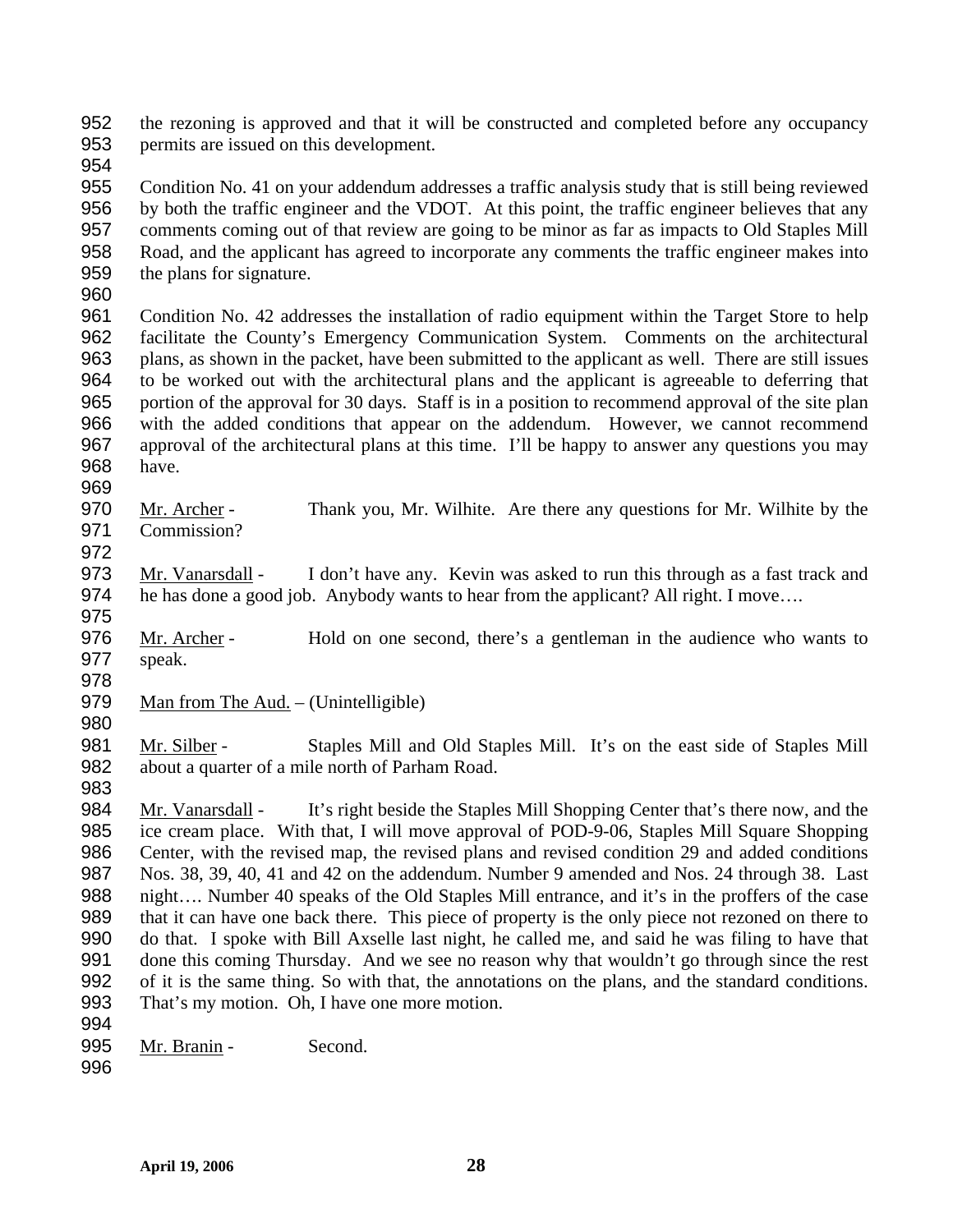- Mr. Archer The motion was made by Mr. Vanarsdall and seconded by Mr. Branin. All in favor say aye…all opposed say nay. The motion carries. Carry on, Mr. Vanarsdall. 997 998
- 999
- Mr. Vanarsdall Now, I want to move to defer the architectural plans to the May 24, 2006 meeting. 1000 1001
- 1002
- 1003 Mr. Branin Second. 1004

Mr. Archer - The motion was made by Mr. Vanarsdall and seconded by Mr. Branin to defer the architectural plan for 30 days. All in favor say aye…all opposed say nay. The motion carries. 1005 1006 1007

1008

1017

Mr. Vanarsdall - I have one more comment, and people will be glad to know this, particularly people who work over here at the County, the largest building that's going to be in this shopping center is the Target. 1009 1010 1011 1012

1013 1014 1015 1016 The Planning Commission approved POD-9-06, Staples Mill Square Shopping Center, subject to the standard conditions attached to these minutes for developments of this type, the annotations on the plans and the following additional conditions. The architectural plan was deferred to the May 24, 2006 meeting.

- 1018 1019 1020 9. **AMENDED** - A detailed landscaping plan shall be submitted to the Department of Planning for review and Planning Commission approval prior to the issuance of any occupancy permits.
- 1021 1022 1023 1024 1025 24. The right-of-way for widening of Old Staples Mill Road as shown on approved plans shall be dedicated to the County prior to any occupancy permits being issued. The rightof-way dedication plat and any other required information shall be submitted to the County Real Property Agent at least sixty (60) days prior to requesting occupancy permits.
- 1026 1027 1028 1029 1030 25. The easements for drainage and utilities as shown on approved plans shall be granted to the County in a form acceptable to the County Attorney prior to any occupancy permits being issued. The easement plats and any other required information shall be submitted to the County Real Property Agent at least sixty (60) days prior to requesting occupancy permits.
- 1031 1032 26. The entrances and drainage facilities on Staples Mill Road (U.S. Route 33) shall be approved by the Virginia Department of Transportation and the County.
- 1033 1034 1035 27. A notice of completion form, certifying that the requirements of the Virginia Department of Transportation entrances permit have been completed, shall be submitted to the Department of Planning prior to any occupancy permits being issued.
- 1036 1037 28. The developer shall provide fire hydrants as required by the Department of Public Utilities and Division of Fire.
- 1038 1039 1040 29. A standard concrete sidewalk shall be provided along the north side of Staples Mill Road and the west side of Old Staples Mill Road where the installation of curb and gutter is required.
- 1041 30. Outside storage shall not be permitted.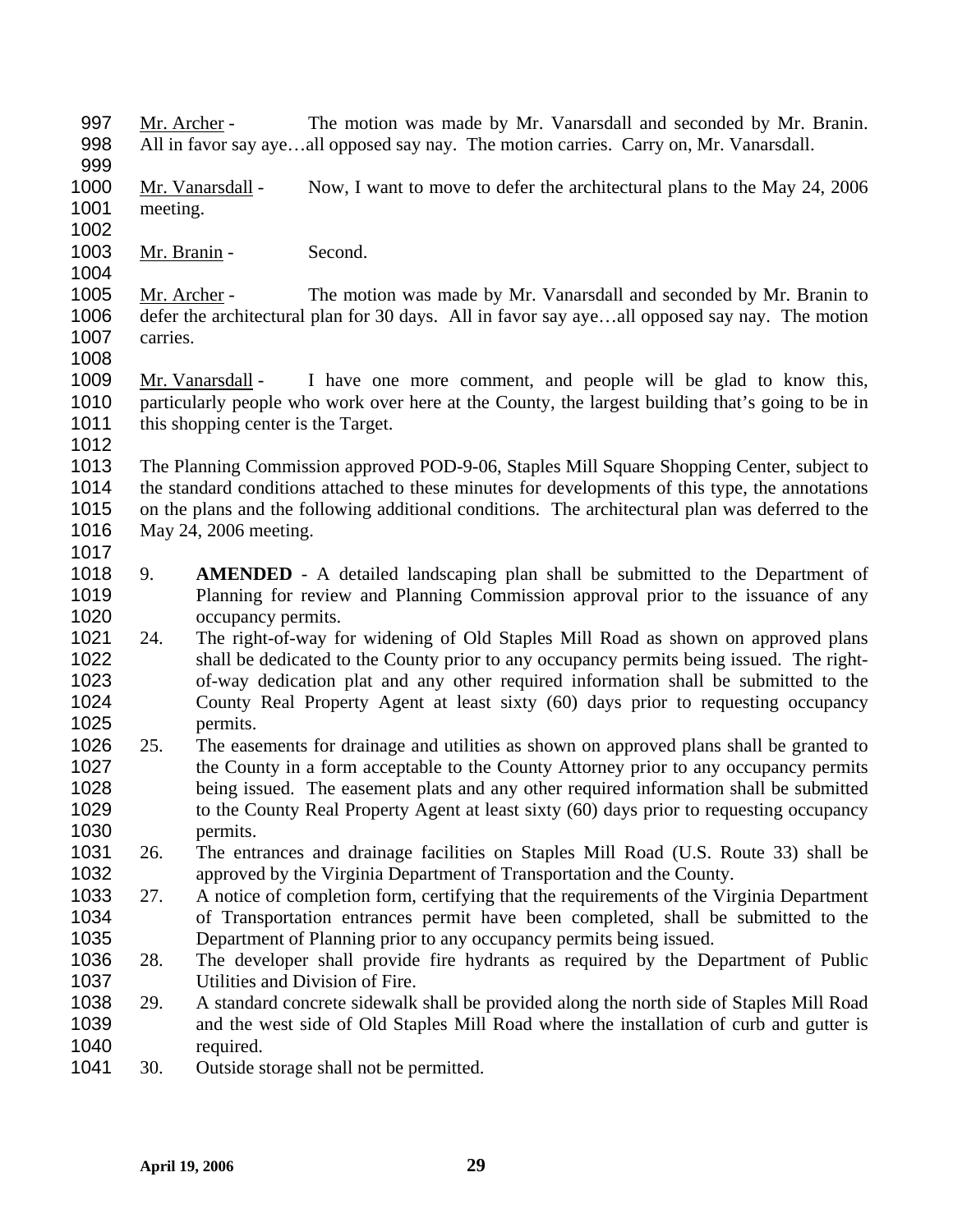- 31. The proffers approved as a part of zoning cases C-77C-94 and C-35C-97 shall be incorporated in this approval. 1042 1043
- 1044 1045 1046 32. Deviations from County standards for pavement, curb or curb and gutter design shall be approved by the County Engineer prior to final approval of the construction plans by the Department of Public Works.
- 1047 1048 1049 33. Approval of the construction plans by the Department of Public Works does not establish the curb and gutter elevations along the Henrico County maintained right-of-way. The elevations will be set by Henrico County.
- 1050 1051 1052 1053 34. Approval of the construction plans by the Department of Public Works does not establish the curb and gutter elevations along the Virginia Department of Transportation maintained right-of-way. The elevations will be set by the contractor and approved by the Virginia Department of Transportation.
- 1054 1055 1056 35. Evidence of a joint ingress/egress and maintenance agreement must be submitted to the Department of Planning and approved prior to issuance of a certificate of occupancy for this development.
- 1057 1058 1059 1060 1061 36. The location of all existing and proposed utility and mechanical equipment (including HVAC units, electric meters, junction and accessory boxes, transformers, and generators) shall be identified on the landscape plans. All equipment shall be screened by such measures as determined appropriate by the Director of Planning or the Planning Commission at the time of plan approval**.**
- 1062 1063 37. The ground area covered by all the buildings shall not exceed in the aggregate 25 percent of the total site area.
- 1064 1065 38. No merchandise shall be displayed or stored outside of the building(s) or on sidewalk(s).
- 1066 1067 1068 39. The existing sanitary sewer easement located within the footprint of the proposed Target building shall be vacated prior to the approval of a building permit for the said building.
- 1069 1070 1071 1072 1073 1074 40. The proposed access drive to Old Staples Mill Road shall not be constructed unless rezoning of that portion of the site to a business classification is approved by the Board of Supervisors. If the rezoning is approved, construction plans for the access drive may be approved administratively and the construction of the said drive shall be completed prior to the issuance of any Certificates of Occupancy for this development.
- 1075 1076 1077 41. The applicant shall incorporate into the construction plans for signature any comments generated by the County's Traffic Engineer from his review of the Traffic Impact Study for this development.
- 1078 1079 1080 1081 1082 1083 1084 1085 42. In order to maintain the effectiveness of the County's public safety radio communications system within buildings, the owner will install radio equipment that would allow for adequate radio coverage within the Target building and compliance with the County's emergency communication system shall be certified to the County by a communications consultant within ninety (90) days of obtaining a certificate of occupancy for any major building or tenant space. The County will be permitted to perform communication testing in the building at any time.
- 1086
- 1087 **PLAN OF DEVELOPMENT**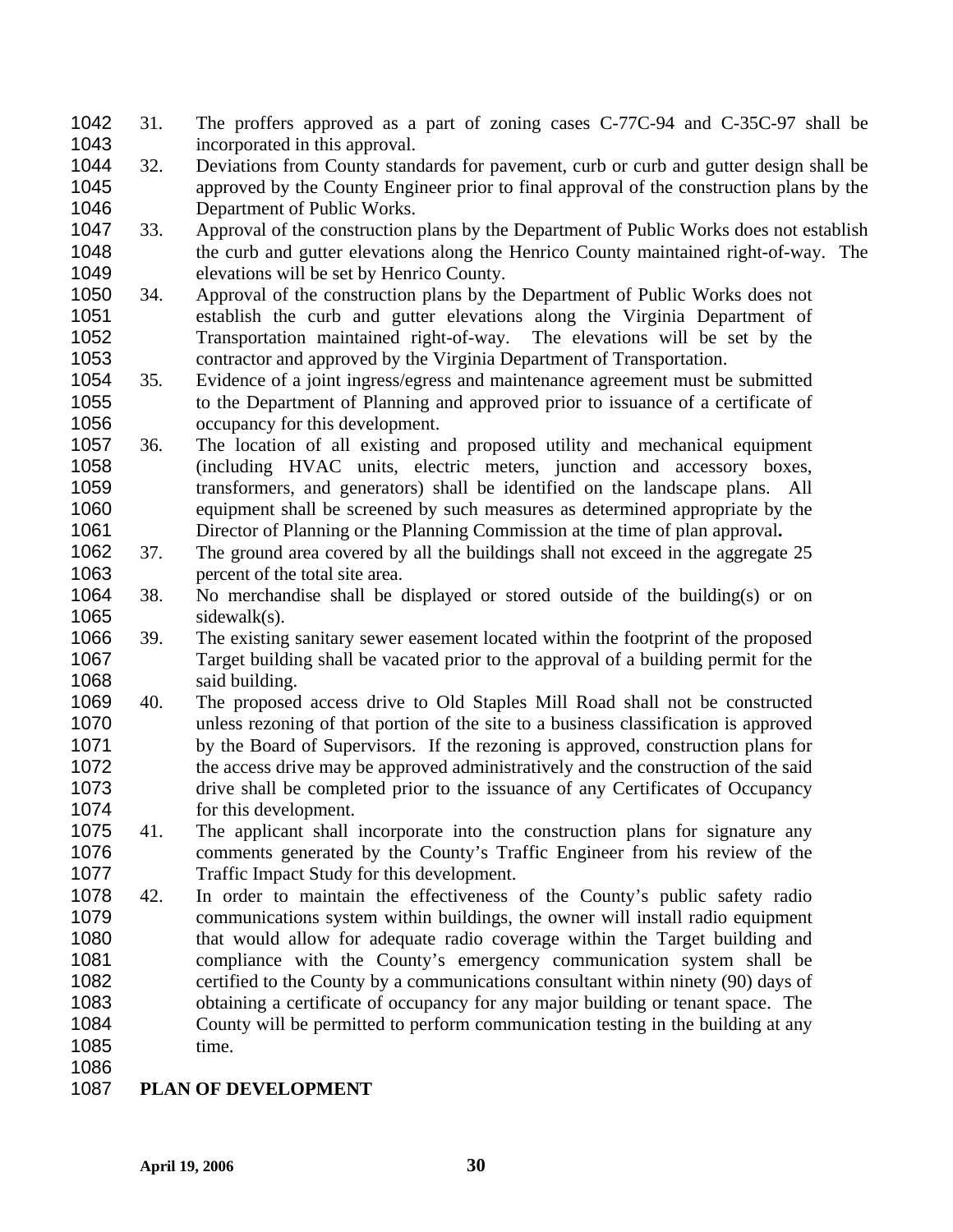1088

| POD-19-06                         | <b>Draper Aden Associates for Bank of America: Request for</b>    |
|-----------------------------------|-------------------------------------------------------------------|
| <b>Bank of America Villa Park</b> | approval of a plan of development as required by Chapter 24,      |
| Operations Center –               | Section, 24-106 of the Henrico County Code, to construct a two-   |
| Data Center Expansion             | story, 126,033 square foot building addition to the existing bank |
|                                   | operations center and associated site work. The 64.507-acre site  |
|                                   | is located at 8001 Villa Park Drive on parcel 782-754-7981. The   |
|                                   | zoning is O/SC, Office/Service District (Conditional). County     |
|                                   | water and sewer. (Fairfield)                                      |

1089

Mr. Archer - Is there anyone in the audience in opposition to POD-19-06, Bank of America Villa Park Operations Center? There's no opposition. Good morning, Mr. Kennedy. 1090 1091 Mr. Kennedy - Good morning, members of the Commission. The applicant has submitted revised elevations and site plans indicating they would provide additional screening for loading, HVAC and utility equipment in accordance with requirements in the O/S District to satisfy staff's concerns about meeting that requirement. The plan details, as I have explained it, will be subject to approval by the Director pursuant to the added condition on the addendum, No. 31. Basically, this facility is being designed and built concurrently. It is an operation center for Bank of America to occupy part of Villa Park's excess parking area. The building itself would be primarily occupied by computers and it will have approximately five employees. It will be a very secured building. The interest is securing their HVAC and electrical equipment and the loading area is a part of their security plan. They are worried more about their data more than we are, and the site is designed for 36 hours worth of fuel for the generators. It is a very intricate plan that they are proposing, so staff is satisfied that the design will be satisfactory to the Director and to the Planning Commission. With that we can recommend approval of the plan, with the other additional condition No. 32, having to do with a radio system within the building because it is a secured building and its computer equipment would interfere with Police and Fire's radio equipment, and they want to make sure that emergency personnel will be able to communicate with each other within the building and find anybody should there be a fire. With that we can recommend approval. 1092 1093 1094 1095 1096 1097 1098 1099 1100 1101 1102 1103 1104 1105 1106 1107 1108

1109

Mr. Archer - Thank you, Mr. Kennedy. Is there a need to waive the time limit on the revised site plan? 1110 1111

- 1112
- 1113 Mr. Kennedy No, there isn't. 1114

Mr. Archer - Okay. Are there any questions for Mr. Kennedy? Does anyone needs to see the applicant, I don't? All right. Thank you, Mr. Kennedy. With that, I will move for approval of POD-19-06, Bank of America Villa Park Operations Center, subject to the standard conditions for developments of this type, additional conditions Nos. 24 through 30 on the original agenda and added conditions Nos. 31 and 32 on the addendum. 1115 1116 1117 1118 1119

1120

1122

1121 Mr. Vanarsdall - Second.

Mr. Archer - The motion was made by Mr. Archer and seconded by Mr. Vanarsdall. All in favor say aye…all opposed say nay. The motion carries. 1123 1124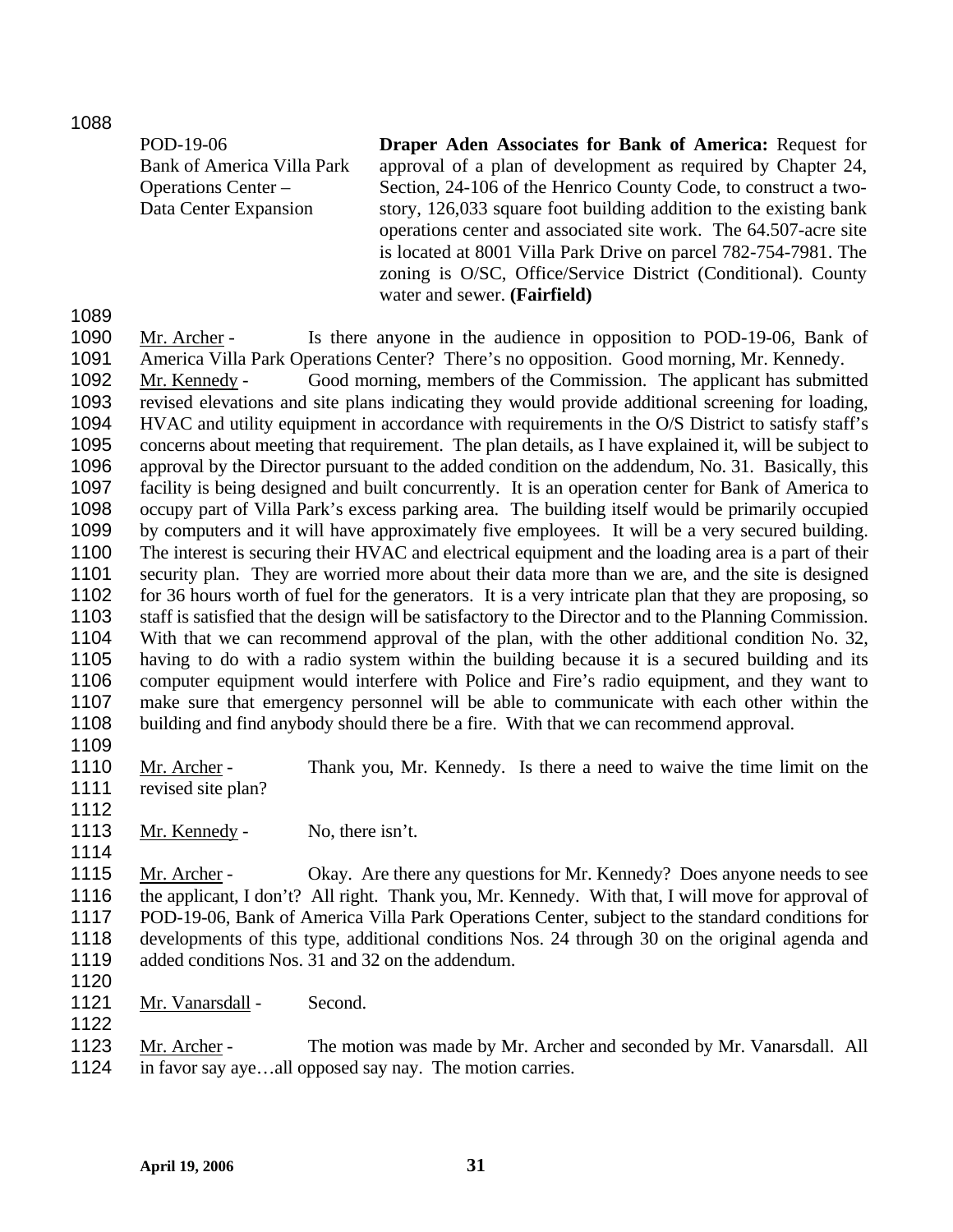- The Planning Commission approved POD-19-06, Bank of America Villa Park Operations Center 1125
- Data Center Expansion, subject to the standard conditions attached to these minutes for developments of this type, the annotations on the plans and the following additional conditions: 1126 1127
- 1128
- 1129 1130 1131 1132 1133 24. The easements for drainage and utilities as shown on approved plans shall be granted to the County in a form acceptable to the County Attorney prior to any occupancy permits being issued. The easement plats and any other required information shall be submitted to the County Real Property Agent at least sixty (60) days prior to requesting occupancy permits.
- 1134 1135 25. The developer shall provide fire hydrants as required by the Department of Public Utilities and Division of Fire.
- 1136 1137 26. The proffers approved as a part of zoning case C-87C-86 shall be incorporated in this approval.
- 1138 1139 1140 27. Deviations from County standards for pavement, curb or curb and gutter design shall be approved by the County Engineer prior to final approval of the construction plans by the Department of Public Works.
- 1141 1142 1143 28. Insurance Services Office (ISO) calculations must be included with the plans and contracts and must be approved by the Department of Public Utilities prior to the issuance of a building permit.
- 1144 1145 1146 29. Approval of the construction plans by the Department of Public Works does not establish the curb and gutter elevations along the Henrico County maintained right-of-way. The elevations will be set by Henrico County.
- 1147 1148 1149 1150 1151 30. The location of all existing and proposed utility and mechanical equipment (including HVAC units, electric meters, junction and accessory boxes, transformers, and generators) shall be identified on the landscape plans. All equipment shall be screened by such measures as determined appropriate by the Director of Planning or the Planning Commission at the time of plan approval**.**
- 1152 1153 1154 1155 31. The final architectural details for additional screening around loading areas and utility and HVAC structures, shall be architecturally compatible with the main structure and shall be submitted for review and approval by the Director of Planning, prior to the issuance of a building permit.
- 1156 1157 1158 1159 1160 1161 1162 32. In order to maintain the effectiveness of the County's public safety radio system within buildings, the owner will install radio equipment that would allow for adequate radio coverage within the building and compliance with the County's emergency communications system shall be certified to the County by a communications consultant within ninety (90) days of obtaining a certificate of occupancy for any major building or tenant space. The County will be permitted to perform communications testing in the building at any time.
- 1163

### 1164 1165 **PLAN OF DEVELOPMENT, SPECIAL EXCEPTION & ALTERNATIVE FENCE HEIGHT**

1166

POD-20-06 **Monument Square** Condominiums – Monument Avenue and Willow Lawn **E. D. Lewis & Associates, P.C. for Keswick, LLC and Monument Avenue LLC:** Request for approval of a plan of development, special exception and alternative fence height as required by Chapter 24, Sections, 24-2, 24-94(b), 24-95(l)(7)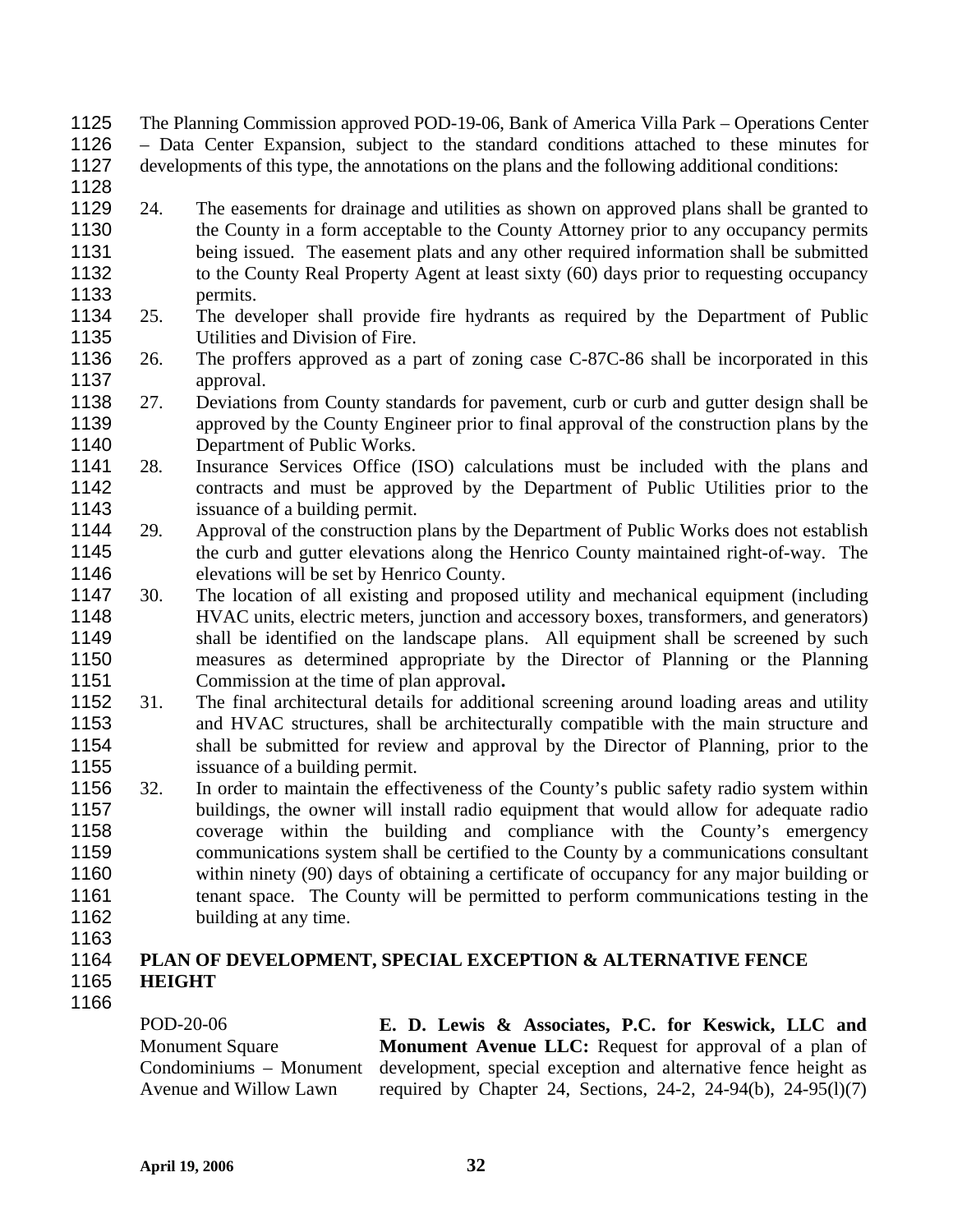| Drive | and 24-106 of the Henrico County Code, to construct 27, four-             |
|-------|---------------------------------------------------------------------------|
|       | story buildings containing 238 condominium units, a clubhouse             |
|       | and pool. The special exception would authorize buildings                 |
|       | exceeding $2 \frac{1}{2}$ stories in height. The alternative fence height |
|       | would authorize a fence exceeding 42 inches in height in a front          |
|       | yard. The 12.9-acre site is located on the southwest corner of            |
|       | Monument Avenue and Willow Lawn Drive on part of parcel                   |
|       | 771-735-5182. The zoning is R-6, General Residence District.              |
|       | County water and sewer. ( <b>Brookland</b> )                              |
| 1167  |                                                                           |

Mr. Archer - Is there anyone in the audience in opposition to POD-20-06, Monument Square Condominiums, in the Brookland District? We do have opposition. Sir, can you come down to the microphone. Please state your name for the record, sir. 1168 1169 1170

Mr. Lamond - Sure. Bill Lamond. It may not really be anything. I remember they used halon to put out fires for computers because unlike other materials it doesn't mess them up, but it is very toxic. It is probably not enough to matter, it would probably just vent harmlessly but it might be something you might want to look into. It's a big building with five people stuck in it, and the last person out the door is going to pull the handle and it is going to dump halon into the building to put out the fire. 1171 1172 1173 1174 1175 1176 1177

- 1178 Mr. Branin Are you referring to the previous case?
- 1180 Mr. Lamond Yes. The bank, the bank site.
- 1182 Mr. Branin Okay, got you.
- 1184 Mr. Jernigan I thought they weren't using halon any more.
- 1186 Mr. Lamond Oh, really. That's cool.

Mr. Jernigan - I know there was some discussion about that but we can ask somebody from Fire and find out. But, I don't think we have anyone here from Fire at this time. 1188 1189

- 1191 Mr. Vanarsdall Do you know anything about that, Mr. Theobald?
- 1193 Mr. Theobald No, sir. That was the last case.
- 1195 Mr. Lamond Oh, sorry about that.
- Mr. Silber What we can do...thank you for your comments. We will pass this on to our Division of Fire and have them look into that. 1197 1198
- 1200 Mr. Lamond Okay. Thank you.
- 1202 Mr. Vanarsdall We will find out for you. Thank you.

1203

1179

1181

1183

1185

1187

1190

1192

1194

1196

1199

1201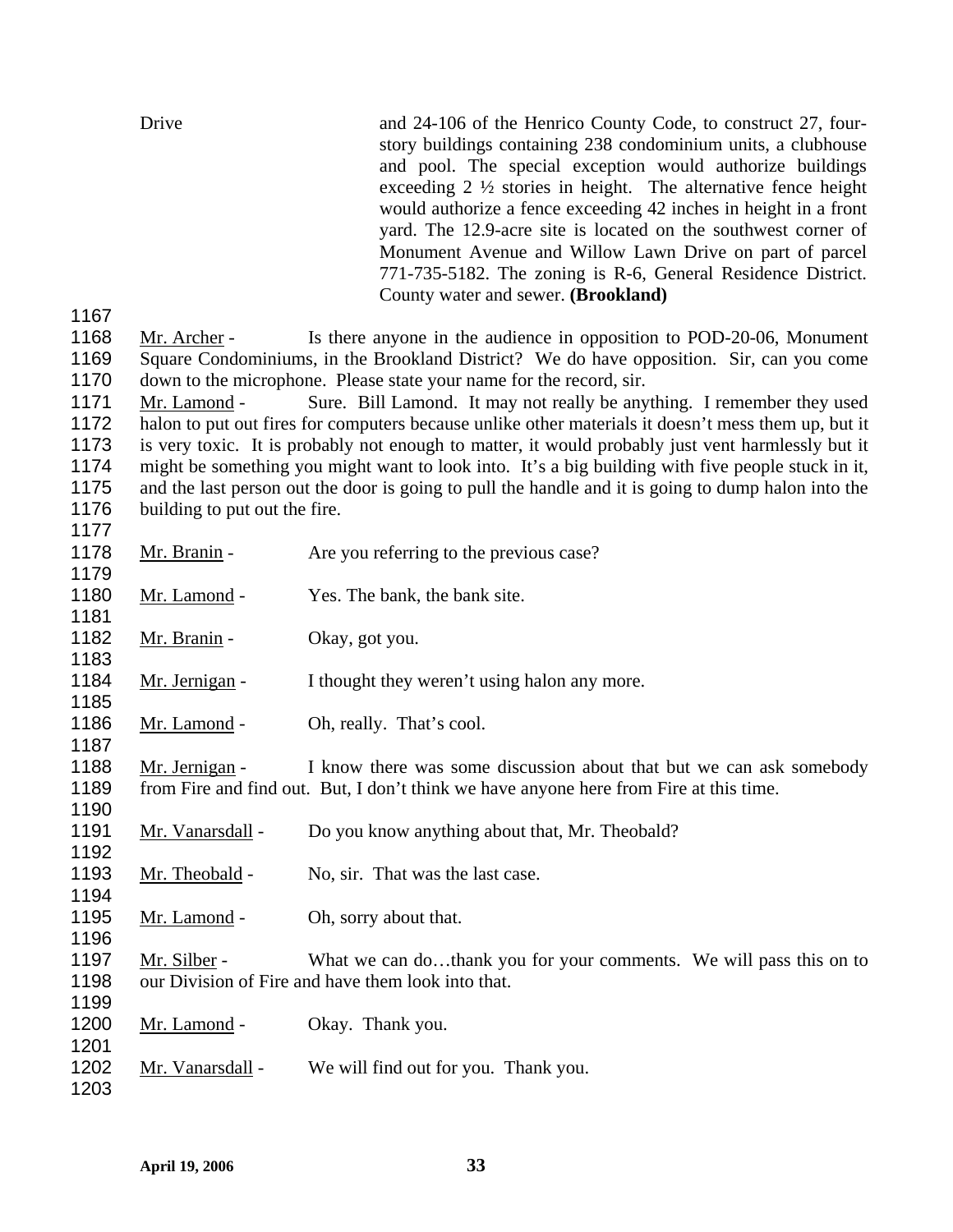Mr. Archer - Okay. We were asking for opposition for POD-20-06, Monument Square Condominiums, and I don't there wasn't any. Go ahead, Mr. Kennedy. 1204 1205

1206

Mr. Kennedy - Monument Square Condominiums is a proposed 238-unit condominium project occupying the majority of the block bounded by Monument Avenue, Byrd Street, Wythe Avenue, and Willow Lawn Drive. Ninety-five of the units would be four story townhouse style units and the remaining 143 units would be flats with 13 units in each of the 11 four-story mansion style buildings. The Project would have a two-story, 4800 square foot clubhouse with an outdoor pool. The subject property is zoned R-6, General Residence District and was previously occupied by the Keswick Apartment Complex, which was demolished by the developer in contemplation of this project. The proposed development would result in the construction of 19.51 units per acre. The R-6 District permits the construction of a maximum of 19.8 dwelling units per acre. Since the property was previously occupied by multi–family housing it is exempt from the multi-family design standards. The proposed development is of high quality. There are a lot of elevations contained in the packet and floor plans. I could go through them but I think you have seen them but they are very high quality for what they are doing. Each townhouse unit would have two individual garage spaces, there would be 162 additional garage spaces associated with the mansion style flat units in the mansion buildings and there would be 140 surface parking spaces provided. If you will recall, Keswick Gardens didn't much parking on site so this would be in excess of that and they would have the availability of on street parking for that as well, since this is a kind of urban type of development. 1207 1208 1209 1210 1211 1212 1213 1214 1215 1216 1217 1218 1219 1220 1221 1222 1223 1224

1225

1226 1227 1228 1229 1230 Monument Avenue is designated as a major arterial and Willow Lawn Drive is designated as a major collector on the 2010 Major Thoroughfare Plan. Both streets have been constructed to their ultimate widths. Major thoroughfare setbacks have been provided, and sidewalks will be maintained along all four street frontages and they will provide street trees as well. It will be a nice development.

1231

1232 1233 1234 1235 1236 1237 1238 1239 The plan satisfies the applicable zoning requirements and multi-family design standards and guidelines. The project has high quality architectural design, recreational amenities, underground utilities, sidewalks adjacent to all buildings and the site will be secured by a combination of brick walls, brick retaining walls and decorative metal picket fences. The developer has indicated that the landscaping would be of similar high quality and has indicated that street trees will be provided along the abutting streets. The facades of the buildings would be primarily masonry excluding openings or features. Facades facing public streets would be brick excluding openings or features

1240

1241 1242 1243 1244 1245 1246 Due to the flood plain along Willow Lawn Drive, a retaining wall would be constructed to protect the units fronting along Willow Lawn Drive. The retaining wall would be approximately 6.7 feet above grade with a 3.75-foot high decorative metal picket safety fence on top of it. Since the safety fence would exceed 42 inches above the upper grade, an alternative fence height would be required. That is actually recommended by staff. It is actually only a couple of inches higher, but it does exceed the 42 inches requirement in the front yard of that section of the street.

1247

1248 1249 A special exception is required to permit construction of a building in excess of 2½ stories. Due to the proposed high quality redevelopment of this property, staff has no objection to the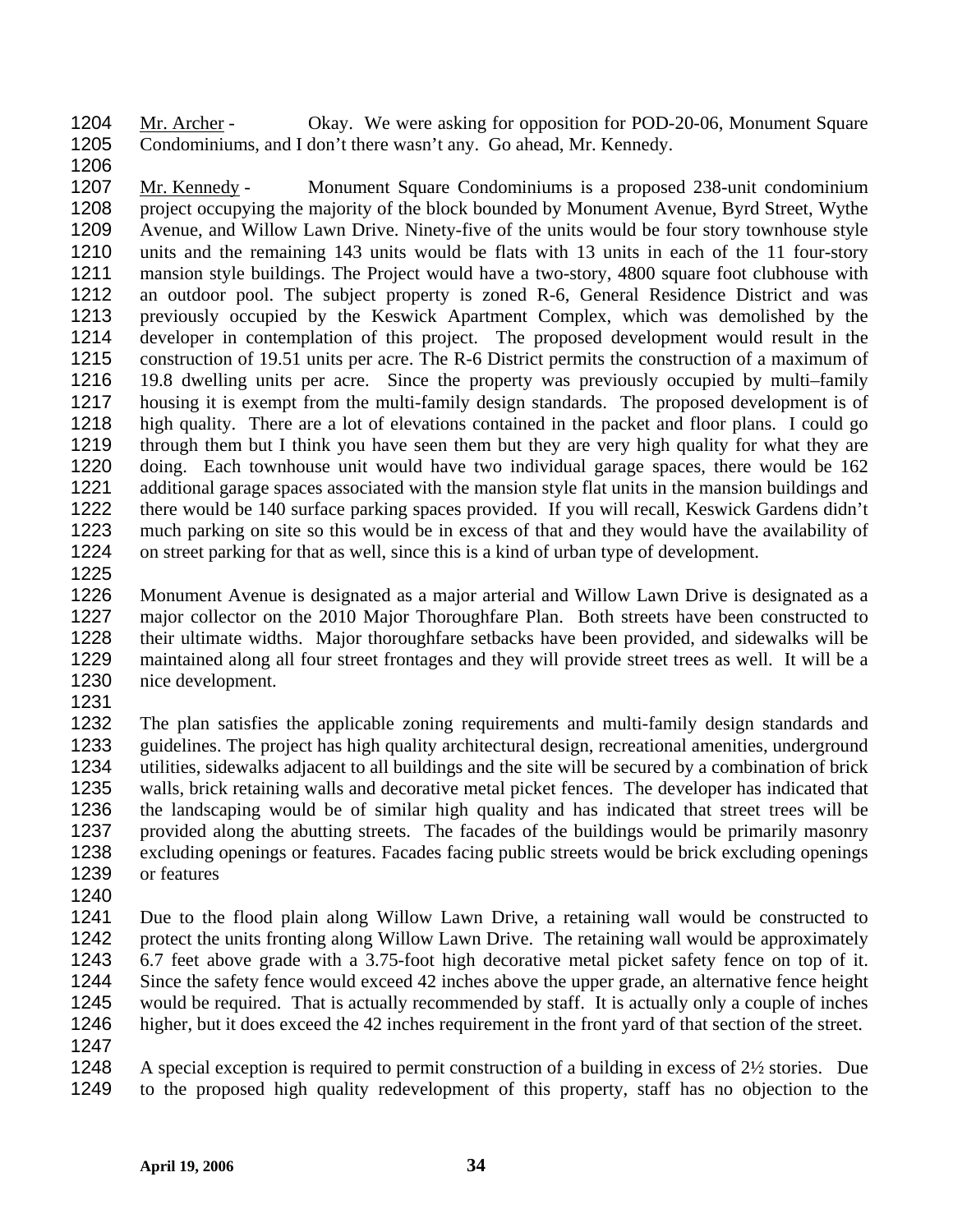proposed exception request. We do recommend the conditions that we typically recommend with exceptions, those being fire sprinkler systems, to meet Fire Safety requirements and the 50 year roofs because we want to make sure that they are maintained. Once you get over two and a half stories it's hard to maintain those roofs, and the developers agree to those two conditions. With that, we can recommend approval of the POD, the ultimate fence height and the special exception. Mr. Theobald is here to represent the developer and the engineer is here to answer any questions should you have any. 1250 1251 1252 1253 1254 1255 1256 1257 Mr. Archer - Thank you, Mr. Kennedy. Are there any questions for Mr. Kennedy by Commission members? 1258 1259 1260 Mr. Vanarsdall - I don't know if there is anything else I can ask him. But, I would like for you to tell the rest of the Commissioners about the last three emails you got. 1261 1262 Mr. Kennedy - My last three emails were people requesting information on how to purchase these units. 1263 1264 1265 Mr. Vanarsdall - They have 238 units and have 500 and some people already signed up for them. If there are no questions, I'm ready for a motion. 1266 1267 1268 Mr. Archer - Okay. I think we will need three separate motions, is that right, Mr. Secretary? 1269 1270 1271 1272 Mr. Silber - Either that or you can mention in the motion each of these three items. 1273 1274 Mr. Archer - Nobody wants to ask Mr. Theobald anything? 1275 Mr. Vanarsdall - I'm going to start with the motion for the alternative fence height. I recommend the alternative fence height be approved. 1276 1277 1278 1279 Mr. Jernigan - Second. 1280 Mr. Archer - The motion was made by Mr. Vanarsdall and seconded by Mr. Jernigan to approve the alternative fence height. All in favor say aye…all opposed say nay. The motion carries. 1281 1282 1283 1284 Mr. Vanarsdall - That fence says metal, picket fence, which it is. It's aluminum, wrought iron type with brick columns and I move that the special exception for the building height be approved. 1285 1286 1287 1288 1289 Mrs. Jones - Second. 1290 Mr. Archer - The motion was made by Mr. Vanarsdall and seconded by Mrs. Jones to approve the Special Exception for building height. All in favor say aye…all opposed say nay. The motion carries. 1291 1292 1293 1294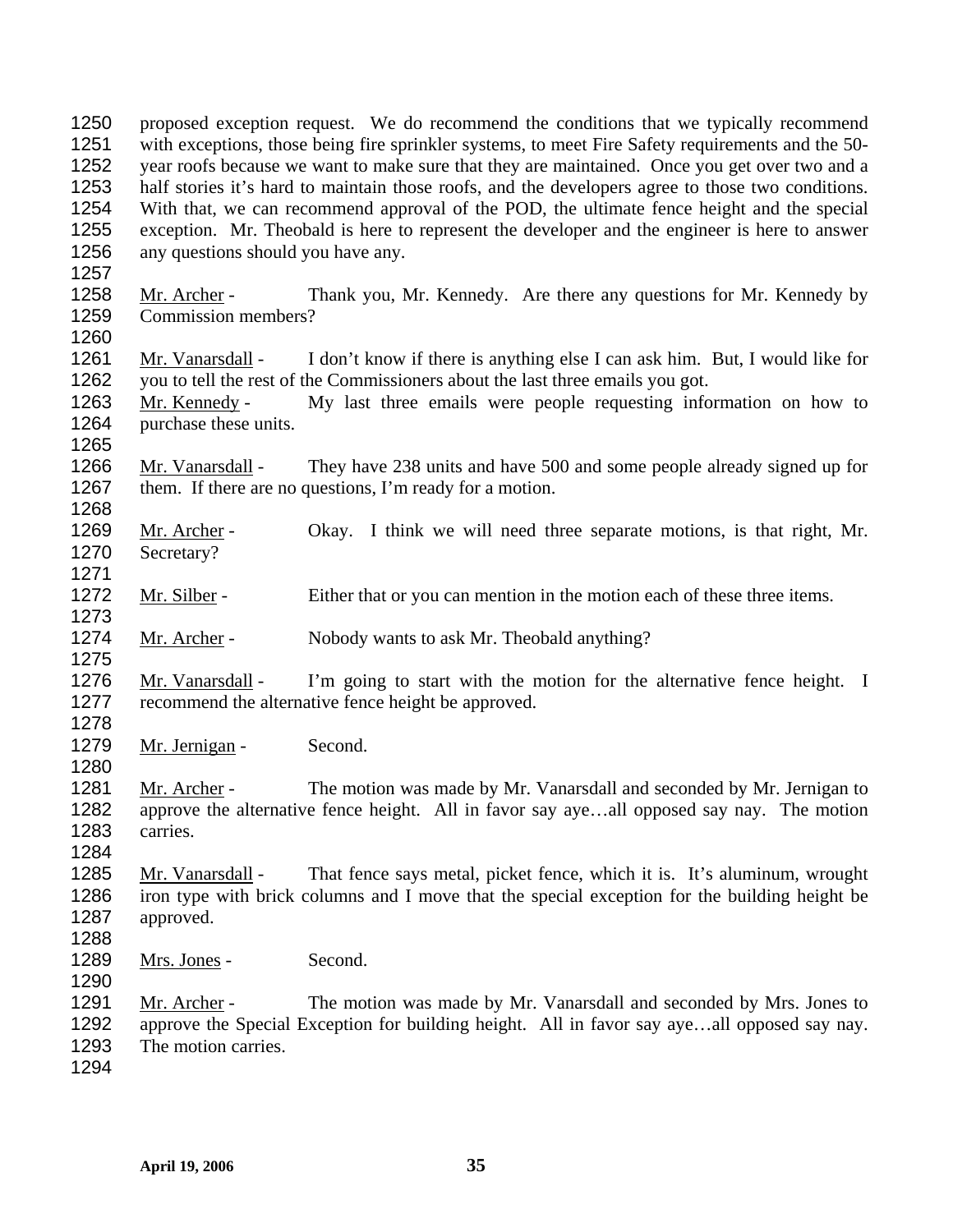Mr. Vanarsdall - Now for the plan of development. I move POD-20-06, Monument Square Condominiums, be approved with the annotations on the plans, the standard conditions for developments of this type, additional conditions Nos. 24 through 35 and on the addendum, No. 36 being added. Mr. Kennedy did a good job on this and he said he thought the 50-year roof would be good on it. Thank you. 1295 1296 1297 1298 1299

1301 Mrs. Jones - Second.

Mr. Archer - The motion was made by Mr. Vanarsdall and seconded by Mrs. Jones to approve POD-20-06, Monument Square Condominiums. All in favor say aye…all opposed say nay. The motion carries. 1303 1304 1305

1306

1315

1300

1302

Mr. Vanarsdall - I would also like to say that this is one of the brightest spots that has come down Monument Avenue lately. This used to be the Keswick Gardens, a lot of people will remember, and it went down, down, down, and now it's gone and they are going to put something back there that's really terrific. Thank you, Mr. Theobald, for not having to speak. 1307 1308 1309 1310 1311

1312 1313 1314 The Planning Commission approved POD-20-06, Monument Square Condominiums, subject to the standard conditions attached to these minutes for developments of this type, the annotations on the plans and the following additional conditions:

- 1316 1317 1318 1319 24. The right-of-way for widening of Wythe Avenue as shown on approved plans shall be dedicated to the County prior to any occupancy permits being issued. The right-of-way dedication plat and any other required information shall be submitted to the County Real Property Agent at least sixty (60) days prior to requesting occupancy permits.
- 1320 1321 1322 1323 1324 25. The easements for drainage and utilities as shown on approved plans shall be granted to the County in a form acceptable to the County Attorney prior to any occupancy permits being issued. The easement plats and any other required information shall be submitted to the County Real Property Agent at least sixty (60) days prior to requesting occupancy permits.
- 1325 1326 1327 1328 26. The limits and elevations of the 100-year frequency flood shall be conspicuously noted on the plan "Limits of 100 Year Floodplain." In addition, the delineated 100-year floodplain must be labeled "Variable Width Drainage and Utility Easement." The easement shall be granted to the County prior to the issuance of any occupancy permits.
- 1329 1330 27. The developer shall provide fire hydrants as required by the Department of Public Utilities and Division of Fire.
- 1331 1332 28. Any necessary off-site drainage and/or water and sewer easements must be obtained in a form acceptable to the County Attorney prior to final approval of the construction plans.
- 1333 1334 1335 29. Deviations from County standards for pavement, curb or curb and gutter design shall be approved by the County Engineer prior to final approval of the construction plans by the Department of Public Works.
- 1336 1337 1338 30. Insurance Services Office (ISO) calculations must be included with the plans and contracts and must be approved by the Department of Public Utilities prior to the issuance of a building permit.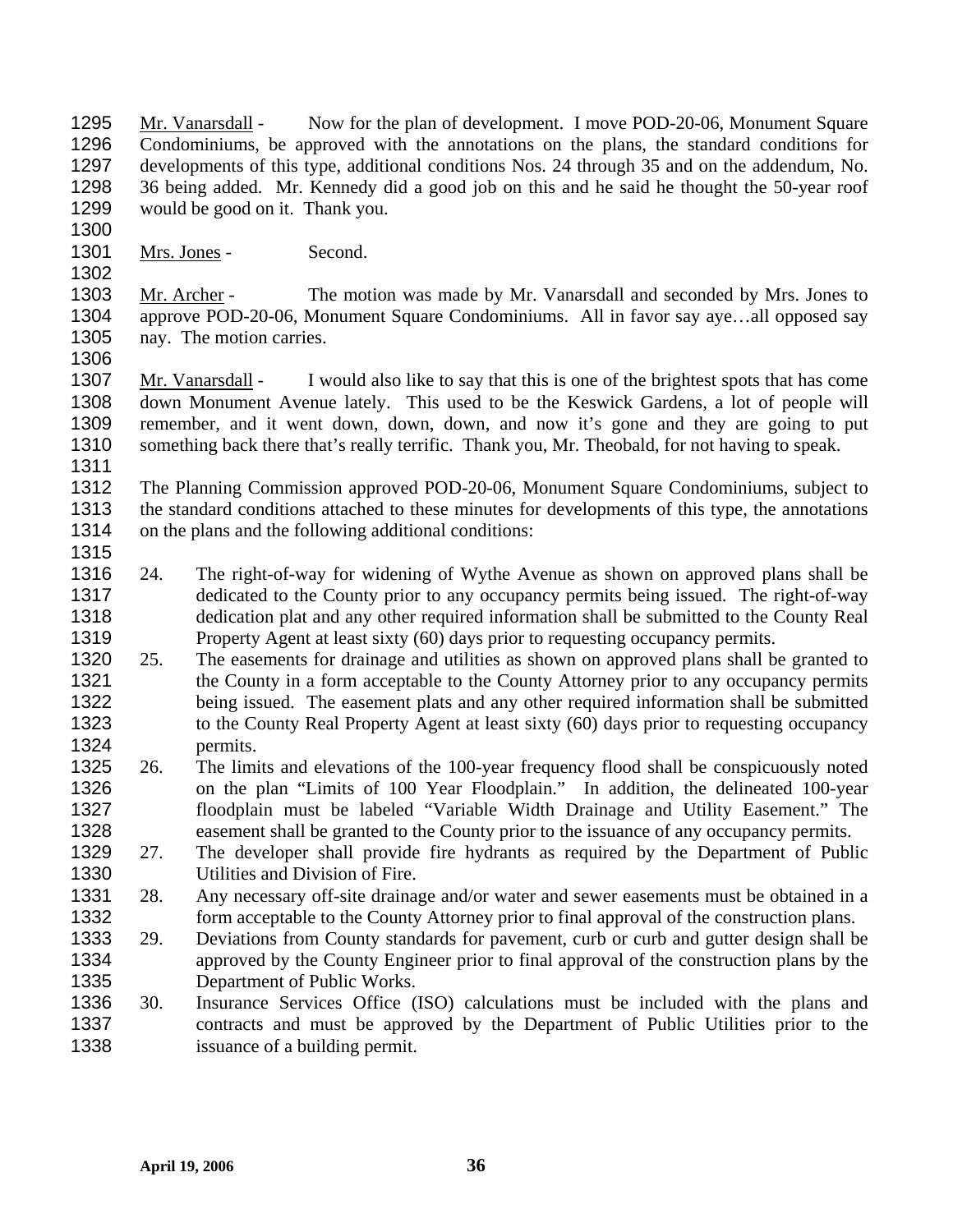- 31. Approval of the construction plans by the Department of Public Works does not establish the curb and gutter elevations along the Henrico County maintained right-of-way. The elevations will be set by Henrico County. 1339 1340 1341
- 1342 1343 1344 1345 1346 32. The location of all existing and proposed utility and mechanical equipment (including HVAC units, electric meters, junction and accessory boxes, transformers, and generators) shall be identified on the landscape plans. All equipment shall be screened by such measures as determined appropriate by the Director of Planning or the Planning Commission at the time of plan approval**.**
- 1347 33. The unit house numbers shall be visible from the parking areas and drives.
- 1348 1349 1350 1351 34. The names of streets, drives, courts and parking areas shall be approved by the Richmond Regional Planning District Commission and such names shall be included on the construction plans prior to their approval. The standard street name signs shall be ordered from the County and installed prior to any occupancy permit approval.
- 1352 1353 35. All residential buildings shall have fire sprinkler systems in accordance with the requirements of the Fire Marshall.
- 1354 1355 36. All residential building roofs shall be finished with shingles having a 50-year and 110- MPH warranty.
- 1356

## 1357 1358 **PLAN OF DEVELOPMENT**

POD-21-06 Townsend Subdivision - Zero Lot Lines **Timothy L. Rohrmoser for Gibson M. Wright:** Request for approval of a plan of development as required by Chapter 24, Section, 24-106 of the Henrico County Code, to construct 43 singlefamily homes with zero lot lines. The 23.7-acre site is located on the west line of Francistown Road to the rear of 5180 Francistown Road abutting the south side of Echo Lake Elementary School on parcels 759-767-5161, 2638, 6934, 6516; 758-767-8413 and on part of 759- 768-2312. The zoning is R-5A, General Residence District. County water and sewer. **(Brookland)** 

1359

Mr. Archer - Is there anyone in the audience in opposition to POD-21-06, Townsend Subdivision – Zero Lot Lines, in the Brookland District? No opposition. Good morning, Mr. McGarry. 1360 1361 1362

1363

Mr. McGarry - Good morning, Mr. Chairman, members of the Commission. There were three outstanding issues including the review of a revised site plan, the landscape plan and architecturals for a dwelling with a rear entry garage. Copies of each of these were included in your packet, however you are being handed a revised plan with staff's annotations. All the proffers relating to the site layout are met. Revisions include provision of relocation of proffered internal sidewalks and a four-foot raised boardwalk within the common area along with a pedestrian path, that's an annotation. Lot No. 11 has been revised to provide a continuous common area as contemplated in the proffered layout. That's the only change of significance on the revised plan. 1364 1365 1366 1367 1368 1369 1370 1371 1372

1373 1374 1375 The landscape plan is a copy of the landscape plan that was submitted with the rezoning case. The plan does not show utility easements, so the Department of Utilities was unable to complete its review. Staff recommends that the landscape plan be submitted with the fence details, required by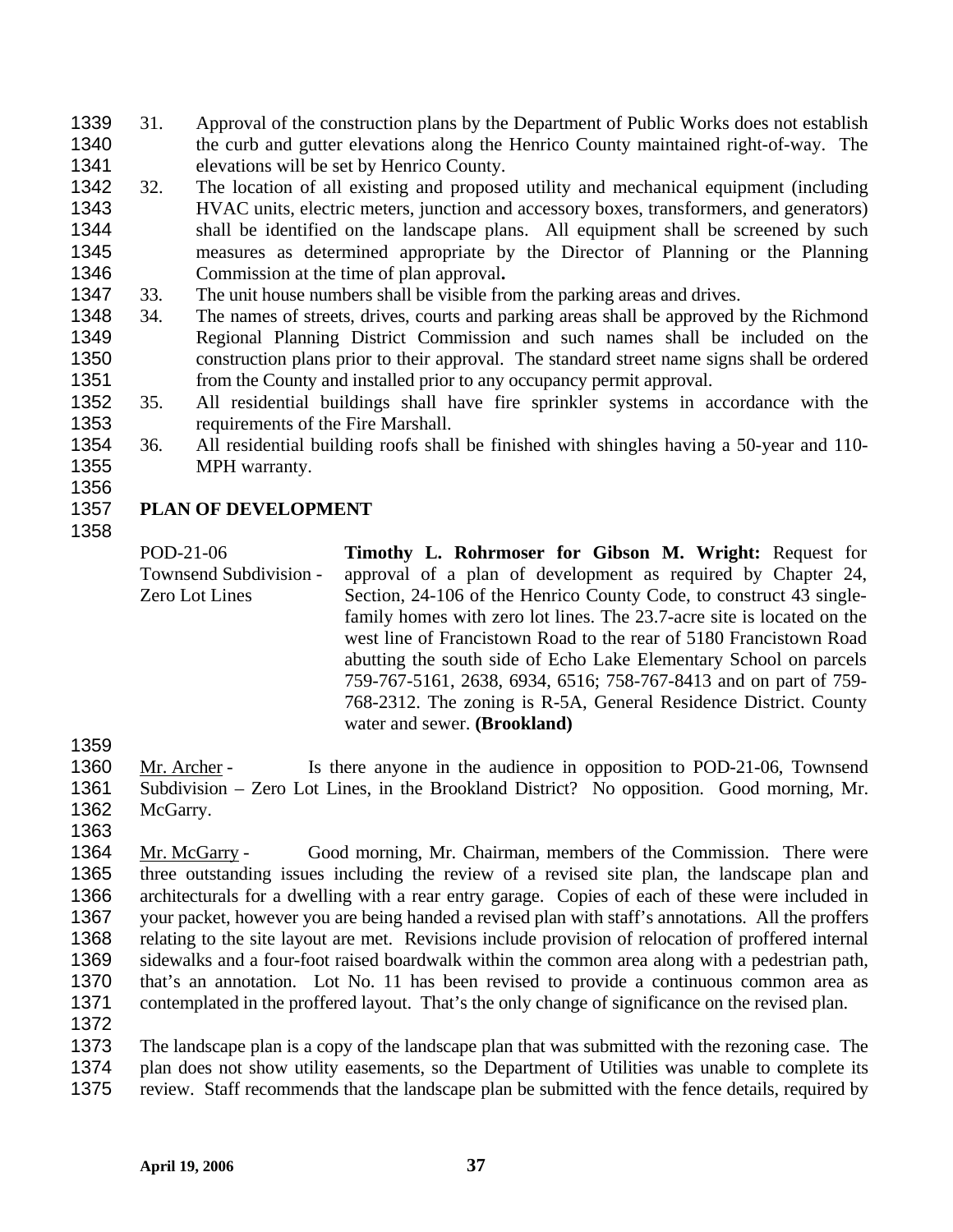proffers for the Planning Commission's review and approval prior to construction plan approval. That would be number 9 amended. Finally, sheet No. 9 in your packet, contains the floor plan for a dwelling with a rear entry garage, which is required. Staff recommends the revised plan in your handout be approved subject to the annotations on the plan, the standard conditions for developments of this type, the additional conditions listed on the agenda, Nos. 24 thru 31 and the following additional conditions on the addendum which include No. 9 amended and revised and Nos. 32 through 36. I'll be happy to answer any questions. 1376 1377 1378 1379 1380 1381 1382 1383 1384 Mr. Archer - Thank you, Mr. McGarry. Are there any questions by the Commission? 1385 1386 Mr. Vanarsdall - What were the added conditions? 1387 1388 Mr. McGarry - They were Nos. 32 through 36, on the addendum. 1389 Mr. Vanarsdall - Thank you. Are there any questions by Commission members, Mr. Chairman? 1390 1391 1392 1393 Mr. Archer - I asked and nobody responded, Mr. Vanarsdall. 1394 Mr. Vanarsdall- I like the way you wrote this out, and I would also like to compliment Mike Kennedy, the way he wrote it out, it is less confusing the way he wrote it out. 1395 1396 1397 1398 Mr. McGarry - Thank you. 1399 Mr. Vanarsdall - I move POD-21-06, Townsend Subdivision – Zero Lot lines be approved, with the annotations on the plans, the standard conditions for developments of this type, the following conditions on the addendum No. 9 amended and revised, Nos. 32 through 36 and Nos. 24, 25, 26, 27, 28, 29, 30 and 31. Do I have to waive the time limit? 1400 1401 1402 1403 1404 1405 Mr. McGarry - No, you do not. 1406 1407 Mr. Vanarsdall - All right. That is the end of my motion. 1408 1409 Mr. Jernigan - Second. 1410 Mr. Archer - The motion was made by Mr. Vanarsdall and seconded by Mr. Jernigan. All in favor say aye…all opposed say nay. The motion carries. 1411 1412 1413 1414 1415 1416 1417 1418 1419 1420 1421 The Planning Commission approved POD-21-06, Townsend Subdivision – Zero Lot Lines, subject to the standard conditions attached to these minutes for developments of this type, the annotations on the plans and the following additional conditions: 9. **AMENDED & REVISED**- A detailed landscaping plan shall be submitted to the Department of Planning for review and approval prior to **construction plan approval**. 24. The developer shall provide fire hydrants as required by the Department of Public Utilities and Division of Fire.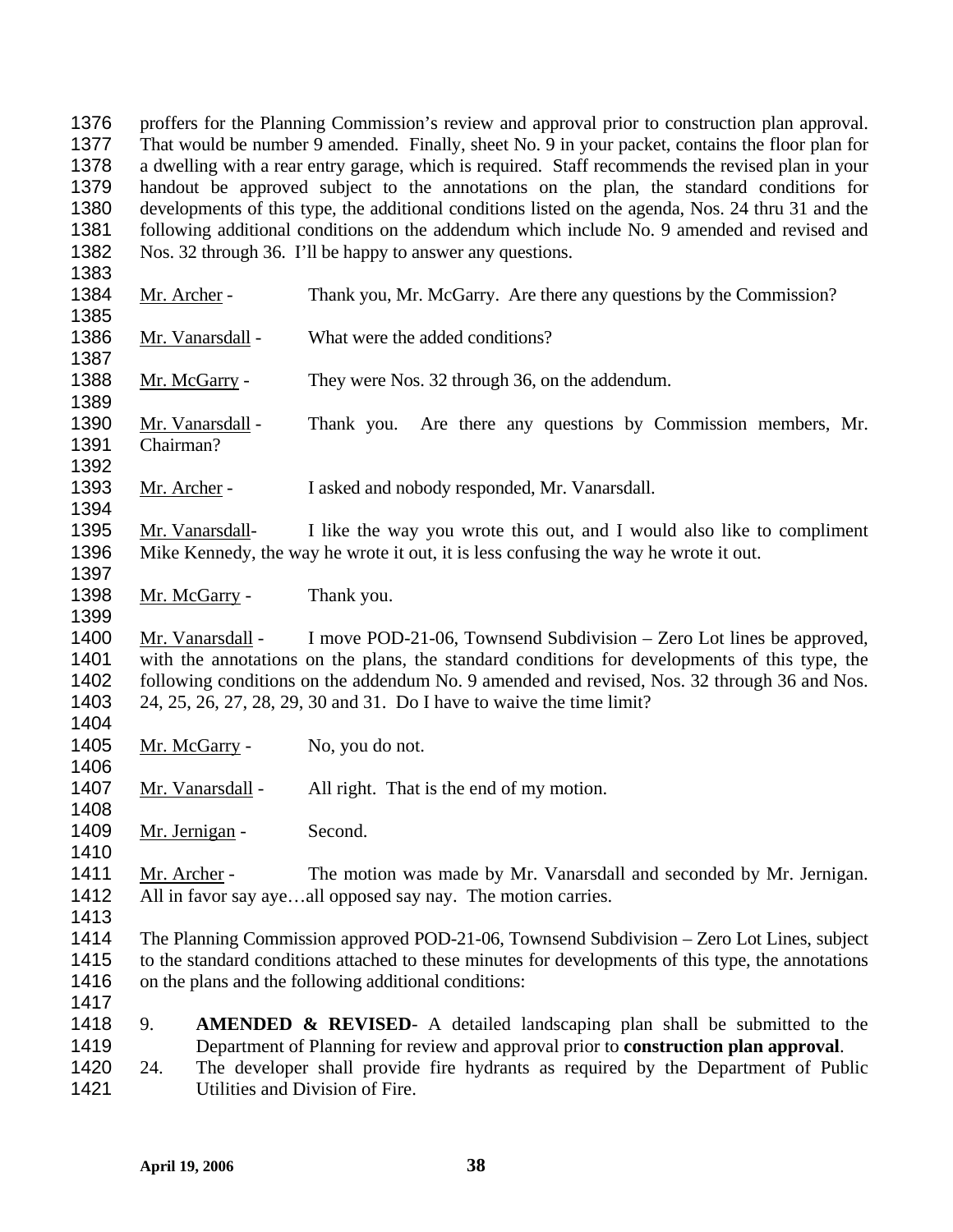- 25. Any necessary off-site drainage and/or water and sewer easements must be obtained in a form acceptable to the County Attorney prior to final approval of the construction plans. 1422 1423
- 1424 1425 1426 26. Deviations from County standards for pavement, curb or curb and gutter design shall be approved by the County Engineer prior to final approval of the construction plans by the Department of Public Works.
- 1427 1428 1429 27. Insurance Services Office (ISO) calculations must be included with the plans and contracts and must be approved by the Department of Public Utilities prior to the issuance of a building permit.
- 1430 1431 1432 28. Approval of the construction plans by the Department of Public Works does not establish the curb and gutter elevations along the Henrico County maintained right-of-way. The elevations will be set by Henrico County.
- 1433 1434 1435 29. Prior to issuance of a certificate of occupancy for any building in this development, the engineer of record shall certify that the site has been graded in accordance with the approved grading plans.
- 1436 1437 30. A standard concrete sidewalk shall be provided along the west side of Francistown Road and all interior roads.
- 1438 1439 31. The proffers approved as a part of zoning cases C-61C-04 and C-82C-05 shall be incorporated in this approval.
- 1440 1441 32. Roof edge ornamental features that extend over the zero lot line, and which are permitted by Section 24-95(i)(1), must be authorized in the covenants.
- 1442 1443 33. Eight-foot easements for construction, drainage, and maintenance access for abutting lots shall be provided and shown on the POD plans.
- 1444 1445 1446 1447 1448 34. Building permit requests for individual dwellings shall each include two (2) copies of a layout plan sheet as approved with the plan of development. The developer may utilize alternate building types providing that each may be located within the building footprint shown on the approved plan. Any deviation in building footprint or infrastructure shall require submission and approval of an administrative site plan.
- 1449 1450 1451 35. Windows on the zero lot line side of the dwelling can only be approved with an exception granted by the Building Official and the Director of Planning during the building permit application process.
- 1452 1453 1454 1455 1456 1457 1458 1459 1460 36. All lots fronting Francistown Road shall be accessed by a twenty-foot access strip that shall be built to Henrico County public roads standards, including curb and gutter, except pavement width. County road standards shall include proper compaction of the sub-base soils, utility trenches, base stone and asphalt surface. Prior to the issuance of any certificates of occupancy for any homes served by the strip, the applicant shall provide the Planning Department with a certification from a licensed engineer indication that the access strip was designed and constructed in accordance with County standards. The pavement shall be warranted for a period of three years from the issuance of the last certificate of occupancy for any home served by the strip.
- 1461

## 1462 **PLAN OF DEVELOPMENT**

1463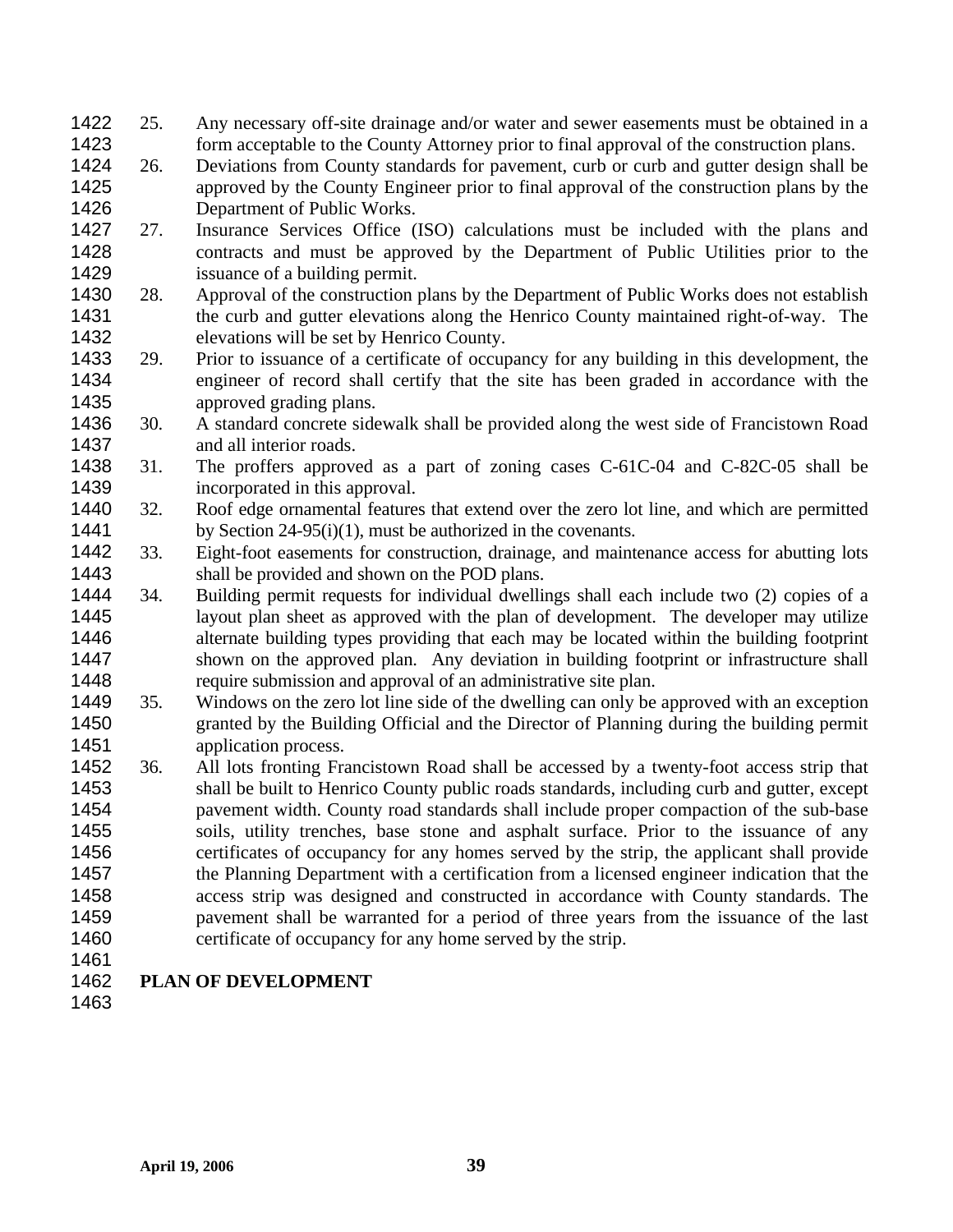POD-22-06 The Shops @ Twin Hickory Shopping Center 11350 Nuckols Road **Jordan Consulting Engineers and Ukrop's Super Markets, Inc.:** Request for approval of a plan of development as required by Chapter 24, Section, 24-106 of the Henrico County Code, to construct a two phase shopping center. Phase I consists of two, one-story retail buildings at 22,950 square feet and 10,800 square feet and a two-story, 59,287 square foot grocery store. Phase II consists of a 8,100 square foot retail building. The 14.94-acre site is located on the east line of Nuckols Road between Twin Hickory Road and Wyndham Forest Drive on parcel 746-773-8345. The zoning is B-2C, Business District (Conditional). County water and sewer. **(Three Chopt)** 

- 1464
- Mr. Archer Is there anyone in the audience in opposition to POD-22-06, The Shops @ Twin Hickory Shopping Center, in the Three Chopt District? No opposition. Ms. Goggin, good morning, again. 1465 1466 1467
- 1468 Ms. Goggin - Staff has received revised architectural elevations, which are being handed out to you, that provide additional architectural details along the rear of both the Ukrop's and retail buildings. 1469 1470
- 1471 1472
- 1473 1474 1475 The view of the rear of the shopping center has been a concern for both the area's residents and staff. To help screen the rear of the Ukrop's, the applicant proffered to build a 6' berm with landscaping on the eastern property line.
- 1476

1477 1478 1479 1480 1481 The applicant also proffered a 100' setback from both the southern and eastern property lines. In addition to that 100-foot setback, on the southern property line, they also proffered 8 to 10 foot Leyland Cypress or equivalent evergreen screen tree that would be planted 8' to 10' on center along Twin Hickory Road and the berm. The evergreen screening is in addition to the required transitional buffers which are annotated on your staff plans.

1482

1483 1484 1485 1486 1487 1488 1489 1490 Staff requested and the applicant has provided additional architectural features along the rear building elevations including solider courses and raised pilasters carried from the existing Walgreens that's located southwest of the site. The applicant has also agreed to copy the gable detail along the front and side of the buildings to the ends of elevations  $E \& F$  where the retail buildings are separated. Staff would like to see the feature shifted towards the openings between the buildings. You will have to look at the plan, it's hard to explain. Right now they are offered at the rear, inside elevations E and F that back away from the opening. But, as of this morning, the applicant has agreed to shift them toward the opening as annotated on the plan.

- 1491
- 1492 1493 Should the commission choose to approve this plan, staff recommends approval of the annotated plans, the revised annotated architecturals and conditions 24-42 in the agenda.
- 1494 1495 1496 Jack Shady, the project's architect, is here to answer any architectural questions the Commission may have and John Jordan from Jordan Engineering is here as well, and I will be happy to answer any questions as well.
- 1497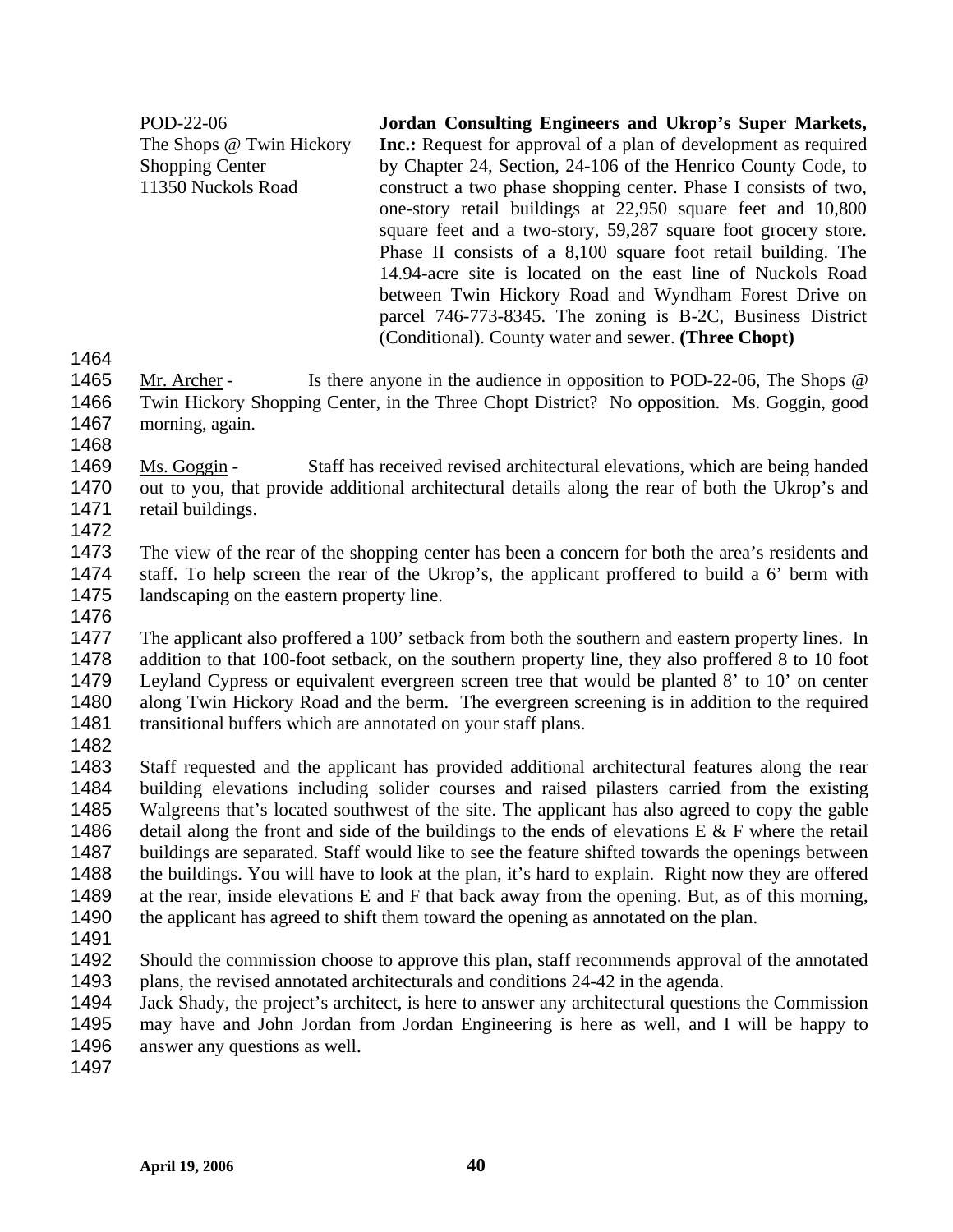Mr. Archer - Thank you, Ms. Goggin. Are there any questions of Ms. Goggin by Commission members? All right. Mr. Branin, would you like to hear from the applicant? 1498 1499 1500 Mr. Branin - I don't, but if any of the other Commissioners would like too? Well then, I would like to make my motion, Mr. Chairman. Mr. Chairman, I would like to move POD-22- 06, The Shops @ Twin Hickory Shopping Center, be approved per staff's recommendation with the annotations on the plans and the annotations on the architectural plans including added conditions Nos. 24 thru 42. 1501 1502 1503 1504 1505 1506 1507 Mr. Vanarsdall - Second. 1508 Mr. Archer - The motion was made by Mr. Branin and seconded by Mr. Vanarsdall. All in favor say aye...all opposed say nay. The motion carries. 1509 1510 1511 1512 1513 1514 1515 1516 1517 1518 1519 1520 1521 1522 1523 1524 1525 1526 1527 1528 1529 1530 1531 1532 1533 1534 1535 1536 1537 1538 1539 1540 1541 1542 1543 The Planning Commission approved POD-22-06, The Shops @ Twin Hickory Shopping Center, subject to the standard conditions attached to these minutes for developments of this type, the annotations on the plans, and the following additional conditions: 24. The right-of-way for widening of Nuckols Road as shown on approved plans shall be dedicated to the County prior to any occupancy permits being issued. The right-of-way dedication plat and any other required information shall be submitted to the County Real Property Agent at least sixty (60) days prior to requesting occupancy permits. 25. The easements for drainage and utilities as shown on approved plans shall be granted to the County in a form acceptable to the County Attorney prior to any occupancy permits being issued. The easement plats and any other required information shall be submitted to the County Real Property Agent at least sixty (60) days prior to requesting occupancy permits. 26. The developer shall provide fire hydrants as required by the Department of Public Utilities and Division of Fire. 27. A standard concrete sidewalk shall be provided along the north side of Twin Hickory Road and the south side of Wyndham Forest Drive. 28. Employees shall be required to use the parking spaces provided at the rear of the building(s) as shown on the approved plans. 29. Outside storage shall not be permitted. 30. The proffers approved as a part of zoning case C-10C-04 shall be incorporated in this approval. 31. The developer shall install an adequate restaurant ventilating and exhaust system to minimize smoke, odors, and grease vapors. The plans and specifications shall be included with the building permit application for review and approval. If, in the opinion of the County, the type system provided is not effective, the Commission retains the rights to review and direct the type of system to be used. 32. Any necessary off-site drainage and/or water and sewer easements must be obtained in a form acceptable to the County Attorney prior to final approval of the construction plans. 33. Deviations from County standards for pavement, curb or curb and gutter design shall be approved by the County Engineer prior to final approval of the construction plans by the Department of Public Works.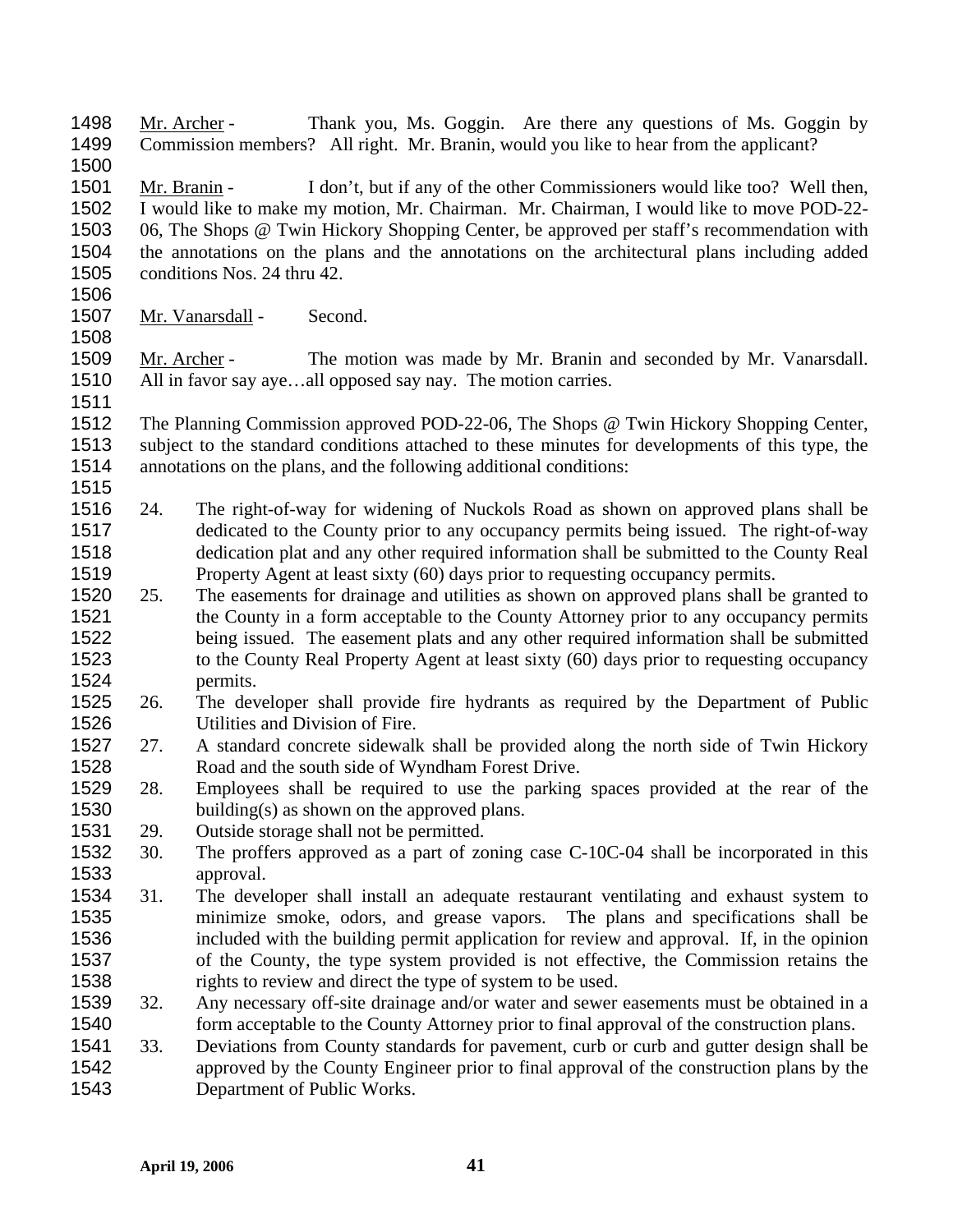- 34. The loading areas shall be subject to the requirements of Chapter 24, Section 24-97(b) of the Henrico County Code. 1544 1545
- 1546 1547 1548 35. In the event of any traffic backup which blocks the public right-of-way as a result of congestion caused by the drive-up facilities, the owner/occupant shall close the drive-up facilities until a solution can be designed to prevent traffic backup.
- 1549 1550 1551 36. Insurance Services Office (ISO) calculations must be included with the plans and contracts and must be approved by the Department of Public Utilities prior to the issuance of a building permit.
- 1552 1553 1554 37. Approval of the construction plans by the Department of Public Works does not establish the curb and gutter elevations along the Henrico County maintained right-of-way. The elevations will be set by Henrico County.
- 1555 1556 1557 1558 1559 38. The conceptual master plan, as submitted with this application, is for planning and information purposes only. All subsequent detailed plans of development and construction plans needed to implement this conceptual plan may be administratively reviewed and approved and shall be subject to all regulations in effect at the time such subsequent plans are submitted for review/approval.
- 1560 1561 1562 1563 1564 39. The location of all existing and proposed utility and mechanical equipment (including HVAC units, electric meters, junction and accessory boxes, transformers, and generators) shall be identified on the landscape plans. All equipment shall be screened by such measures as determined appropriate by the Director of Planning or the Planning Commission at the time of plan approval.
- 1565 40. Only retail business establishments permitted in a B-2 zone may be located in this center.
- 1566 1567 41. The ground area covered by all the buildings shall not exceed in the aggregate 25 percent of the total site area.
- 1568 1569 42. No merchandise shall be displayed or stored outside of the building(s) or on the sidewalk(s).

Mr. Silber - That concludes the plans on the agenda. We do have one discussion item and we have the approval of the minutes. We will take action on the minutes first and these would be the minutes from the March 22, 2006 meeting. 1571 1572 1573

Mr. Archer - I do have one correction and it's on the first page. Mr. Vanarsdall was identified as Chairman and I was identified as Vice-Chairman and Mr. Branin has no standing at all. I'm quite sure it was just an oversight. That's all I have. 1575 1576 1577

1578 1579 Mrs. Jones - I previously submitted some changes. 1580 1581 Mr. Silber - Okay. Thank you. 1582 1583 Mr. Archer - Is there a motion for approval? 1584 1585 Mrs. Jones - So moved. 1586 1587 Mr. Jernigan - Second. 1588

1570

1574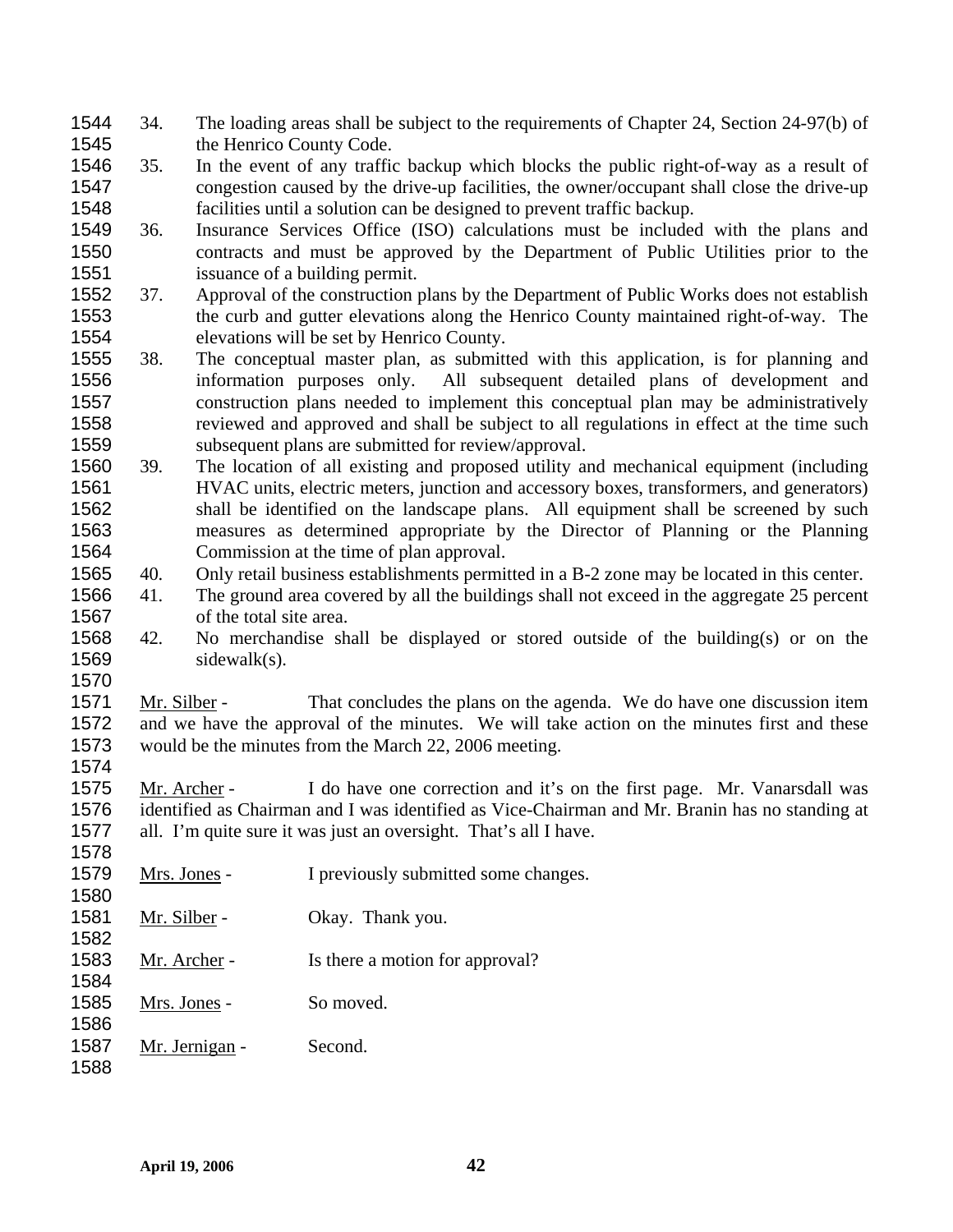Mr. Archer - The motion was made by Mrs. Jones and seconded by Mr. Jernigan to approve the minutes for the March 22, 2006, meeting with the noted changes. All in favor say aye…all opposed say nay. The motion carries. 1589 1590 1591

1592

1594

1607

1609

1614

1616

1623

1628

1632

1634

1593 The Planning Commission approved the March 22, 2006 meeting minutes as corrected.

Mr. Silber - The last item on your agenda, it was added, as listed on your addendum, is a discussion item to consider a work session to discuss several Chapters of the Comprehensive Plan Update. This is Comprehensive Plan 2026. We would like to have a few minutes to review with you Chapters 1 through 5 and Chapters 8 and 11. We are recommending this be done prior to your Rezoning Hearing on May 11. We believe we can start the work session at 5:45 p.m., feed you dinner, and still have you down here by 7:00 p.m. for the public hearing. 1595 1596 1597 1598 1599 1600 1601

1602 1603 1604 1605 **DISCUSSION ITEM: 2026 COMPREHENSIVE PLAN:** The Commission will discuss scheduling a work session to review the drafts of Chapters 1-5, 8 and 11 of the comprehensive plan update on May 11, 2006 at 5:45 p.m.

1606 Mr. Archer - All right, Commission members, what is your pleasure?

1608 Mr. Vanarsdall - I for one have no problems with that.

Mrs. Jones - I have no problems with it, and I am questioning if it is long enough to go over what we need to discuss. 1610 1611 1612

1613 Mr. Silber - Yes.

1615 Mr. Archer - That gives us an hour and fifteen minutes.

Mr. Silber - Now, if you are concerned about that, we could start it at 5:30 p.m. to make sure you have plenty of time to review it. We believe that the staff will need about 15 minutes to present this information and if you have questions or comments it may take a few minutes and that will give you about 45 minutes to eat and come down here. 1617 1618 1619 1620 1621

1622 Mrs. Jones - Okay.

Mr. Silber - If you are concerned about more time, we will be glad to start it at 5:30 p.m., or whatever times you want. 1624 1625 1626

1627 Mrs. Jones - I tend to be wordy so I felt 5:30 p.m. might work, but we'll see.

1629 Mr. Silber - Do any of the other Commissioners have any comments on the time? 1630

1631 Mr. Jernigan - What time is it starting, now?

1633 Mr. Silber - We are proposing 5:45 p.m. but Mrs. Jones felt we should start earlier.